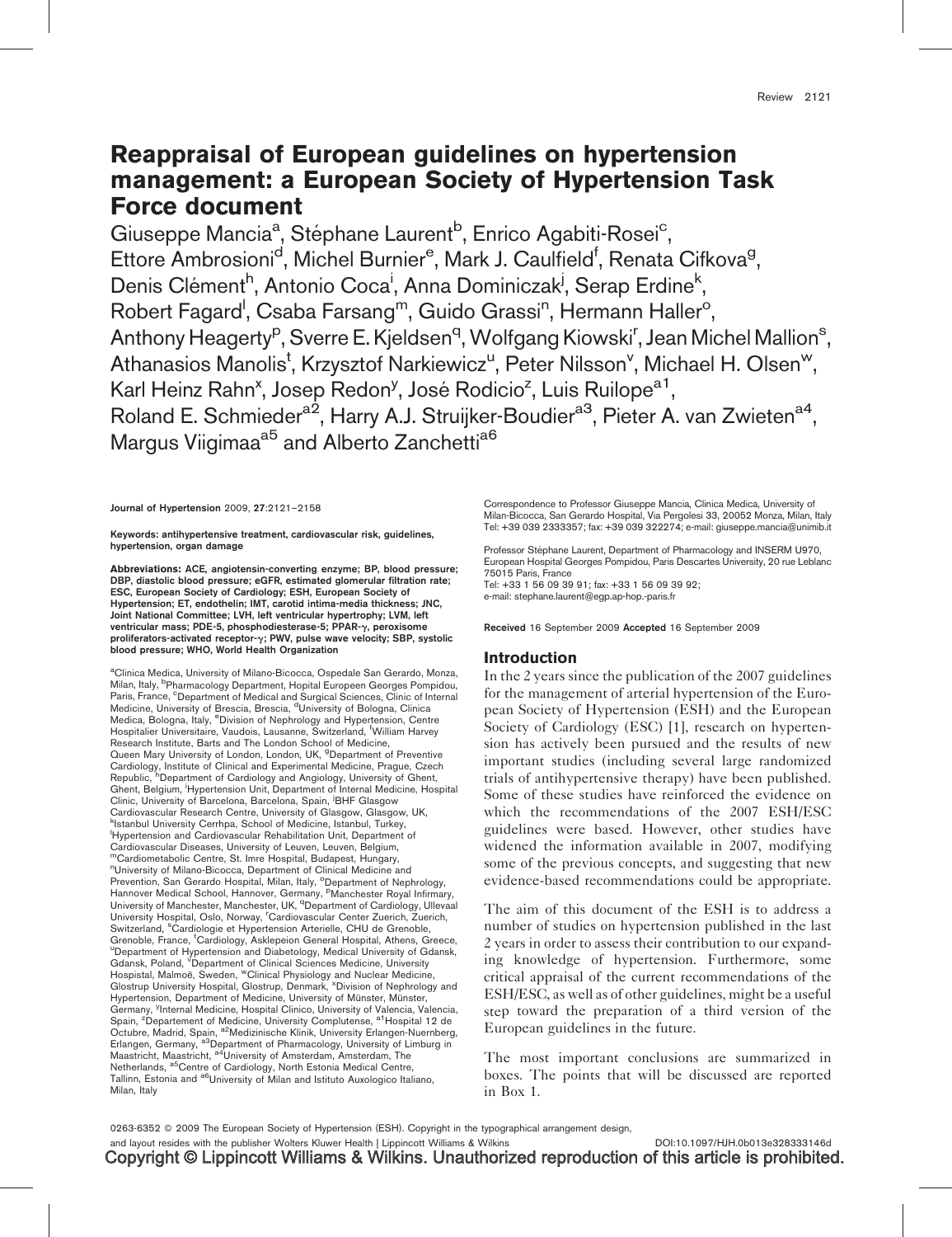### <span id="page-1-0"></span>Box 1. Issues

Assessment of subclinical organ damage for total cardiovascular risk stratification

- (1) Heart
- (2) Blood vessels
- (3) Kidney
- (4) Additional measures
- (5) Subclinical organ damage as marker of a high cardiovascular risk
- (6) Prognostic value of treatment induced organ damage changes
- (7) Conclusion

#### Treatment approach

- (1) When to initiate antihypertensive treatment
- (2) BP goals
- (3) Post hoc analysis of trials and effects on organ damage
- (5) Are the 2007 recommendations still applicable?

(4) The J-curve phenomenon

- Treatment strategies
- (1) Choice of antihypertensive drugs b-blockers Thiazide diuretics ACE inhibitors and angiotensin receptor antagonists Calcium antagonists New antihypertensive drugs
- (2) Are ranking antihypertensive agents in order of choice useful or deceiving in practice?
- (3) Preferred drugs
- (4) Monotherapy and combination therapy BP lowering with the two approaches Two-drug combination as first step treatment Preferred drug combinations Fixed dose (or single pill) combinations Conclusion

Therapeutic approach in special conditions

- (1) Elderly
- (2) Diabetes mellitus
- (3) Renal disease
- (4) Cerebrovascular disease
- (5) Coronary heart disease and heart failure
- (6) Atrial fibrillation
- (7) Hypertension in women
- (8) Erectile dysfunction

Treatment of associated risk factors

- (1) Lipid lowering agents
- (2) Antiplatelet therapy
- (3) Glycemic control
- (4) The issue of the polypill
- New trials needed

## Assessment of subclinical organ damage for stratification of total cardiovascular risk

The 2007 ESH/ESC guidelines recommend total cardiovascular risk be evaluated in each patient to decide about important aspects of treatment: the blood pressure (BP) threshold at which to commence drug administration, the target BP to be reached by treatment, the use of two-drug combinations as the initial treatment step, and the possible addition to the antihypertensive treatment regimen of lipid-lowering and antiplatelet agents [\[1\].](#page-29-0) Among the criteria to assess total cardiovascular risk, the European guidelines consider subclinical organ damage to be a very important component, because asymptomatic alterations of the cardiovascular system and the kidney are crucial intermediate stages in the disease continuum that links risk factors such as hypertension to cardiovascular events and death. On the basis of a number of criteria (prognostic importance, prevalence in the population,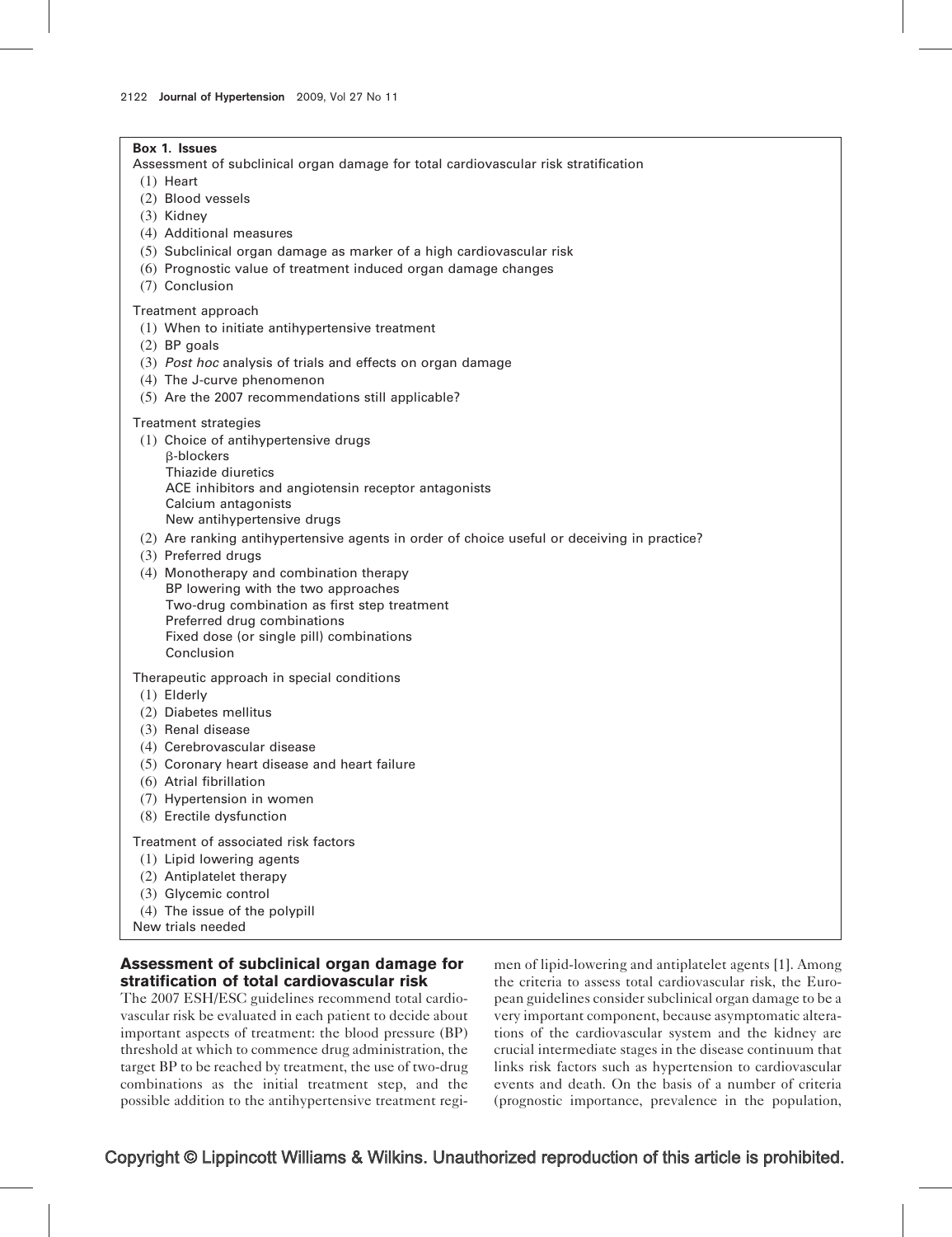availability and cost of the assessment procedures, etc.), the 2007 European guidelines considered detection of organ damage as important for the diagnostic and prognostic evaluation of hypertensive patients. They further subdivided the different types of organ damage into (1) those that can be identified by relatively simple and cheap procedures [electrocardiogram, serum creatinine, estimated glomerular filtration rate (eGFR), and measurement of urinary protein excretion in order to detect microalbuminuria or proteinuria], which were thus regarded as suitable for routine search in the whole hypertensive population, and (2) those that require more complex procedures or instrumentations (echocardiogram, carotid ultrasonography, pulse wave velocity), which were for this reason only recommended for a more in-depth characterization of the hypertensive patient. Since then, other studies have added useful information on the importance of detecting subclinical organ damage in the hypertensive population, strengthening the recommendation to use the most easily available and the least costly procedures in the routine examination of individuals with hypertension.

#### **Heart**

A few recent papers have revived interest in the power of the electrocardiogram to predict the risk of cardiovascular events. In a prospective survey including 7495 American adults, a new indicator of left ventricular hypertrophy (LVH), the Novacode estimate of left ventricular mass index that is based on both voltage and strain pattern criteria, has been reported to be significantly related to 10-year cardiovascular mortality [\[2\]](#page-29-0). The relation remained significant after adjusting for age, SBP, smoking, cholesterol, and diabetes. Furthermore, in the LIFE trial, the investigators have reported that in hypertensive patients with electrocardiographic LVH, left bundle branch block identifies individuals at increased risk of cardiovascular mortality (hazard ratio 1.6), sudden cardiovascular death (hazard ratio 3.5), and hospitalization for heart failure (hazard ratio 1.7) [\[3\].](#page-29-0) Finally, a very recent prospective study [\[4\]](#page-29-0) focused on the R-wave voltage in lead aVL as being rather closely associated with left ventricular mass (LVM), and additionally predictive of incident cardiovascular events even when hypertension is not accompanied by electrocardiographic LVH (9% higher risk for each 0.1 mV higher R-wave).

Additional evidence is also available on the predictive power of cardiac abnormalities, as detected by echocardiography, an approach of continuing interest because of its ability to more directly and precisely quantify LVM and geometric LVH patterns. A retrospective study has recently updated information from more than 35 000 normotensive and hypertensive participants with normal left ventricular ejection fraction [\[5\]](#page-29-0). Despite normal left ventricular function, an abnormal left ventricular geometric pattern was found in 46% of the patients (35% left ventricular concentric remodeling and 11% LVH), and the

associated risk of all-cause mortality was twice as large as that of patients with normal left ventricular geometry. Although in another study on an African–American population, the relationship between left ventricular geometric patterns and all-cause mortality was markedly attenuated after adjusting for baseline variables, and remained significant only in men [\[6\],](#page-29-0) the increased risk associated with LVH has been confirmed by other observations. In a prospective study on a cohort of 1652Greek hypertensive patients followed up for 6 years, echocardiographic LVH was significantly associated with either a composite of allcause mortality and cardiovascular events (hazard ratio 1.53) and with stroke (hazard ratio 2.01), after adjustment for major cardiovascular risk factors [\[7\].](#page-29-0) Furthermore, a retrospective analysis of 1447 Japanese hypertensive patients who participated in the CASE-J trial showed that cardiovascular events occurred about 2.6 times more frequently in patients with a LVM index  $125 \text{ g/m}^2$  or more compared with those with a LVM index below this value [\[8\]](#page-29-0). Finally, in the PAMELA population, echocardiographic LVH was associated with a four-fold to five-fold significant increase in cardiovascular morbidity and mortality when data were adjusted for a large number of potential confounders, including office, home, and ambulatory BP values. A 10% increase in LVM increased the risk more markedly when baseline LVM was already abnormal, but an increasing risk was evident also when calculated from LVM values within the normal range [\[9\].](#page-29-0)

### Blood vessels

The relationship of carotid intima–media thickness(IMT) and plaques with subsequent cardiovascular events, already discussed in the 2007 guidelines, has been further strengthened by data from ELSA [\[10\]](#page-29-0), which have shown that baseline carotid IMT predicts cardiovascular events independent of BP (clinic and ambulatory) and this occurs both for the IMT value at the carotid bifurcations and for the IMT value at the level of the common carotid artery. This suggests that both atherosclerosis (reflected by the IMT value at the bifurcations) and vascular hypertrophy (reflected by the common carotid IMT) exert an adverse prognostic effect in addition to that of high BP. An adverse prognostic significance of carotid plaques(hazard ratio 2.3) has also been reported in a sample of residents of the Copenhagen County free of overt cardiovascular disease, which was prospectively followed for about 13 years [\[11\]](#page-29-0). Evidence has also accrued on the adverse prognostic value of arterial stiffening. In the Copenhagen County population, an increased pulse wave velocity (PWV  $>12 \text{ m/s}$ ) was associated with a 50% increase in the risk of a cardiovascular event [\[11\]](#page-29-0). Furthermore, an independent predictive value of PWV for cardiovascular events has been shown in Japanese men followed for 8.2 years[\[12\].](#page-29-0) Finally, indirect indices of aortic stiffness and wave reflection, such as central BP and augmentation index, have been confirmed as independent predictors of cardiovascular events in two recent studies [\[13,14\]](#page-30-0). In particular, in one of these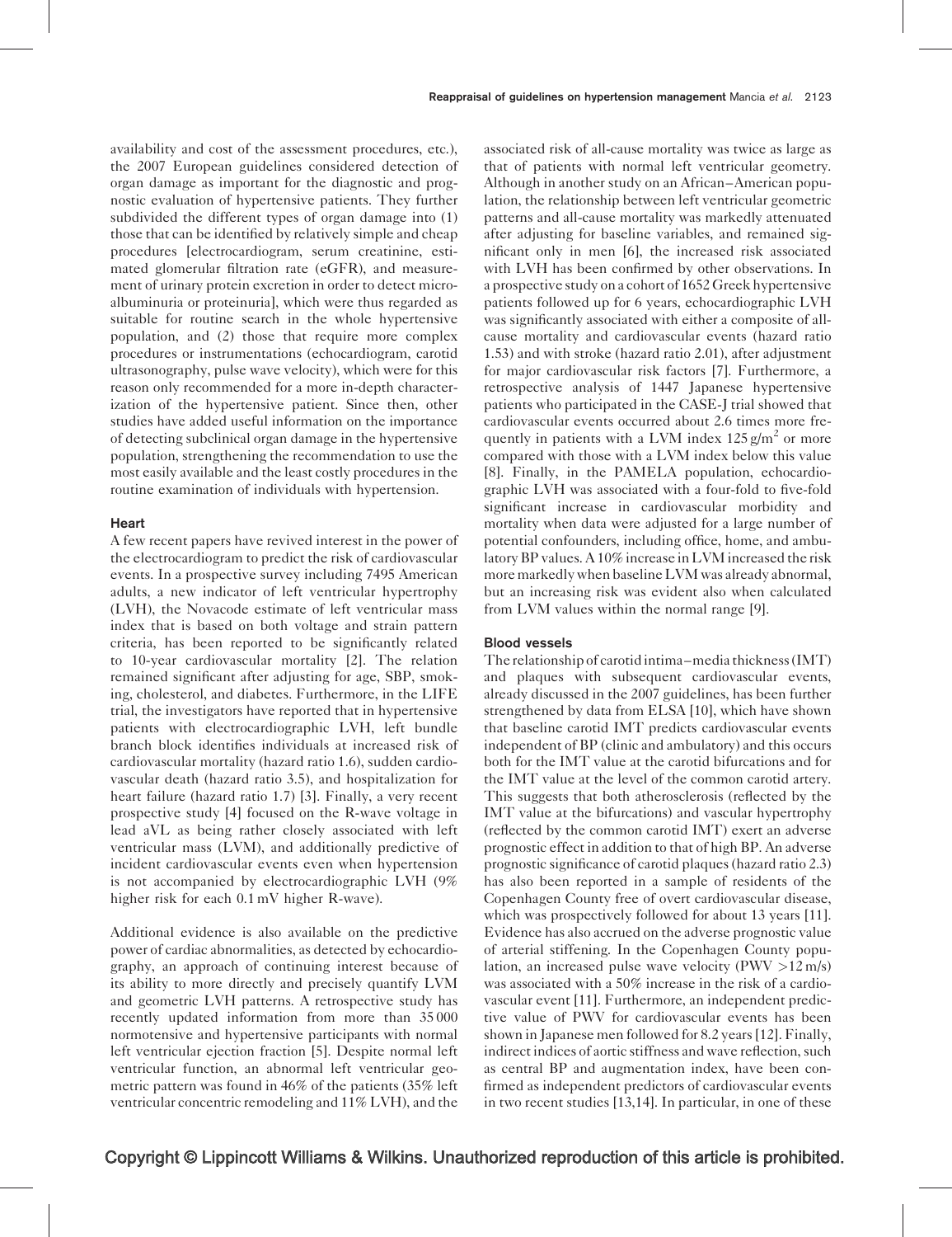studies of 1272 normotensive and untreated hypertensive patients, only central SBP consistently and independently predicted cardiovascular mortality after adjustment for various cardiovascular risk factors, including LVM and carotid IMT [\[14\].](#page-30-0) However, it should be emphasized that in most available studies, the additive predictive value of central BP beyond brachial pressure appears limited, which leaves the question whether central BP measurements should be regularly considered in the clinical profiling of hypertensive patientsin need offurther investigation.

#### Kidney

Several new data [\[15\]](#page-30-0) reinforce the already solid evidence on the prognostic value of eGFR that was available at the time of the 2007 guidelines [\[1\].](#page-29-0) In the population of Gubbio (Italy), an eGFR in the lowest decile was associated with a significantly higher incidence of cardiovascular events (hazard ratio 2.14) [\[16\],](#page-30-0) and in the abovementioned Greek study [\[7\],](#page-29-0) an eGFR between 15 and 59 ml/min per  $1.73 \text{ m}^2$  was associated with a 66% increase in the composite endpoint of all cause mortality and cardiovascular events after adjustment for baseline cardiovascular risk and independent of LVH [\[7\].](#page-29-0) Likewise, in a *post hoc* analysis of data from the VALUE trial [\[17\]](#page-30-0), eGFR according to the MDRD formula was significantly predictive of all outcomes except stroke (with hazard ratios between 1.23 and 1.70 according to the different outcomes) and was more sensitive than calculation of the creatinine clearance value according to the Cockroft–Gault formula, which was only predictive of all-cause mortality.

The baseline eGFR by the MDRD formula turned out to be importantly predictive of both renal and cardiovascular events also in the large number  $(n = 11140)$  of type 2 diabetic patients included in the ADVANCE trial, even when data were adjusted for many potential confounders, including the concomitant urinary protein excretion value. For every 50% reduction of baseline eGFR the risk of cardiovascular events significantly increased 2.2-fold, the concomitant increase in the risk of cardiovascular death and renal events being 3.6-fold and 63.6-fold, respectively [\[18\]](#page-30-0).

New evidence is also available to support the already large amount of data in favor of the prognostic value of the moderate increase in urinary protein excretion, defined as microalbuminuria [\[19,20\]](#page-30-0). In two population studies, the Gubbio study [\[16\]](#page-30-0) and the Copenhagen County study [\[11\]](#page-29-0), microalbuminuria was confirmed as an important predictor of cardiovascular outcome, the adjusted hazard ratio being, respectively, 2.15-fold and 3.10-fold greater in patients with microalbuminuria compared with those without. In the Gubbio study, the association of microalbuminuria with low eGFR had a multiplicative effect (hazard ratio 5.93). In the ADVANCE trial [\[18\],](#page-30-0) a change from one clinical stage of albuminuria to the next was associated with a 1.6-fold, 2.0-fold, and 3.3-fold increase in the multivariateadjusted risk of cardiovascular events, cardiovascular death, and renal events, respectively, this being the case also when the change from normoalbuminuria to microalbuminuria was involved. The effects of higher baseline urinary protein excretion and reduced eGFR were independent of each other and the association of microalbuminuria and an eGFR value lessthan 60 ml/min per  $1.73 \text{ m}^2$  brought about an additional increase in risk: 3.2-fold for cardiovascular events, 5.9-fold for cardiovascular mortality, and 22.2-fold for renal events.

### Additional measures of organ damage

The 2007 European guidelines mention a number of additional measures of organ damage for which evidence of prognostic relevance was available, but no use in the clinical practice could be foreseen because of drawbacks of practical relevance, such as the high cost and low availability of the devices involved, the complexity and time consumption inherent in the procedures, and in several instances the lack of standardization of the values obtained between laboratories and across countries. Based on the evidence available in the last 2 years, no addition to the measures of organ damage included in the 2007 guidelines can be supported, although the growing availability of more sophisticated techniques and the reduced cost of their use brought about by technological progress, makes future additions likely.

In this context, the use of nuclear magnetic resonance deserves special mention. Although not prospective in nature, a very recent study systematically employing nuclear magnetic resonance imaging in a group of 142 hypertensive patients without overt cardiovascular disease has provided the interesting information that silent cerebrovascular lesions are even more prevalent (44%) than cardiac (21%) and renal (26%) subclinical damage, and do frequently occur in the absence of other signs of organ damage [\[21\].](#page-30-0) Increasing evidence also relates these lesions to cognitive dysfunction [\[22,23\]](#page-30-0), a problem of primary importance because of the senescence of the population [\[24\].](#page-30-0) With magnetic resonance imaging becoming more and more frequently employed in diagnostic procedures, silent cerebrovascular disease is likely to become more frequently investigated in prognostic and therapeutic studies in hypertension.

The prognostic value of structural alterations in small subcutaneous arteries has recently been confirmed by two independent studies [\[25,26\].](#page-30-0) However, the invasive nature of this measurement prevents larger scale application of this method. A new noninvasive method for assessing the media–lumen ratio of small retinal arteries seems promising for large-scale evaluation [\[27\],](#page-30-0) although its predictive value remains to be investigated.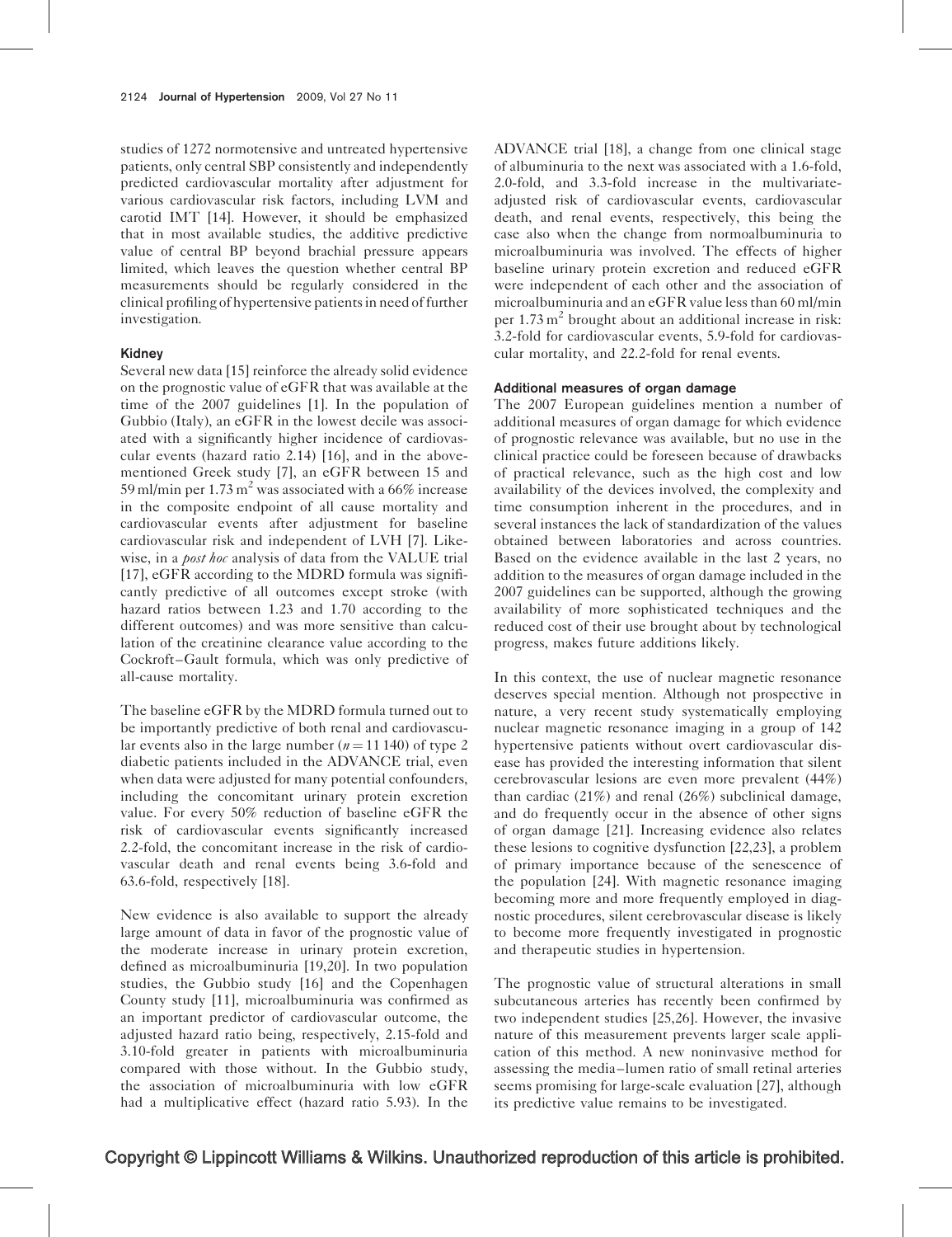Evidence remains inconclusive on a marker of a vascular alteration that has been actively investigated in the past decade, namely endothelial dysfunction. In a population sample of individuals without overt cardiovascular disease (67% with hypertension and 22% with diabetes mellitus) from the Northern Manhattan study, measures of flow-mediated vasodilatation predicted the incidence of cardiovascular events, but this effect was not independent of traditional cardiovascular risk factors [\[28\]](#page-30-0). Likewise, in the large cohort of elderly patients of the Cardiovascular Health Study, flow-mediated vasodilatation added very little to the prognostic accuracy of traditional risk factors [\[29\]](#page-30-0). On the contrary, Muiesan et al. [\[30\]](#page-30-0) have recently reported that in a small cohort  $(n = 172)$  of uncomplicated hypertensive persons followed for about 8 years, flow-mediated vasodilatation of the brachial artery below the median value was significantly associated with a 2.7-fold increase in incident cardiovascular events even after adjusting for all major cardiovascular risk factors. However, the same group of investigators also have reported that endothelial dysfunction in the subcutaneous vessels of hypertensive patients was not predictive of cardiovascular events [\[31\],](#page-30-0) possibly because endothelial dysfunction in different vascular beds may have a different prognostic significance. Clearly, the prognostic value of endothelial dysfunction in hypertension remains to be further elucidated.

It should be emphasized that the addition of new measures of organ damage to the assessment of total cardiovascular risk requires not only the demonstration of their prognostic importance, but it has to improve the power to predict the incidence of cardiovascular events. This is by no means easy to be documented, and indeed data are available that in some instances new risk factors of individual prognostic significance do not improve, when added to the others, the accuracy by which cardiovascular risk can be quantified, thus only making the diagnostic procedures more complex, time consuming, and costly. This is exemplified by the recent results of the Framingham study, which showed that inclusion of inflammatory markers did not lead to any substantial improvement in the accuracy (sensitivity and specificity) by which total cardiovascular risk was assessed [\[32\]](#page-30-0).

## Subclinical organ damage as a marker of high cardiovascular risk

Although subclinical organ damage undoubtedly increases the level of cardiovascular risk, the question arises whether it always brings the patient into the highrisk category, that is, an absolute risk of at least 20 cardiovascular events in 10 years per 100 patients. The 2007 European guidelines classify hypertensive patients with subclinical organ damage among those with a high total cardiovascular risk. This is further supported by more recent evidence on the contribution of subclinical cardiac, vascular, and renal damage to the total cardio-

vascular risk. As regards to subclinical cardiac damage, analysis of the data provided by some of the major prospective studies indicates that in hypertensive patients, echocardiographic LVH, particularly if of the concentric variety, is associated with an incidence of cardiovascular events equal to or above 20% in 10 years [\[5,7,33\]](#page-29-0). An incidence greater than 20% in 10 years has also been reported for men, but not for women, with echocardiographic LVH in the Framingham population study [\[34\].](#page-30-0) Finally, in the hypertensive patients of the CASE-J trial, echocardiographic LVH was associated with a 10-year incidence of cardiovascular events of 24% compared with the 10% incidence seen in patients without LVH [\[8\].](#page-29-0)

Similar evidence exists for vascular damage. In the elderly patients of the Cardiovascular Health Study [\[35\]](#page-30-0), the 10-year incidence of major cardiovascular events was higher than 20% when the common carotid IMT was 1.06 mm or more (fourth and fifth quintiles) and below 10% in those with an IMT in the first quintile (<0.87 mm). In the hypertensive patients of the ELSA study [\[10\]](#page-29-0), the incidence of all (major and minor) cardiovascular events was greater than 20% in 10 years when IMT (common carotid plus bifurcation) was in the third and fourth quartiles  $(≥1.16 \text{ mm})$  or when at least one plaque had been detected. In contrast, patients with IMT in the first or the smallest IMT quartile  $(<0.98$  mm) had incident cardiovascular events below 10% in 10 years. In hypertensive patients, the 10-year incidence of major cardiovascular events was higher than 20% when carotid-femoral PWV (aortic stiffness) was 16.3 m/s or more (fifth quintile) and below 10% in those with an aortic stiffness in the first and second quintiles [\[36\].](#page-30-0) Furthermore, even asymptomatic peripheral vascular disease as detected by a positive ankle-brachial index has prospectively been found to be associated in men with an incidence of cardiovascular events approaching 20% in 10 years [\[37,38\]](#page-30-0).

Finally, old and recent evidence leaves little doubt that in hypertensive individuals, renal subclinical organ damage is associated with a 10-year risk of cardiovascular events of 20% or more. It has already been reported some years ago that reduced renal function, defined by a serum creatinine more than 1.5 mg/dl is associated with a 10-year incidence of cardiovascular events 20% or more [\[39,40\].](#page-30-0) In the recent prospective cohort of Greek hypertensive patients [\[7\]](#page-29-0), a low eGFR was associated with incident cardiovascular events of about 20% in 10 years, an even higher incidence being observed when low eGFR occurred together with LVH. Furthermore, in the hypertensive patients prospectively studied by Jensen et al. [\[41\]](#page-30-0), the incidence of ischemic heart disease was 20% in 10 years in the presence of microalbuminuria and of only 5% in its absence. Also, in the Gubbio population study, the incidence of cardiovascular events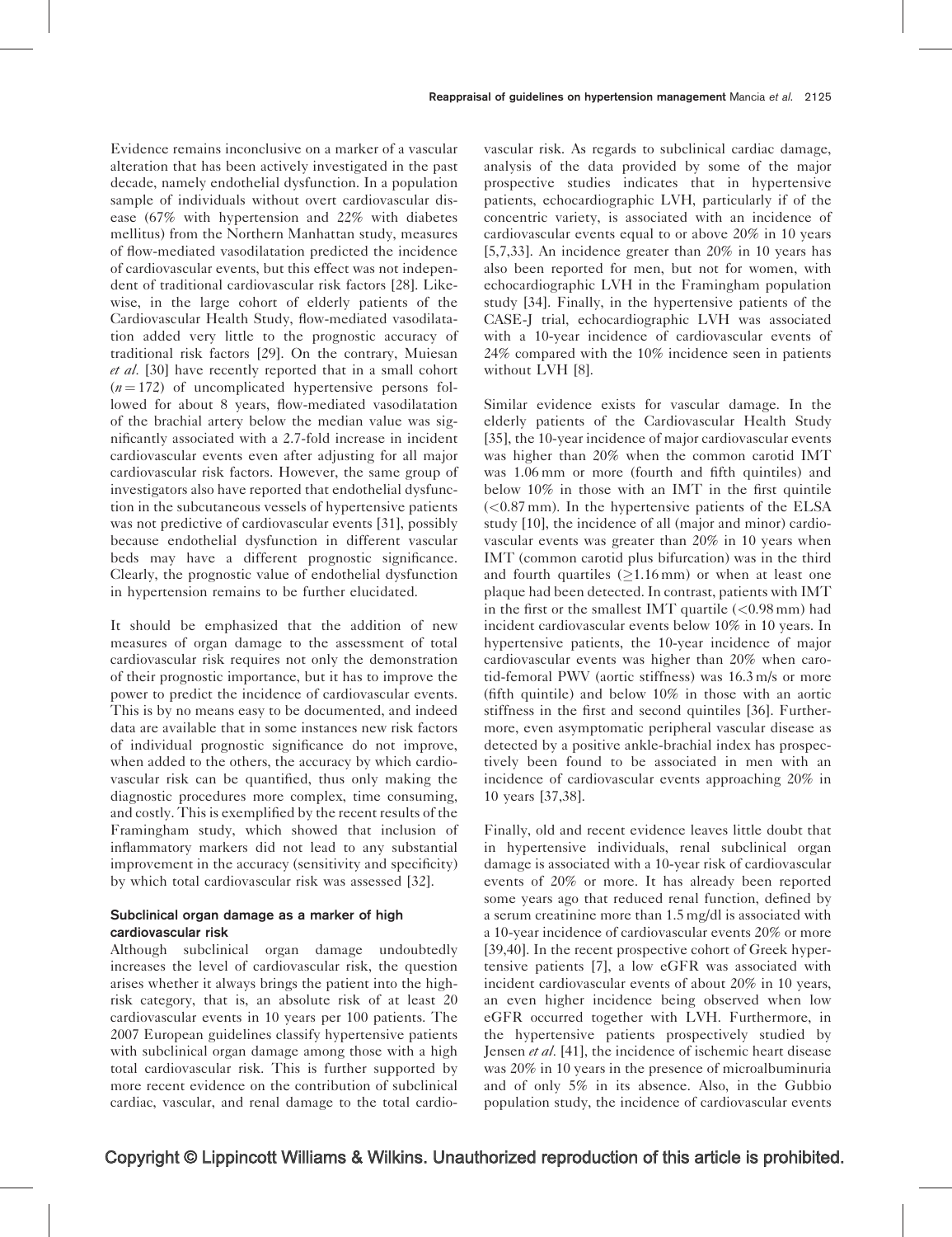was greater than 20% in 10 years, but only in those individuals in whom microalbuminuria in the highest decile was associated with eGFR in the lowest decile [\[16\]](#page-30-0). Over 78% of these patients had hypertension.

The 2007 European guidelines classify patients with subclinical organ damage as being at high risk also when BP is in the high normal range, but admittedly evidence that this is invariably the case is less clear. In the general population of the Framingham study, no information was made available on the prognostic value of echographic LVH, separately in the normotensive and hypertensive population [\[34\]](#page-30-0). Furthermore, in the same population, the association of renal dysfunction with cardiovascular events was lost after adjustment for cardiovascular risk factors, including BP [\[42\].](#page-30-0) In the PREVEND population study [\[43\],](#page-30-0) microalbuminuria (20–200 mg/l) was associated with only a 4.7% cardiovascular mortality in 10 years, that is, a moderate absolute risk according to the SCORE classification [\[44\],](#page-30-0) and in the nonhypertensive, nondiabetic individuals of the Framingham study, a microalbuminuria above the median value was associated with a rate of incident cardiovascular events of only 8.8% in 10 years compared with a 2.9% rate in individuals with microalbuminuria below the median value [\[45\].](#page-30-0)

## Prognostic value of treatment-induced modifications of subclinical organ damage

The 2007 European guidelines have emphasized that treatment-induced changes of organ damage affect the incidence of cardiovascular events, thereby recommending that organ damage be measured also during treatment. Reference was made to the data obtained in the LIFE study [\[46\]](#page-30-0), in which hypertensive patients in whom treatment was accompanied by regression of echocardiographic LVH or a delayed increase in LVM had less incident cardiovascular events, including sudden death, than those in whom no regression from or earlier progression to LVH occurred. It was also mentioned that both in LIFE [\[47\]](#page-30-0) and in other studies [\[48\]](#page-30-0), a similar relationship was found between treatment-induced changes in proteinuria and renal or cardiovascular events. This means that, compared with patients in whom treatment had little or no antiproteinuric effect, reduction in proteinuria was associated with a reduced incidence of cardiovascular events and less progression to end-stage renal disease.

Since 2007, data on the relationship between treatmentinduced changes in cardiac damage and cardiovascular protection have been enriched by further analyses of the LIFE study, which have shown that also treatmentinduced changes in left atrial dimension [\[49\],](#page-30-0) left ventricular geometry [\[50\],](#page-30-0) and in electrocardiographic signs of LVH correlate with incident cardiovascular event rate [\[51\]](#page-30-0). Furthermore, there have been reports that in hypertension, inappropriate changes in LVM during treatment adversely affect cardiovascular prognosis [\[52\]](#page-31-0). Finally, the predictive power of treatment-induced IMT changes in the carotid arteries has for the first time been investigated in a recent analysis of ELSA trial data. This analysis failed to show a predictive role of treatmentdependent IMT changes, but the smallness of these changes compared with the large individual differences in baseline IMT makes it difficult to draw definitive conclusions [\[10\].](#page-29-0)

The correlation of treatment-induced changes in proteinuria with cardiovascular event incidence has been challenged by some findings of the ONTARGET trial. In this trial on a large number of high or very high cardiovascular risk patients, the group treated with a combination of an angiotensin-converting enzyme (ACE) inhibitor and an angiotensin receptor antagonist showed, throughout the study duration, less increase in proteinuria than the group on monotherapy with one or the other drug, but this relative antiproteinuric effect was not accompanied by a reduction in cardiovascular events and was even associated with an increase in renal events [\[53\].](#page-31-0) However, these results do not necessarily undermine the important concept that treatment-induced changes in proteinuria can be a marker of the more or less pronounced beneficial effects of treatment because alternative explanations for the ONTARGET results are possible. For example, in ONTARGET, most patients had a normal renal function and few (4%) exhibited overt proteinuria, which resulted in a very limited number of the endpoint that matters for renal protection, that is, chronic renal failure. Furthermore, in the very high cardiovascular risk population studied, the powerful blockade of the renin–angiotensin system provided by the ACE inhibitor and angiotensin receptor antagonist combination might have exhibited an adverse effect of its own that superseded and masked the beneficial influence associated with a reduction in proteinuria. In favor of this beneficial influence are some recent analyses of the ADVANCE study in patients with type 2 diabetes. In these patients, on-treatment values of proteinuria showed a close independent association with both renal and cardiovascular events, the contribution of proteinuria being unrelated to the concomitant values of eGFR [\[18\]](#page-30-0).

## **Conclusion**

Evidence on the important prognostic role of subclinical organ damage continues to grow. In both hypertensive patients and the general population, the presence of electrocardiographic and echocardiographic LVH, a carotid plaque or thickening, an increased arterial stiffness, a reduced eGFR (assessed by the MDRD formula), or microalbuminuria or proteinuria substantially increases the total cardiovascular risk, usually moving hypertensive patients into the high absolute risk range. The changes in electrocardiographically or echocardiographically detected LVH induced by treatment reflect the effects on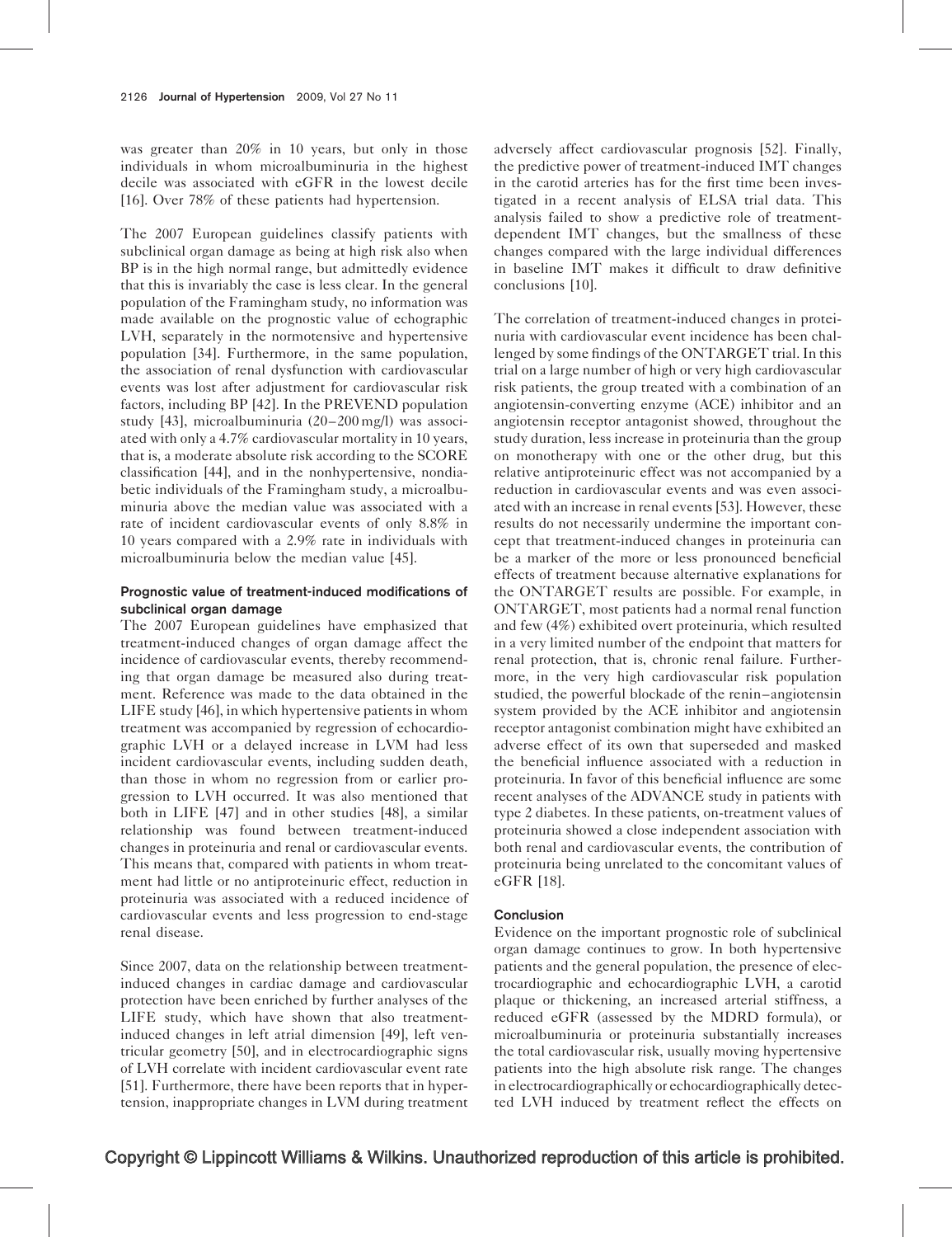#### Box 2. Subclinical organ damage in total cardiovascular risk stratification

- (1) In hypertension, assessment of total cardiovascular risk is important to optimize the decision about treatment initiation, intensity and goals.
- (2) Quantification of total cardiovascular risk must include a search for subclinical organ damage, which is common in hypertension and has independent prognostic significance.
- (3) In patients with hypertension, the presence of subclinical organ damage usually brings cardiovascular risk into the high range. Subclinical organ damage alone may not be sufficient to bring normotensive individuals into the high-risk category, although this may occur with multiple organ damage and the metabolic syndrome.
- (4) As detailed in the 2007 ESH/ESC guidelines, several measures of renal, cardiac and vascular damage can be considered for total cardiovascular risk quantification. Because of their simplicity, wide availability and limited cost measures based on urinary protein excretion (including microalbuminuria), eGFR (MDRD formula), and ECG are suitable for routine use. Cardiac and vascular ultrasounds are more and more easily available in Europe, and their use in the evaluation of the hypertensive patient can be encouraged.
- (5) Subclinical organ damage should be assessed both at screening and during treatment because a number of treatment-induced changes in organ damage relate to cardiovascular and renal outcomes, thereby offering information on whether the selected treatment is protecting patients from progressing organ damage and potentially from cardiovascular events.
- (6) Several other measures of subclinical organ damage have been shown to have prognostic significance, but their complexity, low availability, and high cost prevent their routine clinical use. It is likely that technological progress will make use of some of these measurements more common in the future. Any measure, however, should be considered only if it adds to the overall precision of cardiovascular risk quantification.

cardiovascular events, thereby offering valuable information on whether patients are more or less effectively protected by the adopted treatment strategy. Despite some recent inconsistent results [\[53\],](#page-31-0) solid evidence suggests that this is the case also for treatment-induced changesin urinary protein excretion, although the problem remains open for treatment-induced vascular changes. Thus, assessing the presence of subclinical organ damage is of crucial importance in the hypertensive population. This assessment can make use of simple and cheap procedures that can provide routine information before and at various times during treatment. It can also rely on more sophisticated approaches that can further characterize patients' cardiac and vascular status. In all instances, multiple organ damage assessment is useful because of the evidence that in the presence of two signs of organ damage (even when inherent to the same organ), cardiovascular risk may be more markedly increased, with an almost inevitable upgrading to the high cardiovascular risk category [\[7,16\].](#page-29-0)

It is not clear from published data whether subclinical organ damage can bring total cardiovascular risk to the high range also in patients with high normal BP. However, organ damage when itis particularly pronounced, or affects multiple organs, or is accompanied by metabolic risk factors, is associated with a two-fold or three-fold increase in relative risk also in normotensive individuals [\[11,54–](#page-29-0) [56\],](#page-29-0) and the 2007 guidelines recommend considering relative risk as a guide for the need of treatment in young and middle-aged patients. In this context, it is also important to emphasize that the occurrence of undetected organ damage in patients that doctors decide to treat probably explains the apparently paradoxical findings of several observational studies that the incidence of cardio-

vascular events is higher in treated than in untreated hypertensive patients even after adjustment for usual cardiovascular risk factors and past clinical history [\[57–](#page-31-0) [62\].](#page-31-0) This is consistent with the concept that antihypertensive treatment even if beneficial cannot usually take a high total risk back to a low-risk category [\[63\].](#page-31-0) These findings presumably reflect the fact that in medical practice, BPlowering treatment is often deferred until organ damage occurs, when complete reversibility is not achievable [\[63,64\].](#page-31-0) More extensive use of organ damage assessment may thus help to reach a more timely decision about the initiation of treatment and thus favor its greater success.

Some of the issues discussed in Assessment of subclinical organ damage for stratification of total cardiovascular risk section are summarized in Box 2.

### Treatment approach

Major guidelines [\[1,65–70\]](#page-29-0) on the management of hypertension recommend the initiation of antihypertensive drugs in all patients with a SBP 140 mmHg or more and/or a DBP 90 mmHg or more, and to adjust the treatment strategy in order for the patients to be below these values. They further recommend drug treatment to be initiated within a lower BP range, that is, a SBP between 130 and 139 mmHg and a DBP between 85 and 89 mmHg in patients with diabetes or a history of cardiovascular or renal disease, aiming at achieving SBP/DBP values <130/ 80 mmHg.

The 2007 ESH/ESC guidelines [\[1\]](#page-29-0) have accompanied these recommendations with information on the evidence they are based upon, and a critical reappraisal of this issue has recently been undertaken by members of the present Task Force [\[71\],](#page-31-0) in the light of further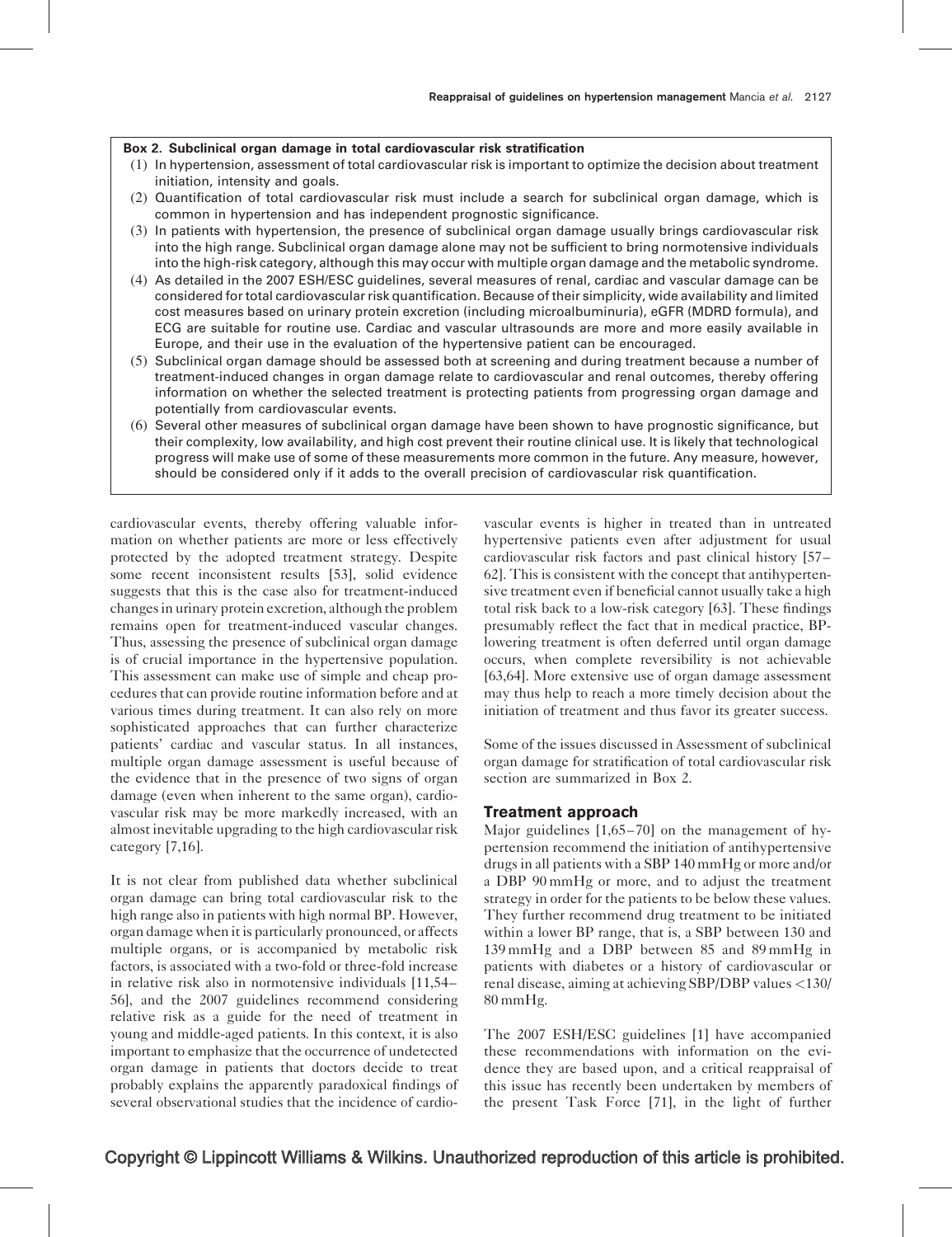information provided by recent trials. The purpose of the present ESH document is to clarify the size and the type of evidence on which these recommendations are based, and thus help the planning and conduction of future studies which may fill possible evidence gaps.

#### When to initiate antihypertensive treatment

Guidelines recommend use of antihypertensive drugs in patients with grade 1 hypertension at low or moderate cardiovascular risk, that is, when BP is between 140 and 159 mmHg SBP and/or 90 and 99 mmHg DBP, provided nonpharmacological treatment has proved unsuccessful. However, it should be recognized that the evidence in favor of this recommendation is scant because older trials of 'mild hypertension' focused on patients whose BP could be higher than those defining grade 1 hypertension [\[72,73\],](#page-31-0) or included high-risk patients [\[74\].](#page-31-0) Even the recent FEVER trial [\[75\],](#page-31-0) which was mentioned in the 2007 guidelines to support intervention in grade 1 hypertensives with low/moderate cardiovascular risk, does not provide conclusive evidence because mean entry BP was just below 160 mmHg (159 mmHg), there was a large proportion (89%) of patients receiving antihypertensive therapy at baseline, and a noticeable number of patients had evidence of organ damage or a history of cardiovascular disease, thereby not belonging to the low-risk or moderate-risk category [\[71\]](#page-31-0).

Guidelines also point out that the BP threshold for drug treatment is not related to age and recommend starting antihypertensive drugs at SBP at least 140 mmHg or DBP at least 90 mmHg in the elderly as well. However, as shown in Table 1, there is no single trial on elderly hypertensive patients [\[76–85\]](#page-31-0) that recruited patients with a SBP in the grade 1 hypertension range (i.e., <160 mmHg) [\[71\].](#page-31-0) Therefore, it can be concluded that current guidelines recommendations on BP values at which to initiate drug treatment in the elderly are not based on results from trials, but derived from other

Table 1 SBP and DBP at randomization in antihypertensive treatment trials in the elderly

|                    | Recruitment BP criteria |     |               |                      | Mean BP at<br>randomization |                      |
|--------------------|-------------------------|-----|---------------|----------------------|-----------------------------|----------------------|
| Trial              | <b>SBP</b><br>(mmHq)    |     | DBP<br>(mmHg) | <b>SBP</b><br>(mmHq) |                             | <b>DBP</b><br>(mmHg) |
| <b>EWPHE</b>       | $160 - 239$             | Or  | $90 - 119$    | 183                  |                             | 101                  |
| Coope/Warrender    | >170                    | Or  | >105          | 196                  |                             | 99                   |
| <b>SHEP</b>        | >160                    | And | <90           | 170                  |                             | 77                   |
| STOP-1             | >180                    | Or  | >105          | 195                  |                             | 94                   |
| <b>MRC-elderly</b> | $160 - 209$             | And | $<$ 115       | 185                  |                             | 91                   |
| Syst-Eur           | $160 - 219$             | And | < 95          | 174                  |                             | 85                   |
| Syst-China         | $160 - 219$             | And | < 95          | 171                  |                             | 86                   |
| SCOPE <sup>a</sup> | $160 - 179$             | Or  | $90 - 99$     | 166                  |                             | 90                   |
| <b>HYVET</b>       | $160 - 179$             | And | < 110         | 173                  |                             | 91                   |
| <b>JATOS</b>       | >160                    | And | $<$ 120       | 171                  |                             | 89                   |

BP, blood pressure; DBP, diastolic blood pressure; SBP, systolic blood pressure. Modified with permission from [\[71\]](#page-31-0). <sup>a</sup> In SCOPE, 50% of patients pretreated with low-dose thiazide.

findings (see below) and perhaps encouraged by the large benefits of antihypertensive therapy in all available trials in the elderly, admittedly at higher initial blood pressures.

Evidence is also scant for the guidelines recommendation to initiate drug treatment in the high normal BP range when patients have diabetes. Recommendations are substantially based on the results of the 'normotensive' component of the ABCD trial [\[86\],](#page-31-0) which has important limitations, however: 'normotension' was defined as a SBP less than 160 mmHg, the trial size was small  $(n = 480)$ , the primary endpoint was the change in creatinine clearance (with no statistically significant difference between treatments), and a statistically significant reduction of cardiovascular events in the group randomized to more intensive treatment was limited to the incidence of stroke but did not extend to other cardiovascular events. Recommendations also derive from subgroup analyses of two large trials, MICROHOPE [\[87\]](#page-32-0) and ADVANCE [\[88\].](#page-32-0) However, in MICROHOPE, normotension was defined by history, entry BP values were not mentioned, and the statistical significance of cardiovascular event reduction in the 'normotensive group' was not reported; in ADVANCE, the benefit of antihypertensive treatment was significant in patients with an entry SBP 140 mmHg or more, but not in those in whom it was below this value. Similar findings were obtained when stratification was based on the presence or absence of a history of hypertension.

There have been strong recommendations to start antihypertensive treatment at high normal BP values also in patients with previous cerebrovascular disease. These have been based on the report from the PROGRESS trial [\[89\]](#page-32-0) that in patients with a previous stroke or transient ischemic attack BP lowering was accompanied by a marked reduction in the incidence of recurrentstroke and cardiovascular events in both hypertensive and normotensive patients. However, in this study, hypertension was defined by SBP values of 160 mmHg or more, and in a subsequent analysis, a significant reduction in recurrent stroke with treatment was only observed when entry SBP was 140 mmHg or more [\[90\].](#page-32-0) Furthermore, entry BP values in PROGRESS were reported irrespective of background treatment (present in 50% of the patients [\[89,90\]\)](#page-32-0), and therefore they cannot be used to take decisions on initiation of treatment in untreated patients. Finally, the weight of evidence of PROGRESS has not been helped by the substantially negative results of a more recent large placebo-controlled trial of antihypertensive treatment in patients with cerebrovascular disease, the PROFESS study [\[91\]](#page-32-0). Although these negative results may be subject to various interpretations [\[71,92\],](#page-31-0) they remain a disturbing finding requiring more straightforward investigation in a more simply designed trial.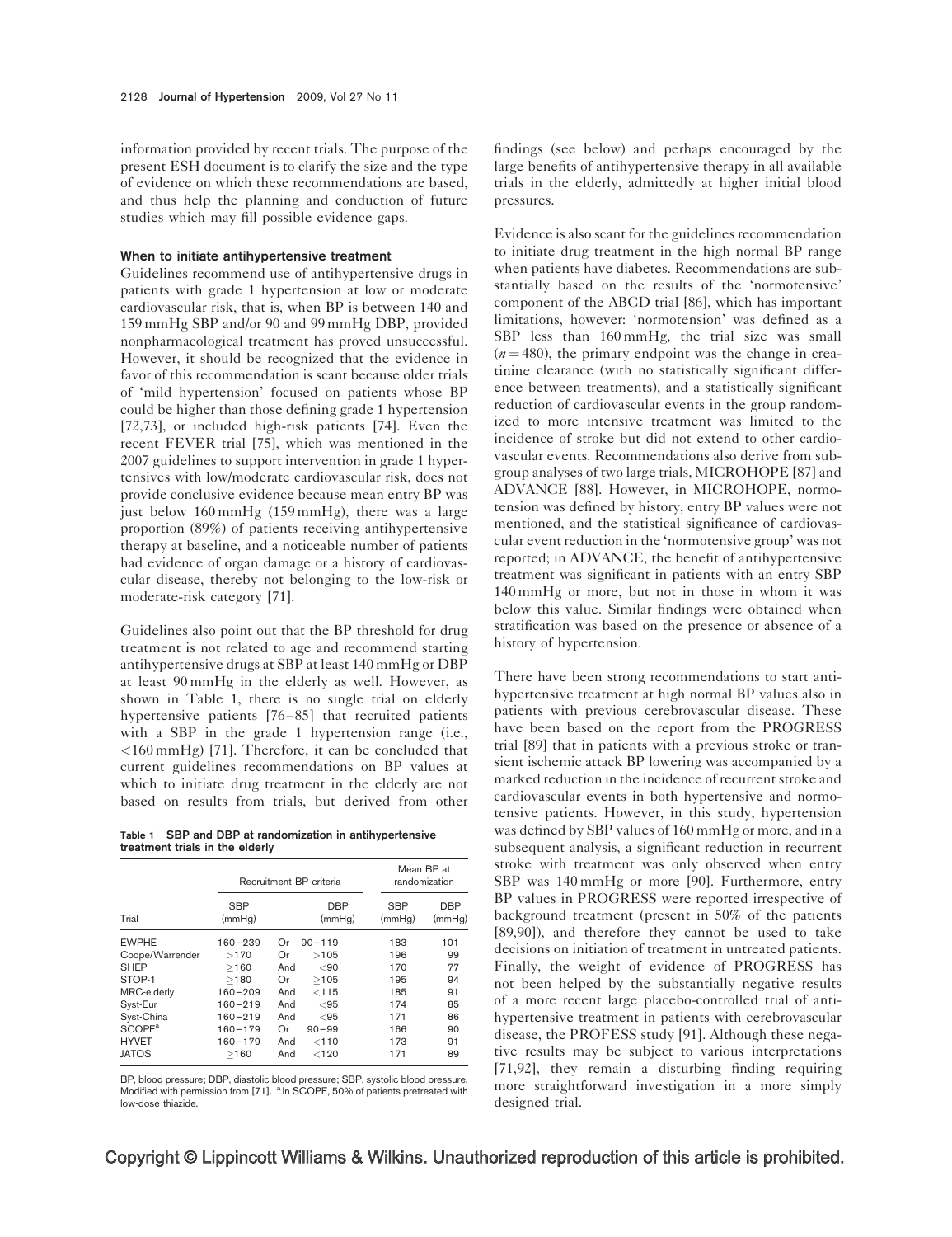<span id="page-8-0"></span>As already discussed in the 2007 European guidelines [\[1\]](#page-29-0) and further analyzed in a recent review [\[71\],](#page-31-0) although no less than five trials are available [\[93–97\]](#page-32-0), the information whether drug treatment should be initiated at high normal BP values in patients with coronary disease is inconclusive. First, in most trials, attention was directed to the putative-specific effects of the drugs studied rather than to the BP-related ones, which were sometimes incompletely quantified. Second, in these trials, patients were subdivided for their higher or lower entry BP value on a background of antihypertensive drug administration, and thus the so-called 'normotensive' patients probably belonged to a higher BP category when untreated. Third, the results show considerable discrepancies between and even within trials [\[71\].](#page-31-0)

### Blood pressure goals

The evidence available on the BP targets of antihypertensive treatment has recently been reviewed by some members of this committee and is summarized in Fig. 1 [\[71\].](#page-31-0) As illustrated in the upper-left panel, in four out of five trials in uncomplicated hypertensive patients [\[72–75,98\],](#page-31-0) SBP was reduced to less than 140 mmHg in the actively treated group while remaining at or above this value in the placebo or control group. In three out of four trials, the BP difference was associated with a difference in outcome, and in FEVER [\[75\]](#page-31-0) this occurred for on-treatment values that were just slightly below and slightly above 140 mmHg. With the limitation mentioned in a previous section (that patients were not invariably at low or moderate cardiovascular risk and



Achieved SBP in patients randomized to a more active (lower part of histograms) or less active (upper part of histograms) treatment in trials on uncomplicated hypertension (left upper panel), elderly hypertensive patients (right upper panel), patients with diabetes mellitus (left lower panel) and patients with previous cardiovascular disease (CVD; right lower panel). The yellow part of the histogram indicates the between-group difference  $(\Delta)$ in achieved SBP. The green, red and orange rectangles indicate, respectively, trials with significant benefits of more active treatment, trials without significant benefits, and trials with significant benefits of more active treatment limited to some secondary endpoints. CHD, coronary heart disease. Abbreviations at the bottom of the rectangles indicate trials as follows: OS, OSLO study; HDFP, HDFP-stratum I; AUS, Australian; MRC, MRC-mild; FEV, FEVER; EW, EWPHE; CW, Coope and Warrander; SHEP, SHEP; STOP, STOP; MRC-E; MRC-elderly; S.Eur; Syst-Eur; S.Ch; Syst-China; SCOPE, SCOPE; HYVET, HYVET; JATOS, JATOS; HOT, HOT; UKPDS, UKPDS; M.HOPE; MICROHOPE; ABCD, ABCD (HT, hypertensives; NT, normotensives); IDNT, IDNT (IR, irbesartan; AM, amlodipine); REN, RENAAL; PROG, PROGRESS; ADV, ADVANCE; PATS, PATS; ACC, ACCESS; PROF, PROFESS; PREV, PREVENT; HOPE, HOPE; EU, EUROPA; ACT, ACTION; CAM, CAMELOT (AM, amlodipine; EN, enalapril); PEA, PEACE; TR, TRANSCEND. For trial acronyms see Acronym List section. Modified with permission from [\[71\]](#page-31-0).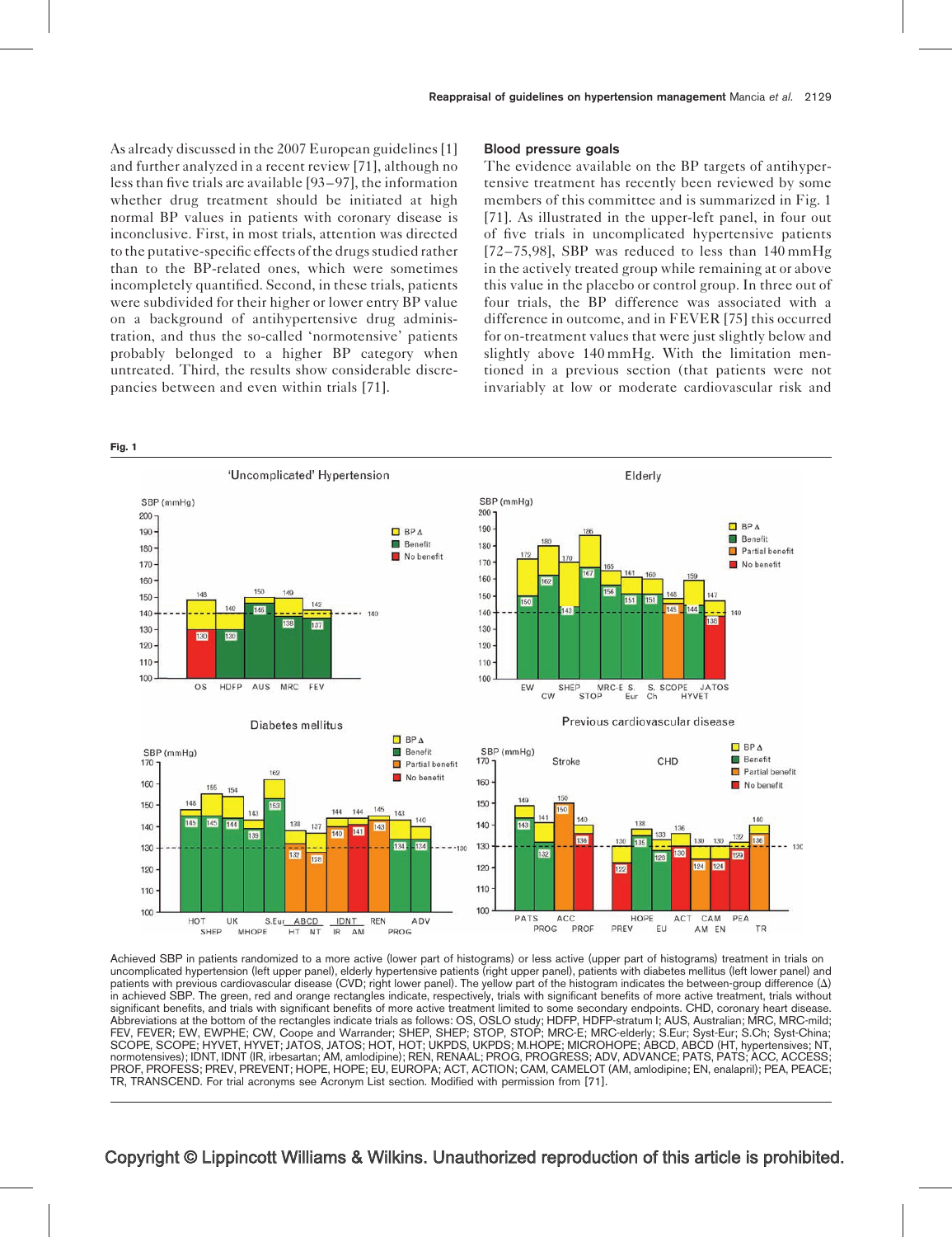with grade 1 hypertension), this evidence supports the recommendation of guidelines to reduce SBP to less than 140 mmHg in the general population of patients with grade 1 or 2 hypertension and low or moderate total cardiovascular risk.

Whether this recommendation should also apply to elderly hypertensive patients is unproved by outcome trials, however. As shown in the upper-right panel of [Fig.](#page-8-0) 1, although in all trials [\[76–84\],](#page-31-0) but one [\[85\],](#page-31-0) the groups of elderly hypertensive patients randomized to more active treatment had a significantly lower incidence of cardiovascular outcomes, in no trial (except the only one with negative results [\[85\]\)](#page-31-0) the on-treatment SBP values were lowered to less than 140 mmHg. Thus, there is no trial evidence in support of the guidelines recommendation to adopt the less than 140 mmHg SBP target in elderly patients.

The lower panels of [Fig.](#page-8-0) 1 show that the guidelines recommendation to lower BP less than 130/80 mmHg in patients with diabetes [\[86–88,99–106\]](#page-31-0) or a history of cardiovascular disease [\[89,91,93–97,107,108\]](#page-32-0) is also not supported by incontrovertible trial evidence. For diabetes, the recommendation in favor of intense treatment was probably due to the enthusiasm generated by some trials, such as HOT [\[99\]](#page-32-0) and Syst-Eur [\[102\],](#page-32-0) showing a greater absolute reduction of cardiovascular outcomes for a small BP difference in diabetic patients than in nondiabetic hypertensive patients. As shown in the lower-left panel of [Fig.](#page-8-0) 1, only in one small trial were SBP values less than 130 mmHg actually achieved, and they were associated with a doubtful reduction in cardiovascular outcomes [\[86\].](#page-31-0) Similar results characterize trials in patients with a history of cerebrovascular or coronary disease with the additional confusing feature that in some trials in which SBP was lowered to less than 130 mmHg, no benefit was observed compared with the group with higher on-treatment values (lower-right panel of [Fig.](#page-8-0) 1).

## Information derived from post hoc analysis of trials and trials on organ damage

Information on BP thresholds and targets for drug treatment has also been derived from *post hoc* analyses of event-based trials and from studies on the effects of treatment on organ damage of prognostic importance, though, admittedly, this is weaker evidence.

Post hoc analyses of the incidence of cardiovascular events in relation to the BP achieved by treatment have been performed in the large group of hypertensive patients of the HOT study [\[99\],](#page-32-0) in the high cardiovascular risk patients recruited for the VALUE trial [\[109,110\],](#page-32-0) the INVEST trial [\[111–114\]](#page-32-0), and the ONTARGET trial [\[115,116\],](#page-32-0) and in the patients with diabetic nephropathy of the IDNT trial [\[117,118\].](#page-32-0) In the HOT study, the lowest incidence of cardiovascular events occurred at a

SBP of 138 mmHg and a DBP of 82 mmHg [\[99\].](#page-32-0) In the VALUE trial, hypertensive patients in whom the achieved BP was below 140/90 mmHg showed a clearcut reduction in the incidence of cardiovascular events (stroke, myocardial infarction, and hospitalized heart failure) with respect to the patients in whom on-treatment BP remained above these values, independent of the type of treatment employed [\[109\].](#page-32-0) In the INVEST trial, the incidence of cardiovascular events was progressively smaller as the proportion of visits in which BP was found to be controlled (<140/90 mmHg) increased even when data were adjusted for patients' demography, clinical conditions, and treatments [\[112\].](#page-32-0) The greater cardiovascular protection associated with on-treatment SBPs less than 140/90 mmHg showed a trend for cardiovascular events to become even less common as the achieved SBP decreased to about 130 mmHg [\[113\].](#page-32-0) On the contrary, in the ONTARGET, clear-cut beneficial effects of BP reductions were seen when initial SBPs were above 140 mmHg, even when adjustments for potential confounders were made, and at each initial BP, a greater BP reduction was usually accompanied by a greater cardiovascular protection. However, in patients in whom initial SBP was in the 130 mmHg range, the benefit was less pronounced and mainly evident for stroke [\[115\]](#page-32-0). Similar findings have recently been reported for the subgroup of diabetic patients recruited in ONTARGET [\[116\]](#page-32-0). Finally, in the patients with diabetic nephropathy of the IDNT reduction of SBP to less than 120 mmHg was related to lower cardiovascular mortality [\[117\]](#page-32-0) and to progressive reduction of proteinuria as well as in endstage renal disease [\[118\].](#page-32-0)

As to the relationship between BP and subclinical organ damage, data from the LIFE trial have shown that the frequency of LVH regression is linearly related to the BP changes induced by treatment, the maximal efficacy being found for large BP reductions from the entry values [\[119\]](#page-33-0). A recently published study has also shown that presence of ECG-LVH is reduced by tighter as compared with less tight BP control (131.9/77.4 and 135.6/78.7 mmHg, respectively) in nondiabetic hypertensive patients [\[120\]](#page-33-0). Furthermore, several studies have provided evidence that antihypertensive treatment is accompanied by a reduction or a delayed progression in urinary protein excretion, be it in the proteinuric or microalbuminuric range, even when initial BP is below 140/90 mmHg [\[121,122\].](#page-33-0) The most recent evidence has been provided by the ADVANCE trial, which has shown that in diabetic patients, most of them under antihypertensive treatment, further BP lowering by the addition of an ACE inhibitor–diuretic combination significantly and markedly reduced the incidence of renal endpoints. These mainly consisted of the appearance, the progression, or the regression of urinary protein excretion, within a range of initial systolic or diastolic BP values from above 160/100 to below 120/70 mmHg [\[123\]](#page-33-0). The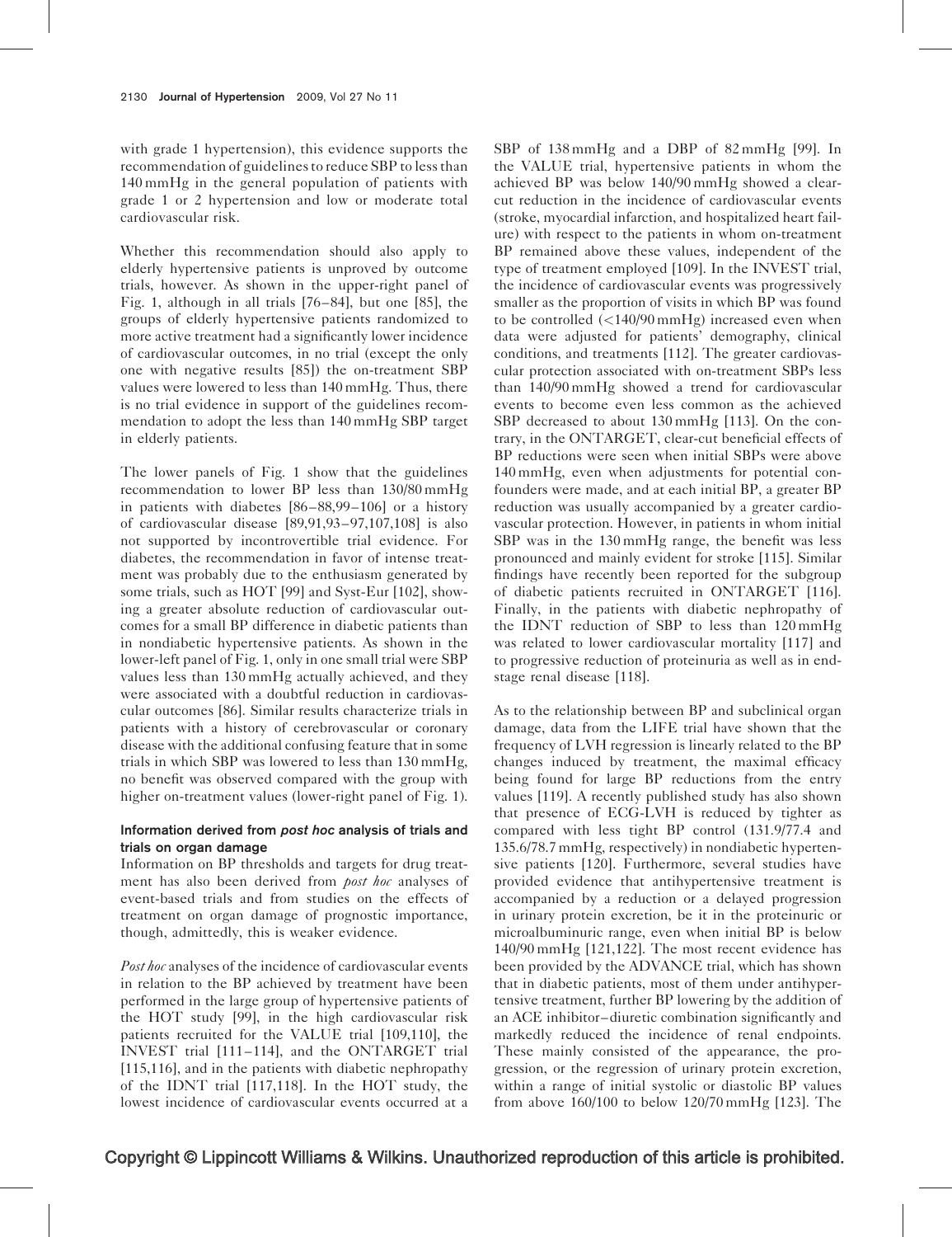hazard ratio for a renal endpoint was 0.81, 0.75, 0.85, and 0.70 in the actively treated as compared with the control group, at initial SBP values equal or above 160, 159–140, 139–120, and less than 120 mmHg, respectively. Furthermore, this post hoc analysis of the ADVANCE data has shown the adjusted risk of a renal endpoint to decrease progressively as the SBP achieved during treatment decreased to values of about 110 mmHg [\[123\]](#page-33-0).

#### The J-curve phenomenon

Recently, there has been some withdrawal from a perhaps excessive enthusiasm for aggressive lowering of BP, based on the data of some trials [\[91,108\]](#page-32-0) as well as post  $h$ oc analyses of the results of other trials on high-risk patients [\[113,115,124\].](#page-32-0) These data have raised the doubt that in patients at high cardiovascular risk, antihypertensive treatment regimens that reduce SBP to values close or below 120–125 mmHg and DBP below 70–75 mmHg may be accompanied by an increase (rather than a further reduction) in the incidence of coronary events, that is, by a J-curve phenomenon. This has led to readdressing the question as to whether BP is sometimes lowered too far, and in doing so, underperfusion of vital organs increases cardiovascular risk. The issue is open to the following considerations. First, although a BP value below which organ perfusion is compromised must exist, observational studies in patients initially free of cardiovascular disease [\[125\]](#page-33-0) show that the relationship between BP and cardiovascular event rate is substantially linear down to very low BP values (about 110/70 mmHg), which are only exceptionally attained by antihypertensive treatment. Second, it is possible that in high cardiovascular risk patients, an impairment of the mechanisms that guarantee blood flow autoregulation elevates the BP threshold below which organ perfusion is reduced [\[92,126\]](#page-32-0). However, the extent of this elevation (which may be different between patients in relation to the degree of organ damage and age) has never been unequivocally established by trials specifically designed to explore the advantages of more versus less intense BP lowering. Third, despite adjustment for between-group initial demographics and clinical differences, *post hoc* analysis of trial results cannot escape the problem that in the group in which on-treatment BP was lowest, there could have been a greatest initial cardiovascular risk that caused both the excessive BP reduction and the increased incidence of cardiovascular events. Indeed, this is supported by the evidence of a similar J-curve phenomenon in placebo-treated groups of several trials [\[127\].](#page-33-0) Fourth, all these *post hoc* analyses consistently showed that, the nadir of cardiovascular outcome incidence was represented by a rather wide range of BP values, that is between 120 and 140 mmHg SBP and 70–80 mmHg DBP, suggesting that within this low BP range, the differences in achieved cardiovascular protection are small [\[71\].](#page-31-0) This is in line with the results of observational studies that the relationship between BP and cardiovascular events is linear when cardiovascular

events are quantified on a logarithmic scale [\[125\]](#page-33-0), which implies smaller absolute differences at lower BP values.

## Are the 2007 recommendations still applicable?

Although the trial evidence is scant, it appears reasonable to reconfirm that, in grade 1 hypertensive patients at low and moderate risk, drug therapy should be started, if BP remains equal to or above 140/90 mmHg, after a suitable time period with appropriate lifestyle changes with the goal to bring BP below this cutoff value. Initiation of antihypertensive treatment in grade 1 hypertension (without waiting for BP to increase to grade 2 range or organ damage to develop) is also suggested by a recent analysis of all major trials with antihypertensive agents [\[63\]](#page-31-0). This analysis has revealed that in trials on high cardiovascular risk patients, the 'residual risk', that is, the risk level attained by intense therapy (often including lipid-lowering and antiplatelet agents), can very rarely decrease below the cutoff defining a high-risk condition (i.e., 20% cardiovascular events in 10 years). This means that, although reduced by therapy, a high initial risk remains high. On the contrary, in trials involving hypertensive patients at initial low or moderate risk, the 'residual risk' could often be brought to less than 10% in 10 years, which implies that earlier initiation of antihypertensive therapy may be beneficial. These arguments favor similar threshold and target BPs for drug treatment in the elderly. With the current availability of well tolerated drugs, BP lowering does not appear to be associated with any substantial increase in adverse effects or in cardiovascular or noncardiovascular risk.

Initiation of antihypertensive drug therapy in diabetic patients with high normal BP is presently unsupported by prospective trial evidence. This is the case also for the lower BP goals (<130/80 mmHg) recommended for diabetics but neverreally achieved in any single large trial and are even more rarely attained in medical practice. For the time being, monitoring subclinical organ damage, and particularly microalbuminuria and proteinuria, appears to be the best guidance to decide the BP values for treatment initiation as well as treatment goals in diabetic patients. Perhaps, and at least until the completion of studies such as ACCORD (in which the beneficial effects of targeting BP below either 140 or 120 mmHg are prospectively examined [\[128\]](#page-33-0)), it may be useful to recommend that in diabetes, SBP be reduced well below 140 mmHg, without mentioning specific targets that are unproven. This would be in line with the results of the ADVANCE trial in which the macrovascular and microvascular benefits of antihypertensive treatment were seen in diabetic patients in whom SBP was brought down to less than 135 mmHg compared with patients on placebo in whom SBP remained at approximately 140 mmHg [\[88\]](#page-32-0). Similar cautious recommendations can be given to patients with previous cardiovascular events, for whom current trial evidence is controversial concerning both initiation of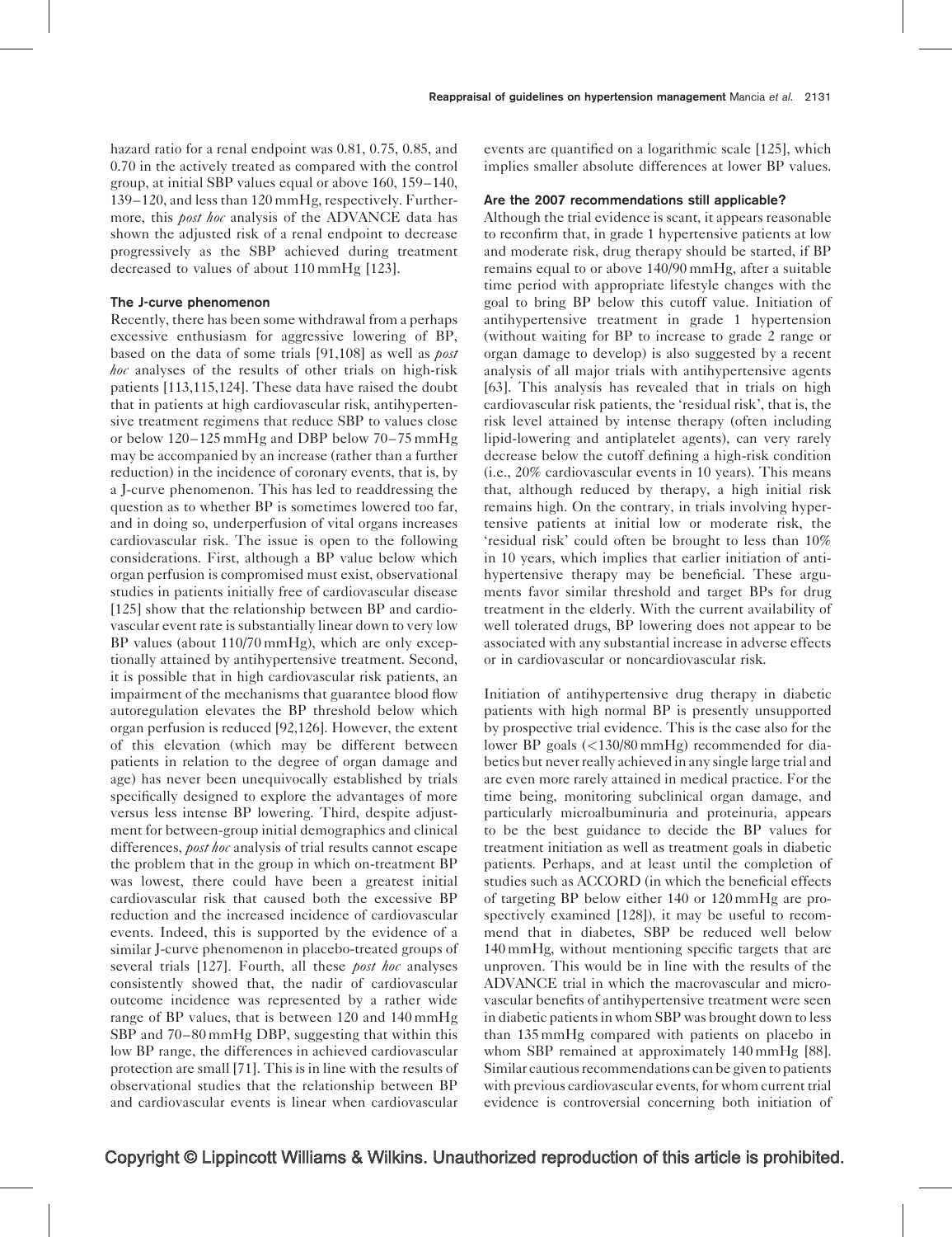#### <span id="page-11-0"></span>Box 3. Treatment initiation

- (1) Although trial evidence is scanty, it appears reasonable to recommend that, in grade 1 hypertensives (SBP 140–159 mmHg or DPB 90–99mmHg) at low and moderate risk, drug therapy should be started after a suitable period with lifestyle changes. Prompter initiation of treatment is advisable if grade 1 hypertension is associated with a high level of risk, or if hypertension is grade 2 or 3.
- (2) In patients with high normal BP (SBP 130–139 mmHg or DPB 85–89 mmHg) uncomplicated by diabetes or previous cardiovascular events, no trial evidence is available of treatment benefits, except for a delayed onset of hypertension (crossing the 140/90 mmHg cutoff).
- (3) Initiation of antihypertensive drug therapy in diabetic patients with high normal BP is presently unsupported by prospective trial evidence. Forthe time being, it appears prudent to recommend treatment initiation in high normal BP diabetic patients if subclinical organ damage (particularly microalbuminuria or proteinuria) is present.
- (4) Trial evidence concerning antihypertensive drug treatment in patients with previous cardiovascular events in absence of hypertension is controversial, and further trials must be completed before firm recommendations can be given.
- (5) In general, early BP-lowering treatment, before organ damage develops or becomes irreversible or cardiovascular events occur, appears a prudent recommendation, because in high-risk hypertensive patients, even intense cardiovascular drug therapy, though beneficial, is nonetheless unable to lower total cardiovascular risk below the high-risk threshold.

antihypertensive drug treatment when BP is in the high normal range, and the benefit of aiming at a BP target of less than 130/80 mmHg.

No prospective outcome trial has ever been performed in those patients with a high normal BP that the 2007 ESH/ ESC guidelines [\[1\]](#page-29-0) tentatively classified as being at high cardiovascular risk because of the presence of multiple risk factors, metabolic syndrome, or subclinical organ damage. It has previously been mentioned that within this BP range, subclinical organ damage may not invariably lead to a high cardiovascular risk, and it is unclear how often this may occur. The evidence in favor of BPlowering interventions in these patients is limited to that reported by the TROPHY [\[129\]](#page-33-0) and the PHARAO studies [\[130\]](#page-33-0), in which administration of an antihypertensive drug delayed the onset of hypertension (i.e., the crossing of the 140/90 mmHg cut-off). Whether this goal should be pursued mainly with lifestyle modifications or with addition of antihypertensive agents remains undetermined, however.

One last point deserves greater attention when making recommendations for medical practice. For a number of reasons (cost, progressively greater incidence of patient dropout, long-term management difficulties) randomized trials can only run for a few years and therefore extrapolation of the results to the frequently much longer life expectancy of patients is not without limitations. The extrapolation may fail to take into account that the benefit of antihypertensive treatment may become progressively more evident with time, possibly because regression of organ damage has a slow time course, in parallel with the long-term remodeling of large arteries,

#### Box 4. Blood pressure goals of treatment

- (1) On the whole, there is sufficient evidence to recommend that SBP be lowered below 140 mmHg (and DBP below 90 mmHg) in all hypertensive patients, both those at low moderate risk and those at high risk. Evidence is only missing in the elderly hypertensive patients, in whom the benefit of lowering SBP below 140 mmHg has never been tested in randomized trials.
- (2) The recommendation of previous guidelines to aim at a lower goal SBP (<130 mmHg) in diabetic patients and in patients at very high cardiovascular risk (previous cardiovascular events) may be wise, but it is not consistently supported by trial evidence. In no randomized trial in diabetic patients has SBP been brought down to below 130 mmHg with proven benefits, and trials in which SBP was lowered to below 130 mmHg in patients with previous cardiovascular events have given controversial results.
- (3) Despite their obvious limitations and a lower strength of evidence, post hoc analyses of trial data indicate a progressive reduction of cardiovascular events incidence with progressive lowering of SBP down to about 120 mmHg and DBP down to about 75 mmHg, although the additional benefit at low BP values becomes rather small. At these low BP values also beneficial effects on organ damage have sometimes been observed. A J-curve phenomenon is unlikely to occur until lower values are reached, except perhaps in patients with advanced atherosclerotic artery diseases.
- (4) On the basis of current data, it may be prudent to recommend lowering SBP/DBP to values within the range 130–139/80–85 mmHg, and possibly close to lower values in this range, in all hypertensive patients. More critical evidence from specific randomized trials is desirable, however.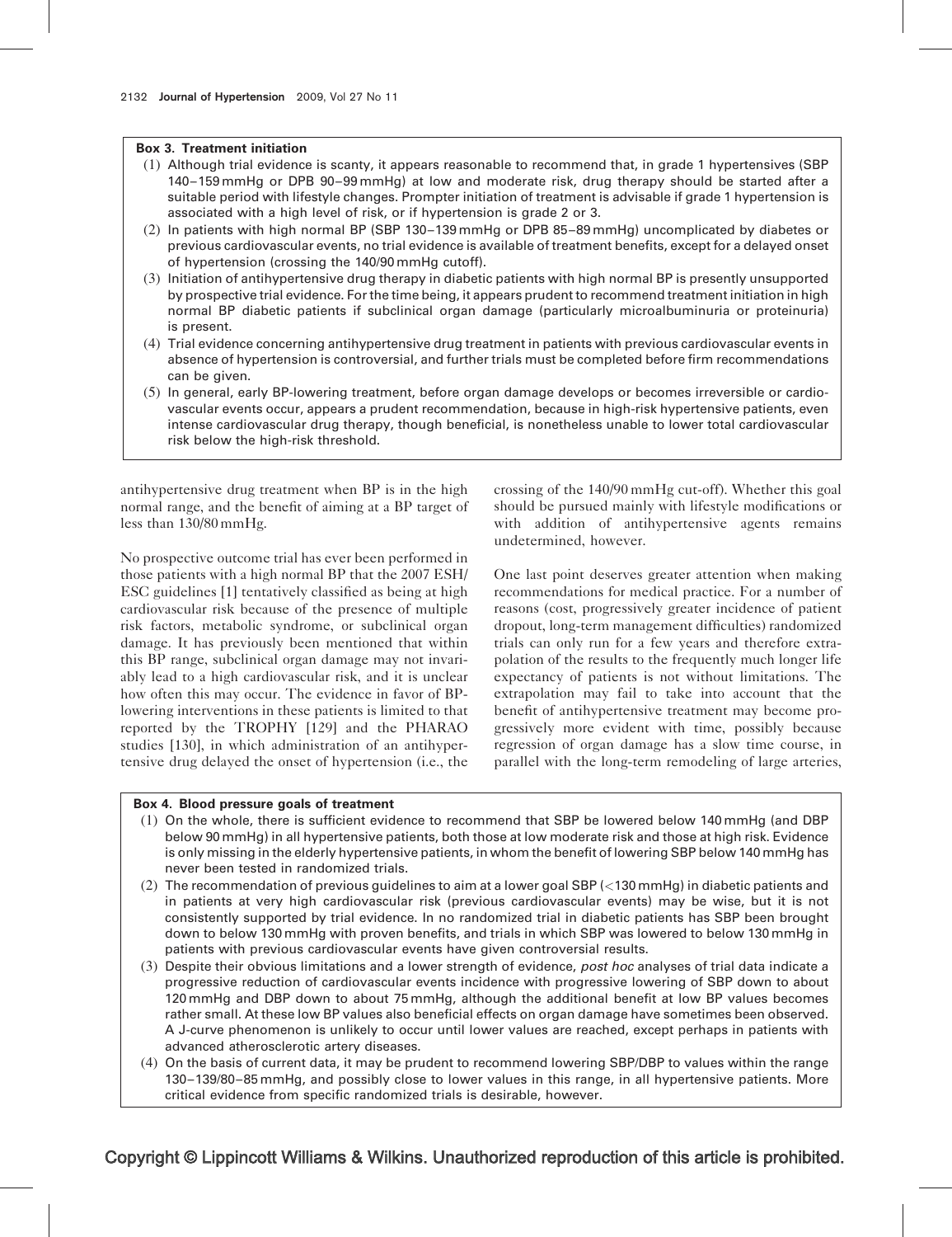#### Box 5. Choice of antihypertensive drugs

- (1) Large-scale meta-analyses of available data confirm that major antihypertensive drug classes, that is, diuretics, ACE inhibitors, calcium antagonists, angiotensin receptor antagonists, and  $\beta$ -blockers do not differ significantly for their overall ability to reduce BP in hypertension.
- (2) There is also no undisputable evidence that major drug classes differ in their ability to protect against overall cardiovascular risk or cause-specific cardiovascular events, such as stroke and myocardial infarction. The 2007 ESH/ESC guidelines conclusion that diuretics, ACE inhibitors, calcium antagonists, angiotensin receptor antagonists, and b-blockers can all be considered suitable for initiation of antihypertensive treatment, as well as for its maintenance, can thus be confirmed.
- (3) Because the percentage of patients responsive to any drug class is limited and patients responsive to one drug are often not those responsive to another drug, keeping the number of drug options large increases the chance of BP control in a larger fraction of hypertensives. This is of crucial importance because cardiovascular protection by antihypertensive treatment substantially depends on BP lowering per se, regardless of how it is obtained.
- (4) Each drug class has contraindications as well favorable effects in specific clinical settings. The choice of drug(s) should be made according to this evidence. The traditional ranking of drugs into first, second, third, and subsequent choice, with an average patient as reference, has now little scientific and practical justification and should be avoided.
- (5) Drugs acting via direct renin inhibition are the only new classes of antihypertensive agents that have recently become available for clinical use. Several additional new classes are under an early investigational phase. Selective antagonism of endothelin receptors holds some promise to improve rate of BP control in hypertensive patients resistant to multiple drug treatment.

small arteries, and cardiac structure associated with a BP elevation [\[131\]](#page-33-0). This appears to be supported by the results of the few trials in which patients were followed for a number of years after termination of randomized treatment. In the SYST-EUR and SHEP trials, for example, the beneficial effects of antihypertensive treatment on the incidence of cardiovascular events remained evident years after termination of the double-blind phase of the trial, despite the fact that antihypertensive treatment was started also in the placebo group [\[132,133\].](#page-33-0) A similar phenomenon, which is referred to as the 'legacy effect', has also been reported for the Steno 2 trial [\[134\]](#page-33-0), which reported a postinterventional benefit on the microvascular and macrovascular complications of type 2 diabetes after 13.3 years of follow-up with an intensive multifactorial therapy that included antihypertensive drugs and in the UKPDS trial [\[135\]](#page-33-0) during a 10-year follow-up of the effect of a previous 10-year intensive blood glucose control in diabetes.

The most important points related to threshold and target BP values for treatment are summarized in [Boxes](#page-11-0) 3 and 4.

#### Treatment strategies

#### Choice of antihypertensive drugs

In their 2003 [\[136\]](#page-33-0) and 2007 versions [\[1\],](#page-29-0) the European guidelines reviewed the large number of randomized trials of antihypertensive therapy, both those comparing active treatment versus placebo and those comparing treatment regimens based on different compounds (Box 5). They concluded that the main benefits of antihypertensive treatment are due to lowering of BP *per se*, and are largely independent of the drugs employed. Therefore, thiazide diuretics (as well as chlorthalidone

and indapamide),  $\beta$ -blockers, calcium antagonists, ACE inhibitors, and angiotensin receptor antagonists can adequately lower BP and significantly and importantly reduce cardiovascular outcomes. All these drugs are suitable for the initiation and maintenance of antihypertensive treatment either as monotherapy or in some combinations with each other.

The issue of the equivalence of the various classes of antihypertensive agents, and of various agents within a given class, has been a long debated one, heralded in the 1970s by the incautious suspicion of a role played by reserpine in breast cancer [\[137\],](#page-33-0) and continuing in the 1990s with the campaign against calcium antagonists as responsible for coronary events, bleeding, and cancer [\[138,139\].](#page-33-0) After the acquittal of calcium antagonists, even by their prosecutors, attention has been recently focused by different groups of investigators on a possible inferiority of  $\beta$ -blockers and diuretics as well as on the possible inferiority of ACE inhibitors for stroke prevention and of angiotensin receptor antagonists for coronary disease prevention. Obviously, paying careful attention to possible adverse effects or limitations of both new and old drugs is an obligation of physicians and clinical epidemiologists and must be taken seriously by members of guidelines committees. On the contrary, unfounded suspicion should not be used to deprive patients of the benefits of drugs.

#### b-Blockers

The evidence upon which  $\beta$ -blockers have been questioned as first choice antihypertensive drugs [\[140\]](#page-33-0) and actually downgraded in the British recommendations [\[141\]](#page-33-0) was discussed in the 2007 European guidelines.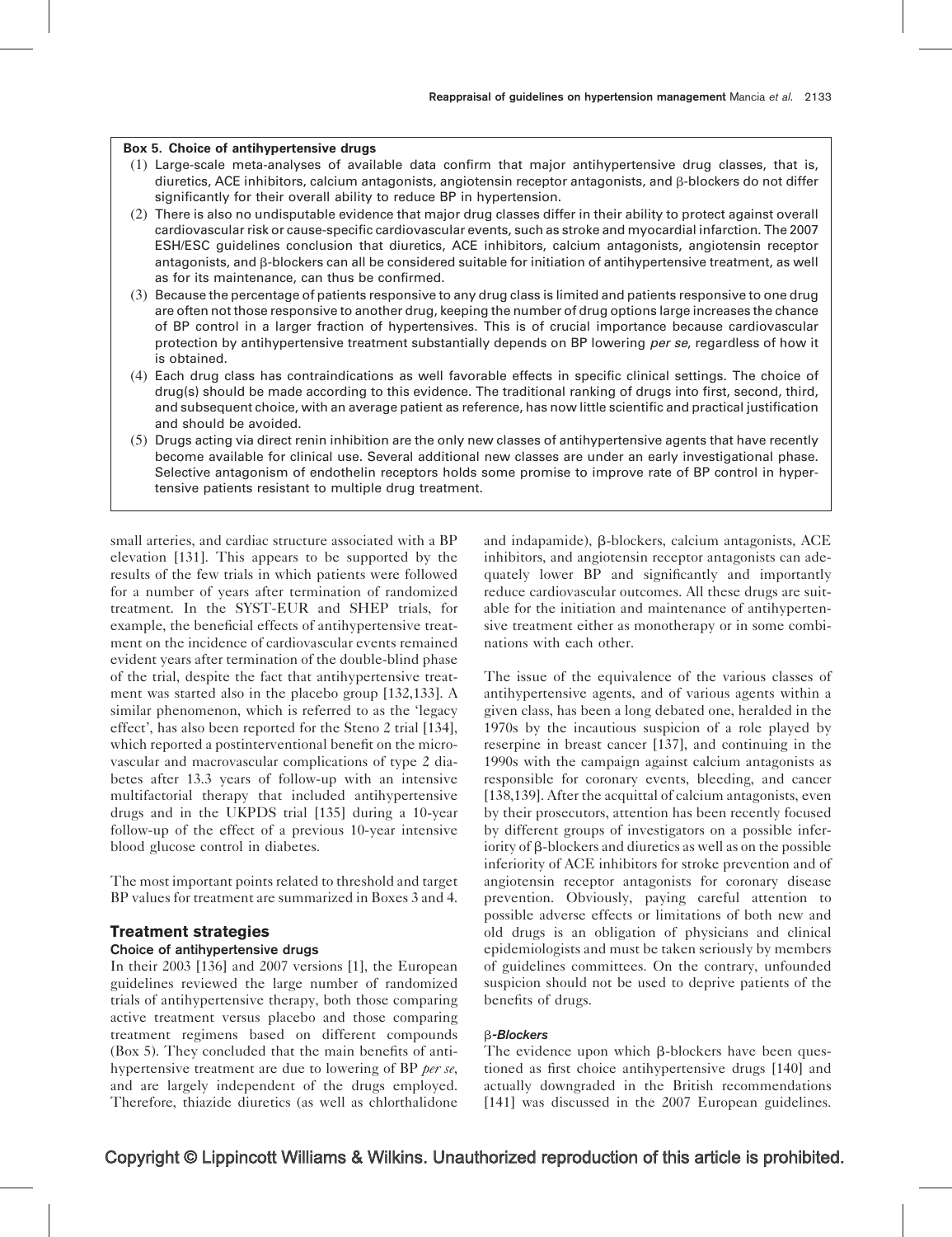New arguments on the place of  $\beta$ -blockers in antihypertensive therapy have been added since then [\[142–144\]](#page-33-0). In a meta-analysis of nine of 22 randomized controlled trials of  $\beta$ -blockers [\[145\],](#page-33-0) a significant inverse correlation has been reported between the heart rate achieved by b-blocker therapy and cardiovascular outcomes (i.e., the lower the achieved heart rate, the higher the incidence of outcomes), including myocardial infarction and heart failure, known to be favorably influenced by  $\beta$ -blockade [\[146,147\].](#page-33-0) On the contrary, a recent meta-analysis of 147 randomized trials (the largest meta-analysis so far available) reports only a slight inferiority of  $\beta$ -blockers in preventing stroke (17% reduction rather than 29% reduction with other agents), but a similar effect as other agents on preventing coronary events and heart failure, and a higher efficacy than other drugs in patients with a recent coronary event [\[148\].](#page-33-0) Furthermore, the recent publication of a 20-year follow-up of the UKPDS trial [\[149\]](#page-33-0) comparing atenolol and captopril in diabetes has found the incidence of cardiovascular outcomes to be similar in patients on the B-blocker or the ACE inhibitor, with a reduction in all-cause mortality favoring the b-blocker. This is consistent with retrospective observational data of large numbers of patients on different antihypertensive treatment regimens for longer periods than in randomized trials, showing that the incidence of cardiovascular outcomes was not higher on atenolol-based treatment than on other antihypertensive agents [\[150\].](#page-33-0)

Finally, no systematic analysis has been made of the possible role of a smaller BP reduction by  $\beta$ -blockerbased treatment in those trials in which  $\beta$ -blockers appeared to have a smaller effect on stroke. For instance, interpolation of ASCOT data on stroke in the metaregression analysis of the Blood Pressure Lowering Treatment Trialists' Collaboration [\[151\]](#page-33-0) makes it clear that the odd ratio falls very close to the place expected because of the 2.7 mmHg difference in SBP between b-blocker/diuretic and calcium antagonist/ACE inhibitor treatments  $[152]$ . On the whole, however,  $\beta$ -blockers do not appear to be systematically inferior to other antihypertensive agents in their ability to reduce BP. A recent pooling analysis from more than 40 000 hypertensive patients under different monotherapies has shown no inferiority (and, possibly, a numerical superiority) of b-blocker monotherapy [\[153\]](#page-33-0) in lowering brachial BP. However, studies like CAFÉ [\[154\]](#page-33-0) suggest that, for the same brachial SBP, central SBP may be higher with  $\beta$ blockers than with other antihypertensive agents because of a greater wave reflection due to bradycardia and/or peripheral vasoconstriction. This interesting observation deserves to be confirmed, although its real impact on antihypertensive management may be small because the difference between peripheral and central BPs is known to become attenuated at an older age [\[155,156\]](#page-33-0), when hypertension and antihypertensive treatment are most common.

There is no doubt that  $\beta$ -blockers as well as diuretics (especially when combined together) have adverse metabolic effects and facilitate new-onset diabetes [\[157,158\]](#page-33-0) in predisposed patients such as those with the metabolic syndrome or impaired glucose tolerance [\[55,159,160\]](#page-31-0). The importance of this phenomenon, however, may have been exaggerated by the way results of most prospective studies and trials have been analyzed; that is, by limiting analyses of changes in plasma glucose or in antidiabetic prescriptions to patients initially free of diabetes or with a blood glucose below 7.0 mmol/l (126 mg/dl). Indeed, a recent analysis of data from the 3.8-year long ELSA trial has shown that new diagnoses of diabetes at the end of this study in patients without diabetes at baseline are accompanied by a number of cases in which diagnosis of diabetes at baseline was no longer confirmed at the end of the study. However, the overall balance remains positive for new-onset diabetes [\[160\]](#page-34-0). Furthermore, it is still unclear whether drug-induced diabetes carries the same negative prognosis as naturally occurring diabetes, with some authors emphasizing studies showing that trial patients with new-onset diabetes do not have a higher incidence of cardiovascular outcomes during the trial and several years thereafter [\[133,161\],](#page-33-0) whereas others underline the opposite conclusions in other studies [\[143,162–164\].](#page-33-0)

It is also true that, when compared with other agents in trials using subclinical organ damage as an endpoint, b-blockers have been shown to be less powerful than ACE inhibitors, angiotensin receptor antagonists, and calcium antagonists in reducing an increased left ventricular mass [\[165\]](#page-34-0), carotid IMT thickening [\[166\],](#page-34-0) aortic stiffness [\[131\]](#page-33-0), and increased small artery wall-to-lumen ratio [\[167–169\],](#page-34-0) and this may be supposed to result in less cardiovascular protection in the long run. When discussing b-blockers, however, it should not be ignored that they are not a homogeneous class, and that vasodilating b-blockers, such as celiprolol, carvedilol, and nebivolol, appear not to share some of the negative properties described for other compounds. For instance, celiprolol lowers aortic stiffness and central pulse pressure [\[170\]](#page-34-0), whereas atenolol does not [\[131\].](#page-33-0) Nebivolol, at doses producing the same BP reduction, lowers heart rate significantly less than atenolol [\[171\],](#page-34-0) and because of the lesser bradycardia combined with peripheral vasodilatation, it has better effects on central BP than atenolol [\[172\]](#page-34-0). In the GEMINI study [\[173\]](#page-34-0), carvedilol had less adverse effects on glycosylated hemoglobin, total cholesterol, and triglycerides than metoprolol; and nebivolol, at variance from metoprolol, has been found to improve insulin sensitivity [\[174\]](#page-34-0) and to have the same metabolic effects as an ACE inhibitor [\[175\].](#page-34-0) Both carvedilol and nebivolol have been used in outcome trials in chronic heart failure (admittedly not in hypertension) and found capable of reducing the primary endpoint of mortality and hospitalization [\[176\]:](#page-34-0) in COMET, carvedilol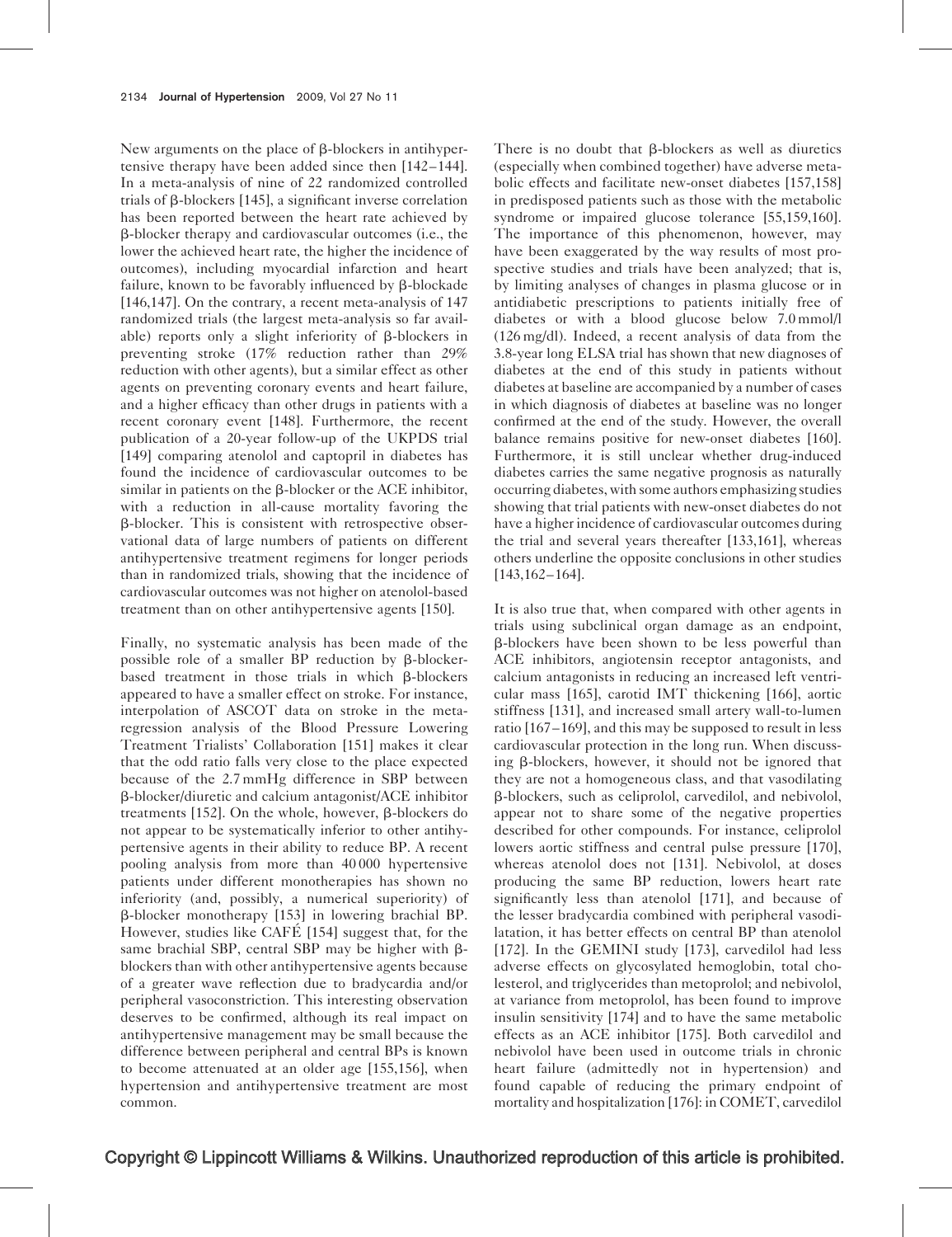treatment was accompanied by less new-onset diabetes than metoprolol [\[177\],](#page-34-0) and in the SENIORS trial, newonset diabetes had the same incidence on nebivolol or placebo [\[178\]](#page-34-0).When compared with metoprolol, carvedilol resulted in significantly less cases of microalbuminuria and progression to proteinuria in hypertensive diabetic patients [\[173\]](#page-34-0), and nebivolol has recently been shown to improve coronary flow reserve and left ventricular filling pressure in the hypertensive heart [\[179\].](#page-34-0) Whether the protective cardiovascular action shown by carvedilol and nebivolol in patients with heart failure is also displayed in hypertension remains to be determined in a controlled trial.

#### Thiazide diuretics

A prominent role for thiazide-like diuretics in antihypertensive therapy, such as that given to these compounds in the JNC-7 report [\[66\],](#page-31-0) is an object of continuing debate [\[143,161\].](#page-33-0) The evidence that a BP lowering induced by diuretics can reduce all types of cardiovascular events is robust [\[161\],](#page-34-0) but it cannot be denied that most of the trials, the meta-analysis of which has been the basis for raising doubts on  $\beta$ -blockers, have also used thiazides. This makes it difficult to distinguish the separate role of these two drug classes. Likewise, the diabetogenic role of b-blockers and diuretics is difficult to discriminate, and when it has been dissociated diuretics appear worse than b-blockers [\[157\]](#page-33-0). Diuretics have rarely been studied in depth for their capacity to regress organ damage, and when tested have often been found inferior to calcium antagonists or ACE inhibitors [\[165,180,181\].](#page-34-0) Furthermore, all large studies that have explored the tolerability of various classes of antihypertensive agents on persistence to therapy have found diuretics to be, together with b-blockers, the least tolerated compounds [\[153\]](#page-33-0) or those accompanied by the least persistence on treatment [\[182,183\].](#page-34-0) Finally, a recent meta-analysis has reported outcome benefit for low-dose but not for high-dose diuretics [\[184\]](#page-34-0). In addition, the results of the ACCOM-PLISH trial (to be discussed in the preferred drug combinations section) have raised doubts as to whether thiazides are always the best protective component of combination therapy [\[185\].](#page-34-0)

## Angiotensin-converting enzyme inhibitors and angiotensin receptor antagonists

The concept that ACE inhibitors may be somewhat inferior to other antihypertensive agents in preventing stroke has repeatedly been raised on the basis of some meta-analyses [\[148,186\]](#page-33-0) and meta-regression analyses [\[187\]](#page-34-0). A pathophysiological hypothesis to support the claim that ACE inhibitors may be inferior to angiotensin receptor antagonists in preventing stroke has also been elaborated [\[188\].](#page-34-0) On the contrary, it has been suggested that angiotensin receptor antagonists would be inferior to ACE inhibitors in preventing myocardial infarction [\[189,190\].](#page-34-0)

All these concepts, as well as their pathophysiological interpretations, have been undermined by the results of the very large ONTARGET, directly comparing cardiovascular outcomes under treatment with an ACE inhibitor (ramipril) or an angiotensin receptor antagonist (telmisartan) [\[191\].](#page-34-0) ONTARGET has shown telmisartan not to be statistically inferior to ramipril as far as the incidence of a composite endpoint including major cardiac outcomes are concerned. A similar incidence of strokes was also observed on both treatments. Recent meta-analyses including older and more recent trials confirm the conclusion that ACE inhibitors and angiotensin receptor antagonists have the same preventive effect on myocardial infarction [\[192,193\].](#page-34-0)

The absolute benefit induced by the relatively small BP reduction produced by either treatment is more difficult to calculate, because ONTARGET was deliberately conducted in high-risk patients and for obvious ethical reasons could not include a placebo comparison arm. Therefore, it is difficult to decide whether the benefit has to be gauged from historical comparison with the placebo arm of the HOPE trial [\[93\],](#page-32-0) carried out several years earlier, or with the placebo arm of the simultaneously run TRANS-CEND, on patients intolerant to ACE inhibitors [\[108\]](#page-32-0). The patients of TRANSCEND treated with placebo had a slightly lower incidence of cardiovascular events than placebo-treated patients in HOPE, either because higher prevalence of concomitant therapies than in HOPE (but similar to that in ONTARGET) or because of a higher proportion of women.

ONTARGET [\[191\]](#page-34-0) and TRANSCEND [\[108\]](#page-32-0) have also provided some additional information on the respective role of an ACE inhibitor and an angiotensin receptor antagonist on the appearance of new diabetes in high-risk patients. Despite the fact that telmisartan has repeatedly been shown to possess PPAR- $\gamma$ -activity [\[194\],](#page-34-0) incidence of new diabetes was nonsignificantly different between telmisartan and ramipril in ONTARGET [\[191\]](#page-34-0) and only slightly and nonsignificantly lower incidences were observed in TRANSCEND [\[108\]](#page-32-0) and in PROFESS [\[91\]](#page-32-0) with respect to the placebo group. However, most patients were also receiving other antihypertensive agents that may have obscured the specific antidiabetogenic effects of the drugs being tested. Despite these considerations, the claim that PPAR- $\gamma$ -activity may give telmisartan a greater antidiabetogenic action remains unproven.

#### Calcium antagonists

Calcium antagonists have been cleared from the suspicion of causing a relative excess of coronary events by the same authors who had raised the suspicion [\[195\].](#page-34-0) On the contrary, some recent meta-analyses [\[148,186,187,196\]](#page-33-0) suggest that these agents may have some additional advantage in preventing stroke, although it is not clear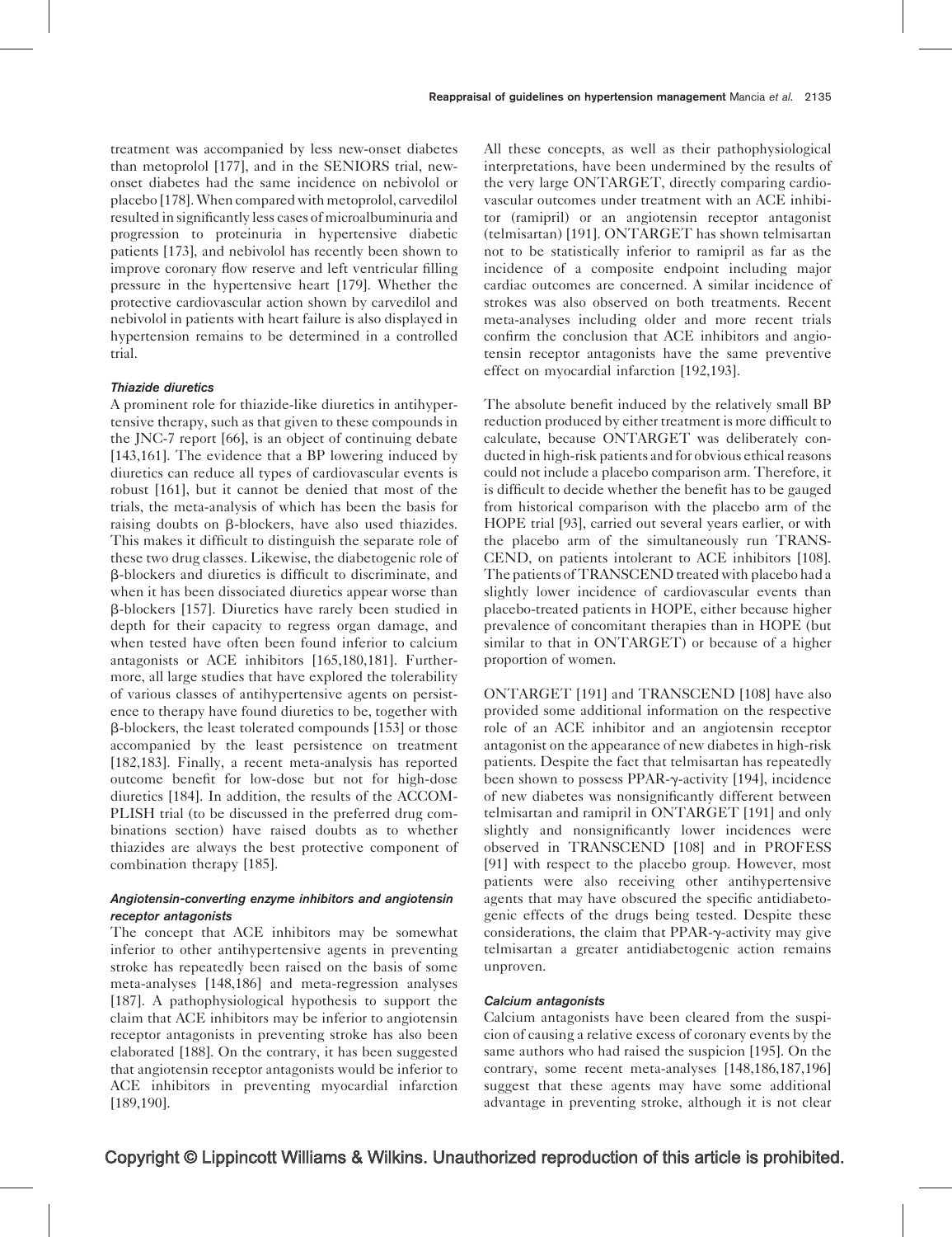whether this can be ascribed to a specific protective effect or to a slightly better BP control, often achieved in the calcium-antagonist-treated patients. It is still unclear whether calcium antagonists are less effective in protecting against new-onset heart failure, as is apparent in several studies and large meta-analyses [\[148,186\]](#page-33-0). The recent meta-analysis by Law et al. [\[148\]](#page-33-0), however, shows that trials in which a BP difference was sought between an antihypertensive agent and control, the efficacy of calcium antagonists in preventing heart failure was only slightly lower than that of other antihypertensive agents (19 versus 24%). The question revolves around how much of this apparent inferiority of calcium antagonists is a real limitation in their cardiovascular protection, the result of a difficulty in diagnosing a clinically relevant but soft outcome such as an incipient heart failure, or a consequence of trial designs preventing the use of diuretics and ACE inhibitors (agents essential in heart failure therapy) in patients randomized to calcium antagonists. It is relevant that in trials in which a calcium antagonist was always or commonly administered in combination with a diuretic (FEVER [\[75\]](#page-31-0)) or an ACE inhibitor (ASCOT [\[197\]](#page-35-0)), there was no statistically significant excess of heart failure in the calcium antagonist arm. Incipient heart failure has also been found to be markedly reduced (-39%) in hypertensive patients on calcium antagonist treatment compared with those on placebo in the ACTION trial [\[96,198–200\]](#page-32-0).

#### New antihypertensive drugs

The new drug that has substantially increased its database in the last 2 years is aliskiren, a direct inhibitor of renin at the site of its activation, which is now available for treating patients both in United States and Europe. The new data on aliskiren can be summarized as follows. First, although the specific advantages of interfering with the activation of renin are not yet clear [\[201,202\],](#page-35-0) aliskiren has been shown to be effective in lowering SBP and DBP in hypertensive patients when given in monotherapy at a single daily dose. Second, the drug is effective also in combination with a thiazide diuretic, a calcium antagonist and an ACE inhibitor or an angiotensin receptor antagonist [\[203–205\].](#page-35-0) Third, data have recently emerged on the ability of aliskiren to protect against subclinical organ damage when combined with an angiotensin receptor antagonist. In one study in diabetic hypertensive patients with proteinuria, this drug combination led to a greater reduction in urinary protein excretion than the administration of an angiotensin receptor antagonist alone [\[206\],](#page-35-0) but in another study on hypertensive patients with LVH, the combination did not cause a LVM reduction significantly greater than that obtained by administration of an angiotensin receptor antagonist alone [\[207\].](#page-35-0) In a third study in heart failure patients, this combination was significantly superior to angiotensin receptor antagonist administration in causing a reduction in the plasma concentration of brain natriuretic peptide [\[208\],](#page-35-0) a recognized prognostic marker for heart failure [\[209\].](#page-35-0) It remains to be seen whether greater effects on organ damage may also be obtained by increasing the dose of traditional blockers of the renin–angiotensin system. The completion of ongoing hard endpoints trials with aliskiren in mono and combination therapies is expected with interest. Meanwhile the available evidence justifies its use in hypertension, particularly in combination with other agents. This is also supported by the favorable tolerance profile of aliskiren. The main side-effect appears to be an increased incidence of diarrhea, but only at doses higher than the recommended dose [\[203\]](#page-35-0).

New antihypertensive agents that are currently under investigation include nitric oxide donors, vasopressin antagonists, neutral endopeptidase inhibitors,  $AT<sub>2</sub>$ angiotensin receptor agonists, and antagonists of endothelin receptors. Although their mechanisms of action hold promise of BP-lowering effectiveness and possibly of specific organ protection, their investigational phase is still far away from use in the clinical setting, and thus assessment of their pros and cons compared with current drug options is impossible. An exception is represented by endothelin receptor antagonists, because a compound of this class that selectively blocks  $ET_A$ receptors, darusentan, has been recently tested in patients defined as resistant, because of lack of BP control on treatment with at least three drugs, including a diuretic. Administration of darusentan on the top of the existing treatment significantly reduced office and 24 h mean BP over a 14-week period, with a doubling of the percentage of patients achieving BP control and only a moderate increase in the rate of side-effects (mainly edema and sodium retention) compared with placebo [\[210\].](#page-35-0) These results are potentially important because resistant hypertension is not a phenomenon of marginal proportion, the number of patients unable to achieve BP control despite multiple drug treatment being around 15–20% [\[211\].](#page-35-0)

## Is ranking antihypertensive agents in order of choice useful or deceiving in practice?

The 2007 European guidelines avoided ranking antihypertensive agents in order of choice. Ranking started with the first Joint National Committee report [\[212\]](#page-35-0) and the 1978 WHO report [\[213\]](#page-35-0), and was justified by the fact that the few available agents widely differed in tolerability and some of them could only be used in combination. With the development of several well tolerated classes of antihypertensive agents, the habit of ranking has continued for good reasons (such as the need to wait for the evidence of benefit by new agents) but also for less good reasons, such as the interest of pharmaceutical companies in having their drugs classified as 'first choice', or the pleasure of investigators to see their studies capable of awarding 'first rank' to a drug [\[152\]](#page-33-0).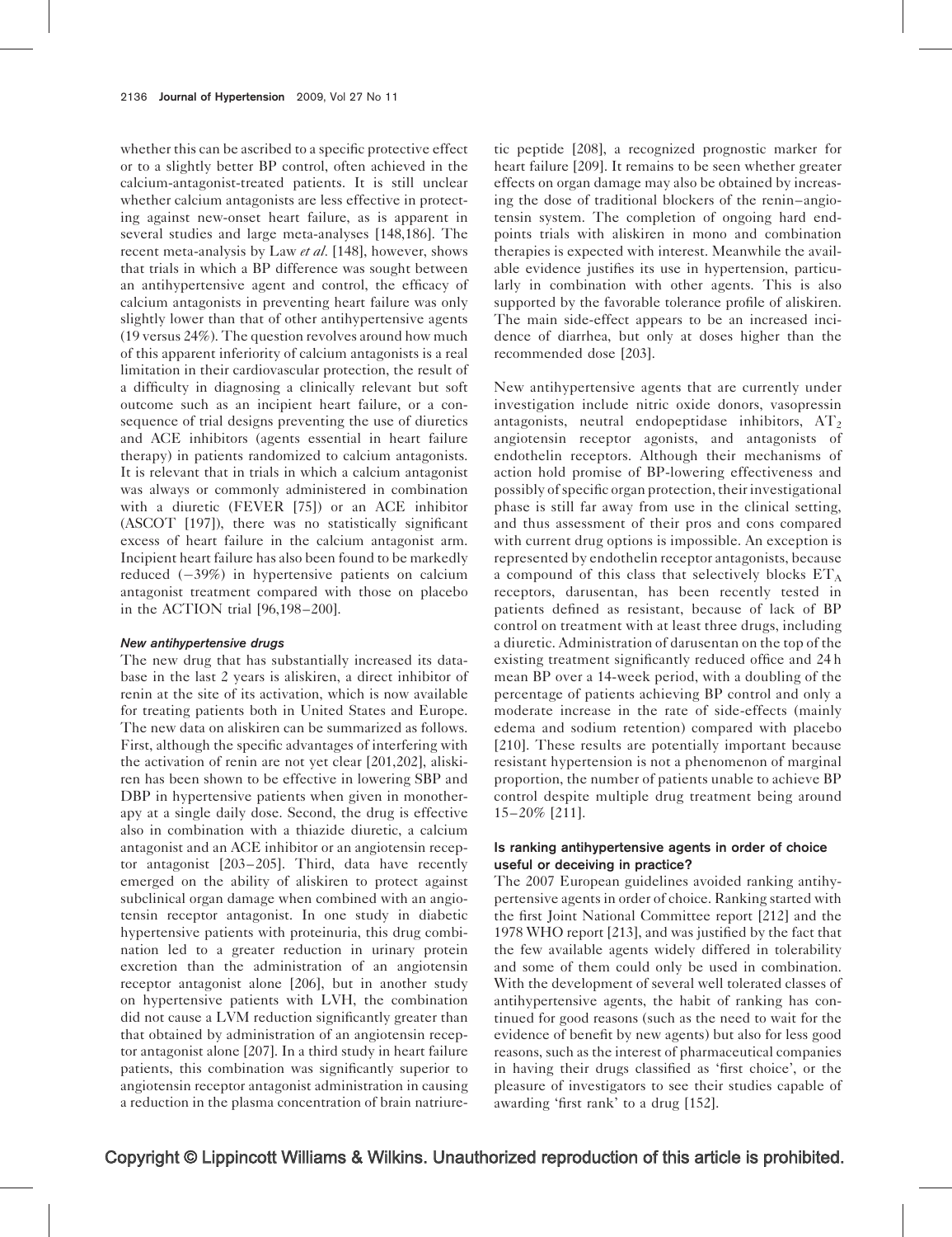#### Box 6. Combination therapy

- (1) Evidence has continued to grow that in the vast majority of hypertensive patients, effective BP control can only be achieved by combination of at least two antihypertensive drugs.
- (2) Addition of a drug from another class to the initially prescribed one should thus be regarded as a recommendable treatment strategy, unless the initial drug needs to be withdrawn because of the appearance of side-effects or the absence of any BP-lowering effect.
- (3) The combination of two antihypertensive drugs may offer advantages also fortreatment initiation, particularly in patients at high cardiovascular risk in which early BP control may be desirable.
- (4) Whenever possible, use of fixed dose (or single pill) combinations should be preferred, because simplification of treatment carries advantages for compliance to treatment.
- (5) As mentioned in the 2007 ESH/ESC guidelines, several two-drug combinations are suitable for clinical use. However, trial evidence of outcome reduction has been obtained particularly for the combination of a diuretic with an ACE inhibitor or an angiotensin receptor antagonist or a calcium antagonist, and in recent large-scale trials for the ACE inhibitor/calcium antagonist combination. The angiotensin receptor antagonist/calcium antagonist combination also appears to be rational and effective. These combinations can thus be recommended for priority use.
- $(6)$  Despite trial evidence of outcome reduction, the  $\beta$ -blocker/diuretic combination favors the development of diabetes and should thus be avoided, unless required for other reasons, in predisposed patients. Use of an ACE inhibitor–angiotensin receptor antagonist combination presents a dubious potentiation of benefits with a consistent increase of serious side-effects. Specific benefits in nephropathic patients with proteinuria (because of a superior antiproteinuric effect) expect confirmation in event-based trials.
- (7) In no less than 15–20% of hypertensive patients, BP control cannot be achieved by a two-drug combination. When three drugs are required, the most rational combination appears to be a blocker of the reninangiotensin system, a calcium antagonist, and a diuretic at effective doses.

However, once it is agreed that (1) the major mechanism of the benefits of antihypertensive therapy is BP lowering per se,  $(2)$  the effects on cause-specific outcomes of the various agents are similar or differ by a minor degree, (3) the type of outcome to occur in a given patient is unpredictable, and (4) all classes of antihypertensive agents have their pros and cons (well summarized in Tables 7 and 8 of the 2007 ESH/ESC guidelines), it is obvious that any all-purpose ranking of drugs for general antihypertensive usage is unnecessary and probably deceiving [\[152\]](#page-33-0). It is on the basis of this striving for ranking that at different times investigators have been warning the media that millions of people may be dying every year because of the use of calcium antagonists, the use of  $\beta$ -blockers, or the use of angiotensin receptor antagonists. These campaigns cause lay people to wonder whether antihypertensive therapy is beneficial or dangerous. This behavior should be discouraged. Even reasons based on costs, often used to justify ranking, have recently been weakened by the advent of generic compounds within every class of antihypertensive agents.

The 2007 European guidelines [\[1\],](#page-29-0) rather than indulging in an all-purpose ranking, decided to prepare a table with drugs to be preferred in specific conditions, on the basis of the concept that different classes and sometimes different agents within the same class have some properties that can make them more or less suitable in given conditions. This fits well the general purpose of European guidelines, that of being 'educational and not prescriptive or coercive for the management of individual patients who may differ widely in their personal, medical,

and cultural characteristics' [\[1\]](#page-29-0), thus requiring decisions different from the average ones recommended in several other guidelines.

### Preferred drugs

Box 11 in the 2007 European guidelines [\[1\]](#page-29-0) is the core for the ranking of agents for specific conditions rather than for general usage. No single agent is generally proscribed, but each agent can be preferentially prescribed in specific conditions [\[152\].](#page-33-0) Only minor differences from what indicated in the 2007 guidelines should be considered now, as discussed in specific sections below.

## Monotherapy and combination therapy Blood pressure lowering with the two approaches

The 2007 ESH/ESC guidelines underline that, no matter which drug is employed, monotherapy can effectively reduce BP in only a limited number of hypertensive patients, most of whom require the combination of at least two drugs to achieve BP control [\[1\]](#page-29-0) (Box 6). A recent meta-analysis of 42 studies has shown that combining two agents from any two classes of antihypertensive drugs increases the BP reduction much more than doubling the dose of one agent [\[153\]](#page-33-0). Admittedly, the advantage of combination therapy over monotherapy may partly be due to the fact that any agent used in monotherapy is ineffective or scarcely effective in a number of patients, so that its combination with an agent effective in these patients must induce a greater response than doubling the dose of an ineffective agent. However, although it is possible that the use of two drugs together implies the administration of a futile one, searching for the most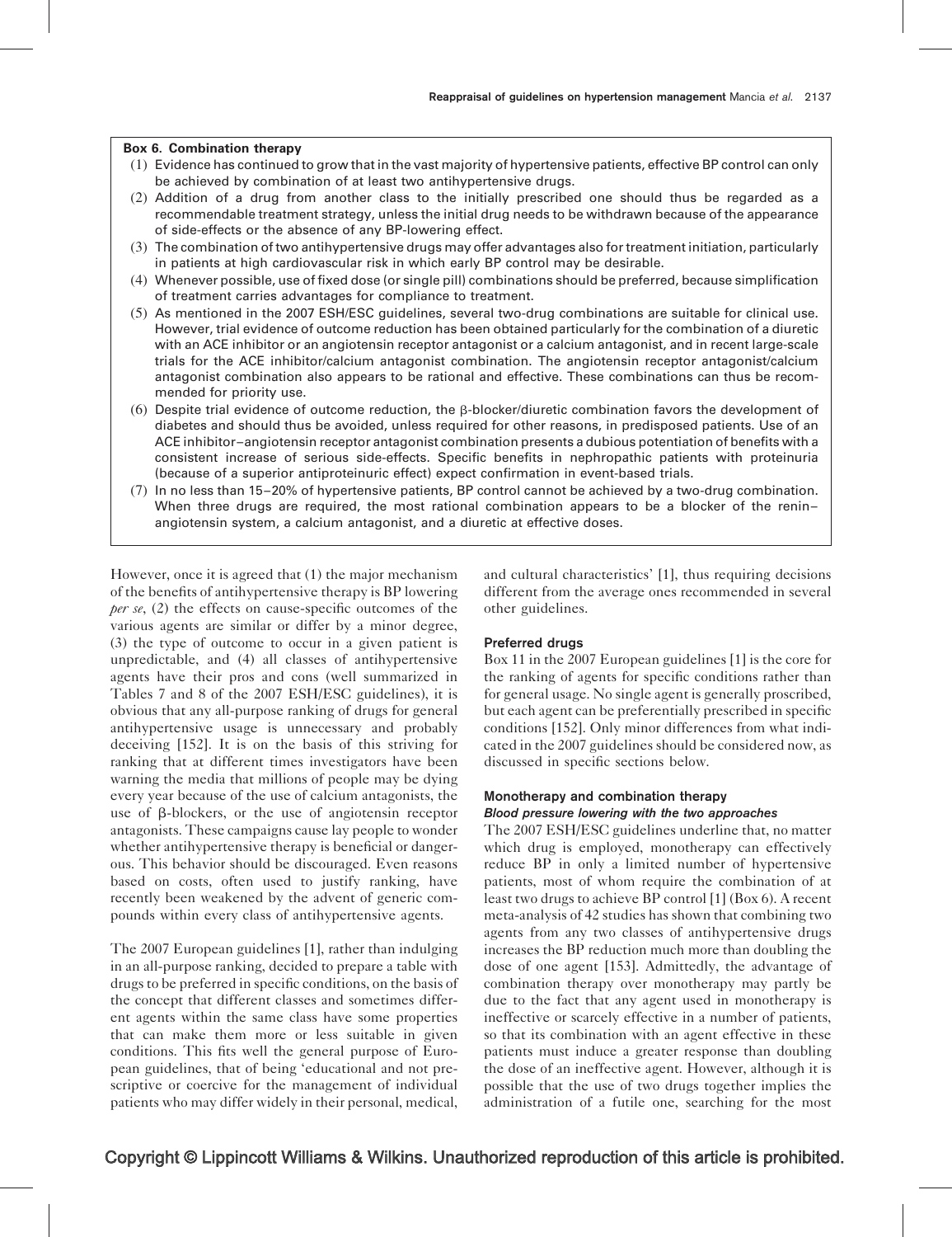effective monotherapy in every given patient is painstaking, and may discourage compliance (although pharmacogenetics may in future provide predictive clues). Furthermore, there are physiological and pharmacological synergies that justify the greater effectiveness of drug combinations, and this strategy appears to be that on which the selection of antihypertensive medication may be increasingly based. In a public health perspective, it seems desirable to foresee a substantial increase in the use of combination treatment in clinical practice from the relatively low prevalence of today [\[214\].](#page-35-0) This could help attain the goal of substantially improving BP control in the hypertensive population from its present low rate worldwide [\[215\]](#page-35-0).

### Two-drug combinations as first step treatment

The 2007 ESH/ESC guidelines [\[1\]](#page-29-0) recommend the combination of two drugs to be considered as initial treatment whenever hypertensive patients have a high initial BP or are classified as being at high/very high cardiovascular risk because of the presence of organ damage, diabetes, renal disease, or a history of cardiovascular disease. This recommendation was not based on evidence from morbidity/ mortality trials because in no study has the advantage of this approach been prospectively assessed.It was based on the arguments that  $(1)$  combination therapy can reduce BP to a greater extent and achieve the BP goal more promptly, (2) when a high-risk condition exists, an event may occur within a relatively short time interval, requiring protective interventions to be implemented without an excessive delay, (3) in several trials, the protective effect of BP reduction became manifest shortly after initiation of the BP-lowering treatment, and (4) initial combination treatment may be associated with a lower degree of treatment discontinuation, possibly because treatment discontinuation (an extremely common phenomenon [\[182,183,216\]\)](#page-34-0) depends also on the frustration that originates from the patient's perception of the inability to reach BP control [\[217\]](#page-35-0). In a *post hoc* analysis of the VALUE trial [\[109\]](#page-32-0), the cardiovascular event rate was less regardless of the type of treatment in patients in whom BP control (<140/90 mmHg) was achieved within 1 month. Although suggestive, the VALUE data obviously do not provide indisputable evidence for the advantage of early BP control (and thus initiation of treatment with a two-drug combination), as it is possible, and even likely, that the immediate responders might have been at lower cardiovascular risk, which could also be the reason for the more prompt BP reduction obtained with treatment. In order to validate combination therapy as a first step strategy at least in high-risk hypertensive patients, an appropriate trial could be conducted comparing earlier BP control by a combination of two drugs to later control achieved by initial monotherapy followed by the two-drug combination in those patients requiring it. However, it appears doubtful that the issue really deserves trial evidence, and probably the choice between initiating with monotherapy or combination may better be based on the wisdom of the previously mentioned arguments.

## Preferred drug combinations

Some of the large-scale trials published in the last 2 years importantly expanded information on the advantages and disadvantages of several two-drug combinations in hypertension. The new evidence available and its implications for guidelines recommendations are discussed below.

Angiotensin-converting enzyme inhibitor–diuretic combinations The combination of an ACE inhibitor, perindopril, and the diuretic indapamide had already been shown in the PROGRESS study to have a greater BPlowering effect than the ACE inhibitor alone and, in parallel, a much greater preventive effect on recurrent stroke [\[89\].](#page-32-0) In ADVANCE [\[88\],](#page-32-0) the same combination of indapamide and perindopril given to patients with type 2 diabetes (on top of continuation of preexisting therapy) for more than 4 years was followed by a significantly greater antihypertensive effect than administration of placebo (SBP and DBP difference  $-5.6$  and  $-2.2$  mmHg, respectively). This was associated with a reduced incidence (-9%) of diabetes-related complications (composite endpoint of macrovascular and microvascular outcomes). In addition, the perindopril–indapamide combination was well tolerated with an overall rate of adverse effects only slightly greater than that observed in the placebo group, and a high number of patients  $(>80\%)$  remaining on active drug treatment throughout the trial. Similarly, in the large majority of the very elderly patient of HYVET [\[84\],](#page-31-0) the administration of the indapamide–perindopril combination resulted in a greater BP reduction as well as a lower rate of cardiovascular outcomes and serious side-effects compared with placebo.

Angiotensin-converting enzyme inhibitor–calcium antagonist combinations A combination of an ACE inhibitor and a dihydropyridine calcium antagonist was the most widely used combination therapy in Syst-Eur and Syst-China [\[81,82\],](#page-31-0) as well as in the HOT study [\[99\]](#page-32-0) in order to achieve lower BP goals. INVEST used the combination of a nondihydropyridine calcium antagonist, verapamil, and the ACE inhibitor trandolapril with comparable beneficial effects as the combination of a  $\beta$ -blocker and a diuretic [\[111\]](#page-32-0). The combination amlodipine–perindopril was widely used in the ASCOT study, being more effective in lowering BP and cardiovascular events than the combination of a  $\beta$ -blocker with a thiazide [\[197\]](#page-35-0).

In the ACCOMPLISH trial [\[185\],](#page-34-0) more than 11 000 hypertensive patients with a relatively elevated cardiovascular risk were randomized, after stopping previous treatment, to receive an ACE inhibitor, benazepril, plus either the calcium antagonist amlodipine or hydrochlorothiazide. Over the 3 years of follow-up, both treatments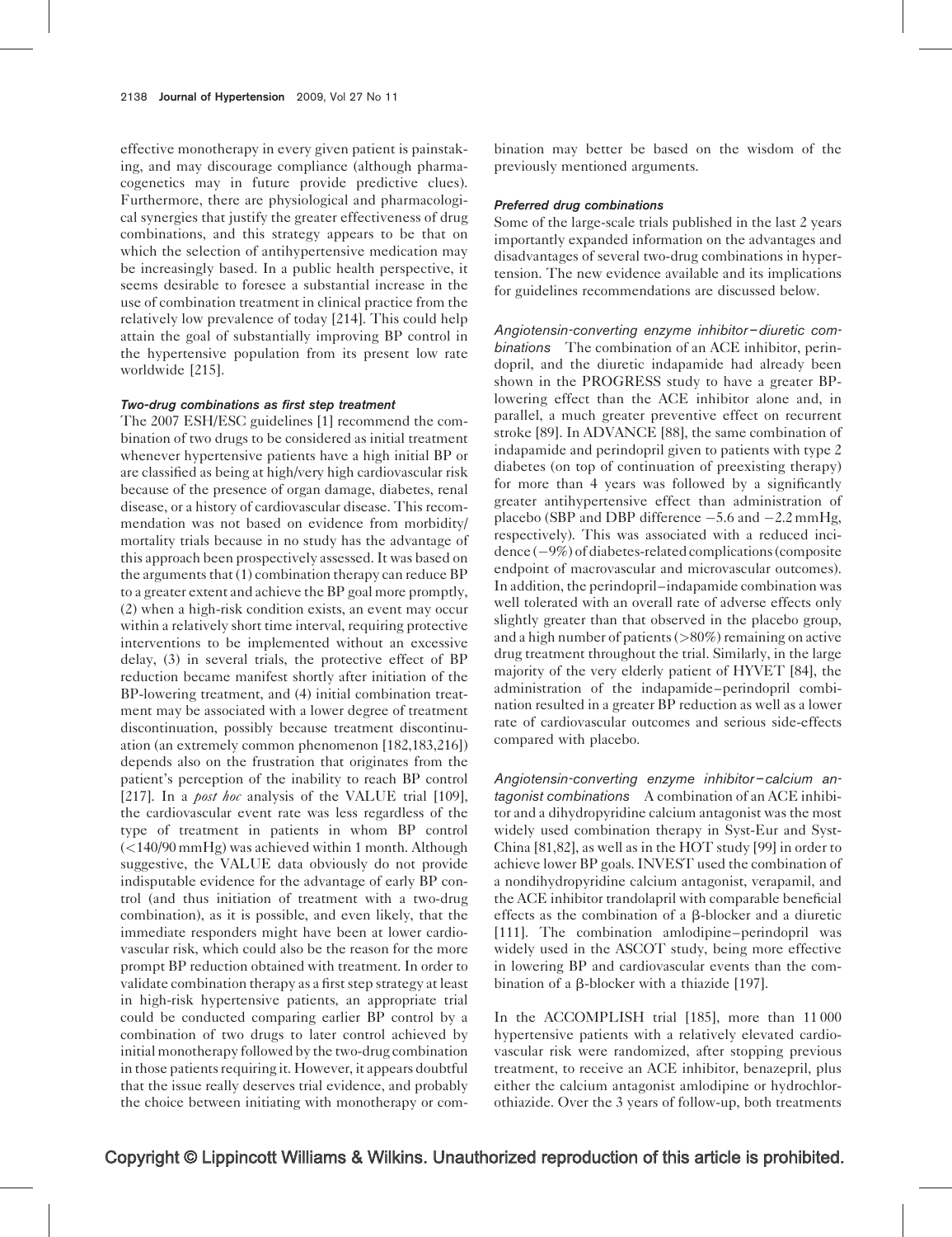reduced BP very effectively, the average on-treatment values being 132.5/74.4 mmHg in the hydrochlorothiazide group and about 1 mmHg lower (131.6/73.3 mmHg) in the calcium antagonist group. The rate of serious sideeffects was limited and similar between the two groups. In the group receiving the benazepril–amlodipine combination, however, the incidence of the primary endpoint (a composite of several cardiovascular fatal and nonfatal events) was 20% less than in the group receiving the benazepril–hydrochlorothiazide combination, with a significant reduction also in cause-specific events such as myocardial infarction, although not heart failure. This provides outcome evidence in favor of the concomitant administration of an ACE inhibitor and a calcium antagonist that was hitherto unavailable. However, it would be premature to conclude from this trial that an ACE inhibitor–calcium antagonist combination is inherently and invariably superior to the combination of an ACE inhibitor and a diuretic.In ACCOMPLISH, the rate of cardiovascular outcomes was lower than expected in high-risk patients, possibly because of the extensive use of statins (68%), antiplatelet agents (65%), and revascularization procedures (18–20%). The ACCOM-PLISH findings may also depend on the large proportion of diabetic patients included (60%): indeed, in the STAR study [\[218\],](#page-35-0) hypertensive patients with an impaired fasting glucose exhibited a worse metabolic response to the glucose load test (as well as a greater rate of new-onset diabetes) if treated with a combination of a blocker of the renin–angiotensin system and a diuretic than if treated with the combination of a renin–angiotensin system blocker and a calcium antagonist.

Combination of an angiotensin receptor antagonist with a calcium antagonist or a diuretic An angiotensin receptor antagonist has been frequently combined with a diuretic in a number of trials, such as LIFE [\[219\]](#page-35-0) and SCOPE [\[83,220\],](#page-31-0) which have documented the protective effects of this treatment strategy. Until now, no outcome study has been conducted using the combination of an angiotensin receptor antagonist with a calcium antagonist. An exception is the RENAAL trial, in which the benefit of losartan (versus placebo) in delaying progression to end-stage renal disease was seen on the top of preexisting antihypertensive therapy frequently including calcium antagonists [\[105\].](#page-32-0) Furthermore, a large body of evidence exists that combining an angiotensin receptor antagonist with a calcium antagonist or a diuretic provides an effective reduction of BP and a high rate of BP control in a variety of hypertension categories, has a tolerability profile even more favorable than that seen when an ACE inhibitor is used instead (because cough and angioedema are much less frequently seen) and protects against subclinical organ damage [\[221–223\]](#page-35-0). Evidence has grown in particular on the combination of an angiotensin receptor antagonist with a calcium antagonist (usually amlodipine), which has been proved capable of most effectively reducing even severe hypertension [\[223,224\]](#page-35-0).

Combinations of calcium antagonists with diuretics or b-blockers Despite the fact that small pharmacologic studies have raised doubts on the synergistic effects of adding a diuretic to a calcium antagonist, this combination was included in the recent meta-analysis by Wald et al. [\[153\]](#page-33-0) without detracting from the demonstration of a greater BP-lowering effect of combining calcium antagonists with other drugs compared with doubling the calcium antagonist dose in monotherapy. Even more importantly, the association of a calcium antagonist with a diuretic has been used in the FEVER, ELSA, and VALUE trials [\[75,166,225\]](#page-31-0) with greater benefits. No outcome trial has explored the combination of a calcium antagonist with a  $\beta$ -blocker, but this has been the second used association in the HOT study [\[99\]](#page-32-0).

Angiotensin-converting enzyme inhibitor–angiotensin receptor antagonist combinations The 2007 ESH/ ESC guidelines [\[1\]](#page-29-0) did not regard the combination of an ACE inhibitor and an angiotensin receptor antagonist among those best suited for widespread use because they act, though at a different level, on the same BP control mechanism, that is, the renin–angiotensin system. The 2007 European guidelines, however, reported some results in chronic kidney disease or diabetic patients [\[226\]](#page-35-0), mostly with proteinuria, claiming a greater antiproteinuric effect than with administration of an ACE inhibitor or an angiotensin receptor antagonist alone. The widespread use of this combination has now been questioned by the results of ONTARGET [\[53,191\]](#page-31-0), in which the combination of full doses of telmisartan and ramipril reduced the initial BP values slightly more than the reduction seen with the administration of one or the other drug alone, without, however, any further reduction in cardiovascular or renal endpoints (except proteinuria), and indeed with a greater number of renal side effects and a more frequent discontinuation of the initial treatment. As mentioned in a previous section, a *post hoc* analysis of the BP changes in ONTARGET [\[115\]](#page-32-0) has elaborated the hypothesis that excessive lowering of BP in patients whose baseline BP was less than 130 mmHg (either spontaneously or as effect of previous therapy) may have been responsible for an excess rather than a reduction of cardiovascular events. An alternative explanation that has been advanced [\[63\]](#page-31-0) is that in ONTARGET, the multiple therapies used had already brought these high-risk patients to the bottom level of cardiovascular risk achievable, and that combination of the full doses of two blockers of the renin–angiotensin system could not further reduce the risk. However, the adverse effects of the administered drugs were free to manifest themselves. Furthermore, the reasons have been discussed that make it difficult to extrapolate the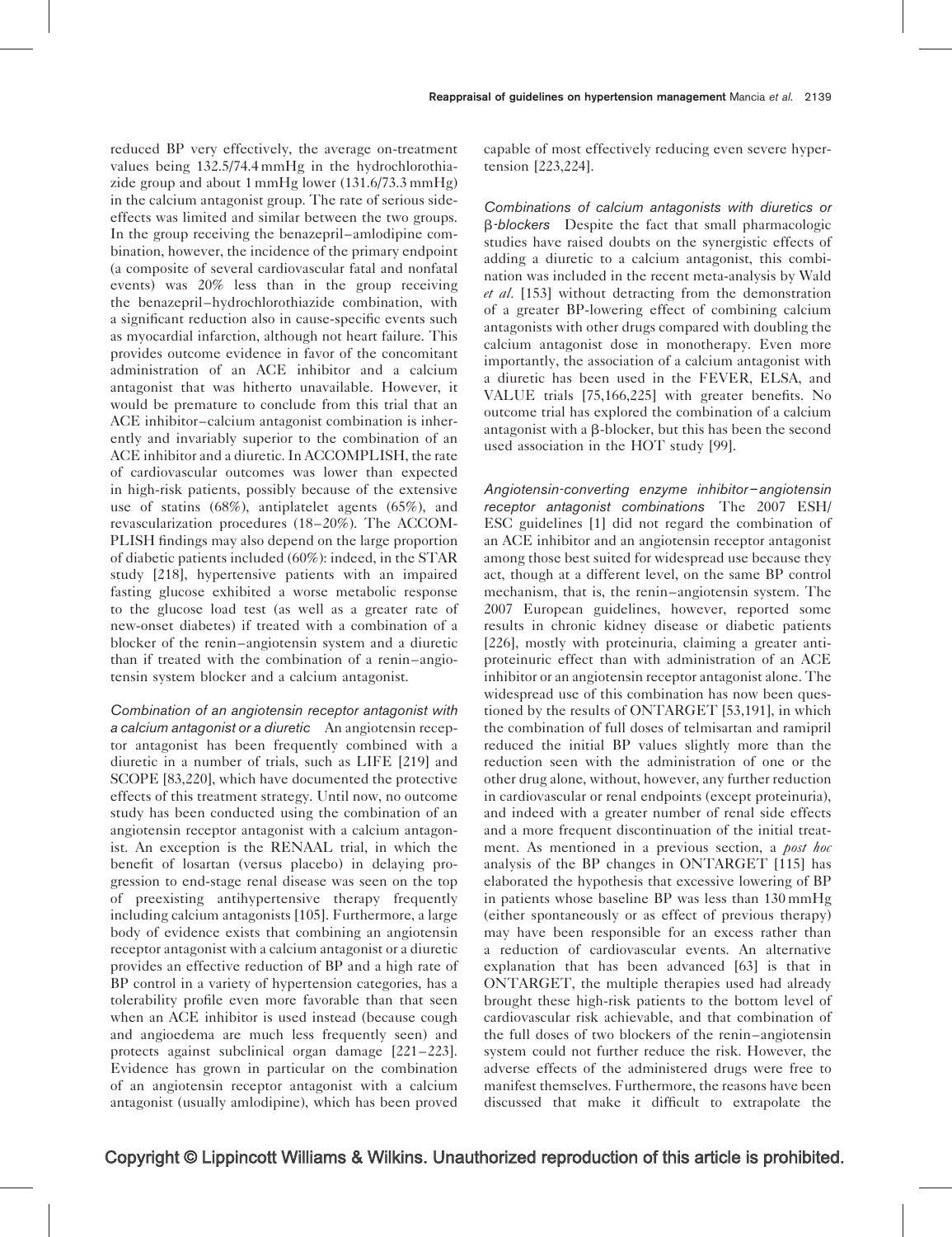ONTARGET findings to the general population of hypertensive patients.

Nonetheless, the results of ONTARGET do not support large-scale use of this combination of drugs in hypertension and suggest that its use in proteinuric renal patients should be studied further and more critically. A recent meta-analysis of 49 studies, albeit small and mostly short term, has confirmed that the combination of the two blockers of the renin–angiotensin system has significantly greater antiproteinuric effect than either component [\[227\]](#page-35-0). However, although reduction of proteinuria is often considered to lead to and/or reflect renoprotection (i.e., delayed occurrence of end-stage renal disease) [\[228\]](#page-35-0), proteinuria reduction, particularly in short-term studies, should not be taken as necessarily equivalent to renal function preservation and prevention of cardiovascular outcomes. An example of this are some findings of the ONTARGET study [\[53\]](#page-31-0) already discussed.

In this context, it should be remembered that the results of the only study (the COOPERATE study) that reported a superior protective effect of double blockade of the renin–angiotensin system on renal outcomes [\[229\]](#page-35-0) have been questioned [\[230,231\]](#page-35-0). Also, the widely quoted favorable results of concomitant ACE inhibitor and angiotensin receptor antagonist administration reported in trials on patients with left ventricular dysfunction or heart failure should be considered cautiously, as the benefits were not seen in all trials (absent in VALIANT [\[232\]](#page-35-0)), or they were small (Val-HeFT [\[233\]\)](#page-35-0) or evident only if hospitalization was added to mortality (CHARM [\[234\]](#page-35-0)). Finally, in all these trials, the combination markedly increased the incidence of side-effects such as hyperkalemia and an elevation in serum creatinine.

#### Fixed dose (or single pill) combinations

Guidelines have long favored the use of combination of two antihypertensive drugs at fixed dosesin a single tablet, because reducing the number of pills that have to be taken daily has been shown to improve compliance [\[235\],](#page-35-0) which is low in hypertension. Use of fixed dose combinations of two drugs can directly follow initial monotherapy when addition of a second drug is required to control BP, or be the first treatment step when a high cardiovascular risk makes early BP control desirable. This approach is now facilitated by the availability of different fixed dose combinations of the same two drugs, which minimizes one of its inconveniences, that is, the inability to only increase the dose of one drug but not that of the other.

#### Conclusion

New and old evidence strongly supports combination treatment as the most effective strategy to control BP, and therefore recommends treatment strategies largely based on the addition of a drug from another class to the initially prescribed agent, whenever BP control is not achieved, unless the starting drug needs to be changed because of side-effects or the absence of any BP reduction. It suggests that the combination of two antihypertensive drugs may offer advantages also as first step treatment, particularly in patients at high cardiovascular risk, in whom early BP control may be desirable. It favors, whenever possible, the use of fixed dose combinations of two drugs in a single tablet because of the advantage brought about by simplification of the treatment regimen. Finally, it warns against the use of a combination of an ACE inhibitor and an angiotensin receptor antagonist at least in very high cardiovascular risk patients such as those in ONTARGET. It remains to be established whether the latter combination may have a beneficial role in patients with chronic renal disease and proteinuria, or even in some lower risk hypertensives.

Because the 2007 European guidelines did not include the ACE inhibitor–angiotensin receptor antagonist combination between the preferred combinations, the scheme they presented does not appear to require substantial modification at present. It should be underlined, however, that outcome reduction has been documented in trials using the following combinations: ACE inhibitor and diuretic, angiotensin receptor antagonist and diuretic, calcium antagonist and diuretic, and ACE inhibitor and calcium antagonist. Successful trials have also used b-blocker and diuretic in association, but this is the combination more easily inducing new diabetes in predisposed patients [\[158\].](#page-33-0)

Finally, it is important to remember that no less than 15– 20% of the patients need more than two antihypertensive drugs to achieve an effective BP reduction. The combination of a blocker of the renin–angiotensin system, a calcium antagonist and a thiazide diuretic may be a rational three-drug combination, although other drugs, such as a  $\beta$ -blocker or an  $\alpha$ -blocker, may be included in a multiple approach, depending on the clinical circumstances.

## Therapeutic approach in special conditions Elderly

Both the 2003 [\[136\]](#page-33-0) and 2007 ESH/ESC guidelines [\[1\]](#page-29-0) regretted that, although there was overwhelming evidence of the benefits (outcome reduction) of pharmacological lowering of BP in the elderly, this evidence was inconclusive for patients aged 80 years or above, in whom only a meta-analysis of a limited number of patients from various trials [\[236\]](#page-36-0) and the pilot HYVET [\[237\]](#page-36-0) were available, suggesting beneficial effects for morbidity but not for mortality.

Now this gap in the evidence has been filled with the much expected publication of the results of the HYVET [\[84\]](#page-31-0). In HYVET, 3845 patients aged 80 years or more in whom entry SBP was 160 mmHg or more (average 173 mmHg) were randomized to receive either placebo or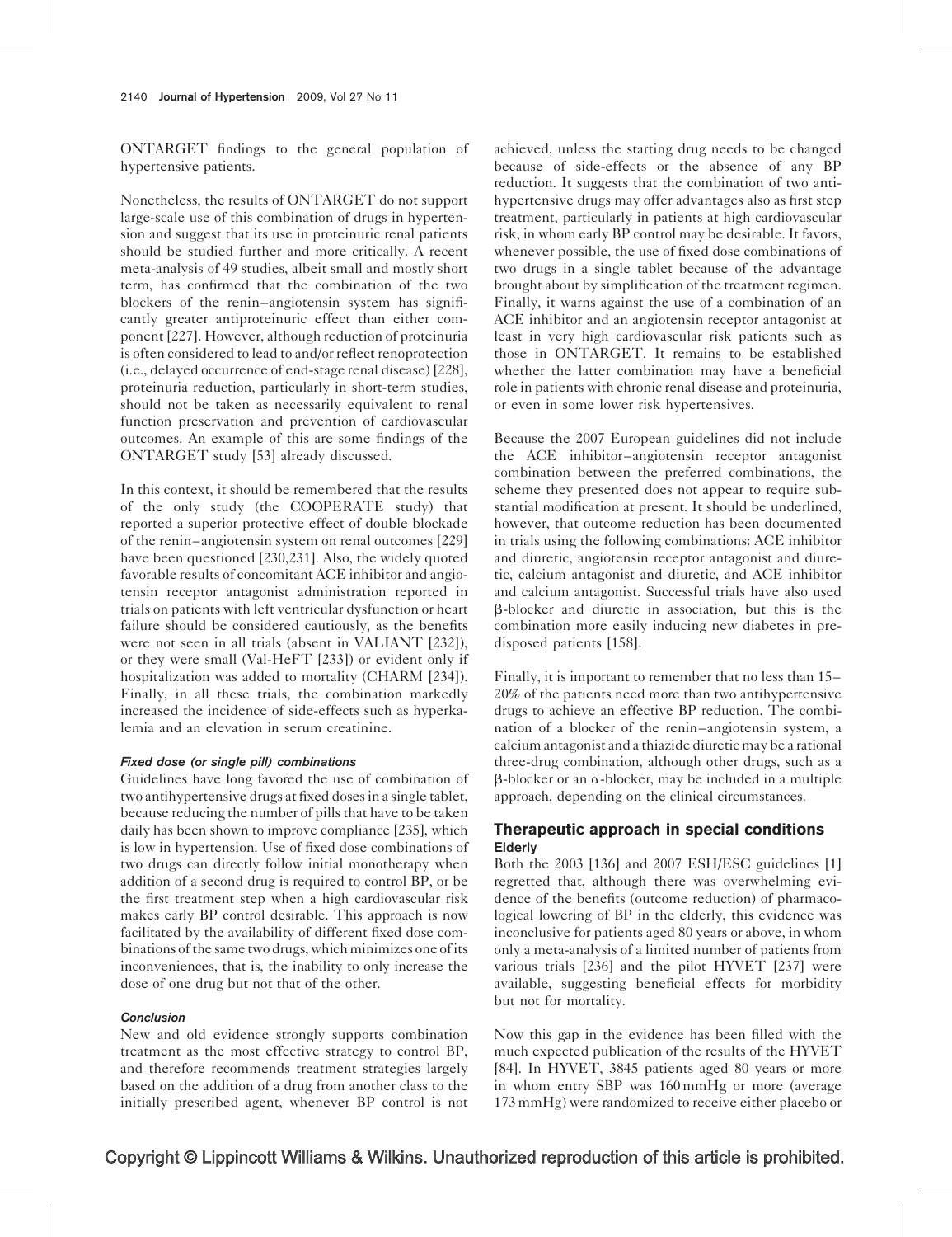active treatment, consisting of indapamide (1.5 mg daily) and the eventual addition of the ACE inhibitor perindopril (2 and 4 mg daily) with the target to attain a SBP value below 150 mmHg. Drug administration (with the indapamide–perindopril combination given in about threequarters of the patients) reduced BP to a value much lower than placebo, that is, 144/78 versus 161/84 mmHg. This was accompanied by clear-cut beneficial effects, and, according to advice from the safety board, the trial was stopped after an average treatment duration of less than 2 years. The beneficial effects consisted of a 30% reduction in stroke (just short of statistical significance) and statistically significant reductions in congestive heart failure (64%), major cardiovascular events, and all-cause death (21%). These results indicate that even in the very elderly stratum of the population, antihypertensive treatment does not only prevent cardiovascular morbid events but also translates into prolongation of life.

On the basis of the important evidence provided by HYVET [\[84\],](#page-31-0) guidelines can now more positively recommend that antihypertensive treatment be extended to hypertensive patients aged 80 years and above. However, in consideration of the very old age of the patients to which recommendations are directed, the characteristics of the population included in HYVET and the nature of the study should be given some attention, in order not to extend treatment recommendations to individuals or contexts different from those of HYVET. HYVET deliberately recruited patients without cardiovascular disease, and in good physical and mental conditions, and excluded ill and frail individuals who are so frequent among octogenarians. Although alterations of baroceptor control often occur in the very elderly [\[238\]](#page-36-0), HYVET patients had similar BP values in the sitting and standing positions even on treatment, confirming the interpretation that particularly healthy individuals were enrolled. The report that incidence of adverse effects waslower in the active treatment arm than in the placebo arm, underlines the excellent tolerability of drugs used and the fact that the adverse effects were more likely to be due to the hypertension *per se* than to the treatment. Nonetheless, this supports once more the highly selected nature of the octogenarians enrolled. Finally, the premature interruption of the trial made its duration so short (1.8 years) as to leave unanswered the question whether the benefit of antihypertensive treatment persists for several years.

In conclusion, an evidence-based general recommendation can now be given to prescribe antihypertensive treatment to octogenarians with SBP above 160 mmHg with the target to lower it below 150 mmHg, but because of differences in the general health of very elderly patients, the decision to treat should be taken on an individual basis, and BP lowering should be in any case gradual and carefully monitored by the doctor.

Since the publication of the 2007 ESH-ESC guidelines, some additional useful information on the treatment of hypertension in the elderly has been added. A large prospective meta-analysis of major antihypertensive therapy trials has been published, showing that patients aged less or more than 65 years achieve the same proportional benefit from a given lowering of BP and there is no hint that different classes of antihypertensive drugs are more efficacious in reducing outcomes in younger or older patients [\[239\].](#page-36-0) The latter information confirms what was already pointed out in the 2007 ESH/ESC guidelines, that in the elderly drug treatment can be initiated with thiazide diuretics, calcium antagonists, angiotensin receptor antagonists, ACE inhibitors, and  $\beta$ -blockers, which is in line with general guidelines. The HYVET adds further evidence to the role of diuretics and ACE inhibitors. For isolated systolic hypertension of the elderly, there are three trials [\[78,81,82\]](#page-31-0) that have used a diuretic [\[78\]](#page-31-0) and a calcium antagonist [\[81,82\],](#page-31-0) respectively, as first-line treatment.

As mentioned previously, a recent reappraisal of trials [\[71\]](#page-31-0) has underlined that no single trial on hypertension in the elderly [\[76–85\]](#page-31-0) has enrolled patients with grade 1 hypertension (i.e., SBP 140–159 mmHg). Furthermore, in no placebo-controlled trial of antihypertensive treatment in the elderly [\[76–84\],](#page-31-0) on-treatment SBP values have been lowered to less than 140 mmHg, and the only trial comparing achieved SBP values below and above 140 mmHg [\[85\]](#page-31-0) is also the only one unable to demonstrate a benefit of more intense therapy, although the trial was underpowered because of a limited number of events. Although clearly not evidence based, the recommendations of the 2007 ESH/ESC guidelines to initiate antihypertensive therapy in the elderly according to the same criteria used for younger individuals (i.e., for SBP  $>140$  mmHg) and to use the same SBP goal as in younger patients can still be considered as prudent recommendations, particularly when treatment is well tolerated. However, firm evidence on these two clinically important issues should be obtained through appropriately designed new trials.

A reassessment of recommendations on treatment of the elderly with hypertension is given in [Box](#page-21-0) 7.

## Diabetes mellitus

Reappraisal of antihypertensive treatment trials on diabetic patients [\[71\]](#page-31-0) has strengthened the information provided in the 2007 ESH/ESC guidelines, by clearly showing that the evidence in favor of initiating BP-lowering therapy in diabetic patients with high normal BP is quite scanty, and that favoring a SBP target below 130 mmHg is almost nonexistent. Added to the recognized difficulty of achieving SBP values less than 130 mmHg in diabetic patients [\[240\]](#page-36-0), the critical reappraisal of trial data suggests that the recommendation commonly given to all hypertensives, to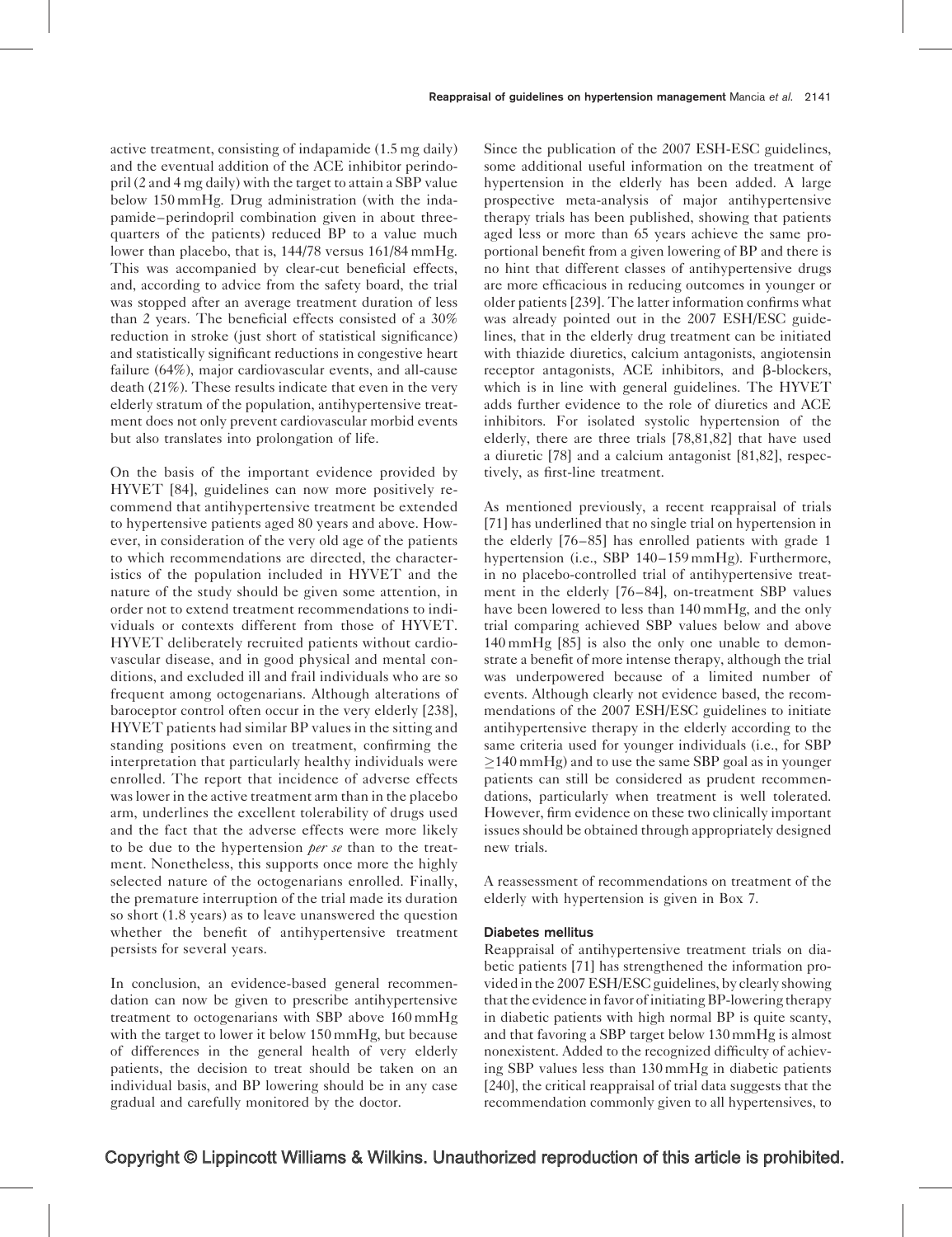#### <span id="page-21-0"></span>Box 7. Antihypertensive treatment in the elderly

- (1) Since the publication of the last guidelines, evidence from large meta-analyses of published trials confirms that in the elderly antihypertensive treatment is highly beneficial. The proportional benefit in patients aged more than 65 years is no less than that in younger patients.
- (2) Data from meta-analyses do not support the claim that antihypertensive drug classes significantly differ in their ability to lower BP and to exert cardiovascular protection, both in younger and in elderly patients. The choice of the drugs to employ should thus not be guided by age. Thiazide diuretics, ACE inhibitors, calcium antagonists, angiotensin receptor antagonists, and b-blockers can be considered for initiation and maintenance of treatment also in the elderly.
- (3) In the elderly, outcome trials have only addressed patients with an entry SBP at least 160 mmHg, and in no trial in which a benefit was shown achieved SBP averaged less than 140 mmHg. Evidence from outcome trials addressing lower entry and achieving lower on-treatment values are thus needed, but common sense considerations suggest that also in the elderly drug treatment can be initiated when SBP is higher than 140 mmHg, and that SBP can be brought to below 140 mmHg, provided treatment is conducted with particular attention to adverse responses, potentially more frequent in the elderly.
- (4) At variance from previous guidelines, evidence is now available from an outcome trial (HYVET) that antihypertensive treatment has benefits also in patients aged 80 years or more. BP-lowering drugs should thus be continued or initiated when patients turn 80, starting with monotherapy and adding a second drug if needed. Because HYVET patients were generally in good conditions, the extent to which HYVET data can be extrapolated to more fragile octogenarians is uncertain. The decision to treat should thus be taken on an individual basis, and patients should always be carefully monitored during and beyond the treatment titration phase.

lower systolic BP as much as possible below 140 mmHg, appears realistic and prudent for diabetic patients too. More complicated is a decision about initiation of pharmacological therapy when BP values are still in the high normal range. If deferring treatment due to the lack of solid evidence appears legitimate, it also seems reasonable to give due consideration to data showing prevention of progression or enhancement of regression of organ damage, particularly microalbuminuria, which is especially ominous in diabetic patients because it reflects a greater risk of end-stage renal disease and cardiovascular events [\[241\]](#page-36-0). In this context, the results of ADVANCE are interesting because a beneficial effect of treatment on microalbuminuria and proteinuria was seen at normotensive BP levels, although normotension was often achieved by the previous use of antihypertensive drugs, with a clear-cut reduction in the appearance of new microalbuminuria  $(-21%)$  [\[123\].](#page-33-0) This expands the evidence on the ability of antihypertensive drug treatment to exert a primary preventive influence against diabetic nephropathy [\[86,242,243\].](#page-31-0) However, the crucial issues of whether to initiate antihypertensive treatment in diabetic patients with high normal BP and whether goal BP should be lower than that recommended in the general hypertensive population should be explored through suitably designed intervention trials.

As to antihypertensive drugs to be preferred in diabetes, the 2007 ESH/ESC guidelines based their recommendation to use any agent capable of effectively lowering BP on the evidence of a large meta-analysis showing substantial equivalence of antihypertensive agents belonging to various classes in preventing cardiovascular outcomes in diabetes [\[186\].](#page-34-0) This recommendation was coupled to that of using combinations of drugs that include an agent blocking the renin–angiotensin system, because of the particular effectiveness of this type of agent on renal protein excretion and long-term preservation of renal function. The only large study exclusively devoted to diabetics completed after the 2007 guidelines, the ADVANCE trial [\[88\],](#page-32-0) used the combination of a diuretic, indapamide, and an ACE inhibitor, perindopril, often on top of preexisting antihypertensive agents to produce some further BP decrease associated with a significant albeit modest reduction (9%) in the combined endpoint of macrovascular and microvascular complications, a significant 14% reduction of all cause mortality, and a significant 21% reduction of renal outcomes, such as proteinuria, microalbuminuria, doubling of serum creatinine, dialysis and renal transplantation. ACCOMPLISH, though not entirely devoted to diabetes, included 60% of diabetic patients among the more than 11 000 individuals enrolled. The study compared the use of an ACE inhibitor, benazepril, in association with either the calcium antagonist amlodipine or the diuretic hydrochlorothiazide and reported superiority of the ACE inhibitor– calcium antagonist combination [\[185\]](#page-34-0).

Although diabetic-dependent microvascular complications are all related to BP within a wide range of values [\[244\]](#page-36-0), antihypertensive treatment appears to affect them in a different fashion. BP reduction has a pronounced protective effect on renal complications (see Renal disease section). However, it does not appear to substantially affect neuropathy [\[245\]](#page-36-0), whereas data on the ability of BP-lowering strategies to protect against eye complications are not consistent. Several years ago, the UKPDS study [\[246\]](#page-36-0) reported a reduced incidence of various eye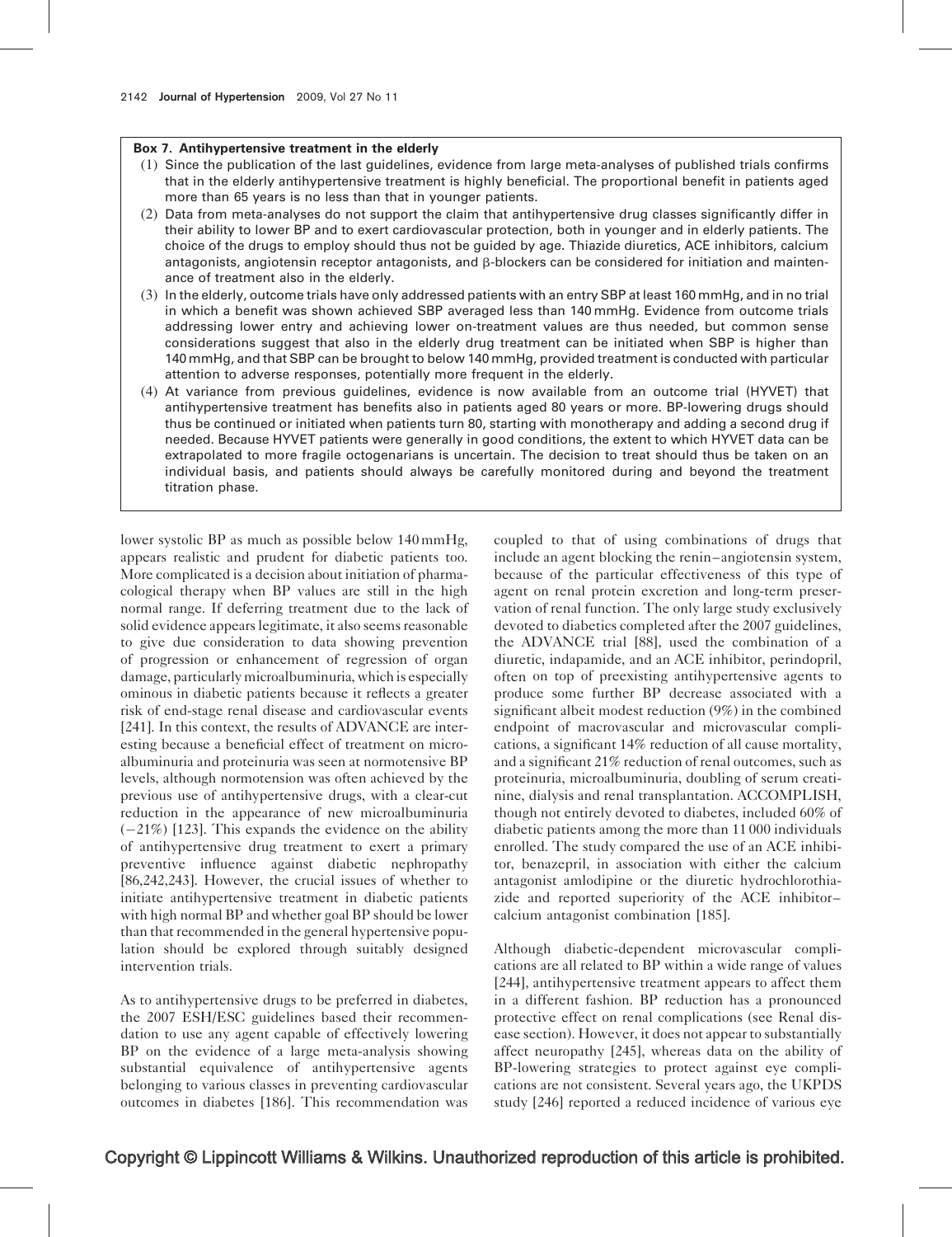#### Box 8. Antihypertensive treatment in diabetic patients

- (1) In diabetic patients, antihypertensive treatment should be always initiated when BP is 140/90 mmHg or more. Initiation of treatment in the high normal BP range is at present not sufficiently supported by outcome evidence from trials. It can, nevertheless, be recommended, particularly when microalbuminuria is present, based on the evidence of its favorable effect on regression and progression of this sign of organ damage.
- (2) The BP goal traditionally recommended in diabetes, that is, less than 130/80 mmHg is also not supported by outcome evidence from trials, and has also been very difficult to achieve in the majority of the patients. Thus, it appears realistic to only recommend to pursue a sizeable BP reduction without indicating a goal which is unproven.
- (3) Meta-analyses of available trials show that in diabetes all major antihypertensive drug classes protect against cardiovascular complications, probably because of the protective effect of BP lowering per se. They can thus all be considered for treatment.
- (4) In diabetes, combination treatment is commonly needed to effectively lower BP. A renin–angiotensin receptor blocker should always be included because of the evidence of its superior protective effect against initiation or progression of nephropathy.
- (5) In hypertensive diabetic patients, tight blood glucose control (HbA<sub>1c</sub> to 6.5%) is beneficial, particularly on microvascular complications. Recent evidence suggests that combining effective blood glucose and BP control increases protection, particularly of the kidney.
- (6) Tight blood glucose control should not be pursued abruptly and patients should be monitored closely because of the increased risk of severe hypoglycemic episodes.
- (7) Microvascular complications of diabetes in different organs are differently affected by treatment. Antihypertensive treatment exerts a major protective effect against renal complications, whereas evidence of a similar effect on eye and neural complications is less consistent.

lesions (and of eye interventions) in hypertensive type 2 diabetic patients under tight versus those under standard BP control, strengthening the favorable conclusion drawn from previous smaller or less controlled studies [\[86,247,248\]](#page-31-0). However, no significant beneficial effects of BP reduction by an ACE inhibitor–diuretic combination on eye complications has recently been reported in the hypertensive type 2 diabetic patients of ADVANCE [\[88,249\],](#page-32-0) and substantially negative data have also resulted from the DIRECT trial in normotensive type 1 diabetic patients in whom BP was reduced by an angiotensin receptor antagonist [\[250\].](#page-36-0) Interestingly, the inconsistency between older and more recent studies extends to the effect of tight blood glucose control on eye complications, with favorable reports from UKPDS [\[251\]](#page-36-0) and negative ones from ADVANCE [\[249\]](#page-36-0). Whether a protective effect of BP and glucose control on diabetic retinopathy may only be observed in early phases of the disease and on appearance rather than progression of retinopathy remains to be tested by specific trials.

Recommendations on antihypertensive management of diabetes are summarized in Box 8.

## Renal disease

As mentioned in previous sections, in the last 2 years, further evidence has accumulated in favor of targeting reduction of microalbuminuria and proteinuria, mostly through blockers of the renin–angiotensin system, in order to reduce end-stage renal disease and cardiovascular events. A *post hoc* analysis of RENAAL data indicates that the incidence of end-stage renal disease showed an independent relationship with SBP and albuminuria

reduction, suggesting that improving renal outcomes in patients with diabetic nephropathy may require a dual strategy, targeting both BP and albuminuria [\[228\].](#page-35-0) Also, in the type 2 diabetic patients of ADVANCE, urinary protein excretion (both baseline and on-treatment values) has been reported to be closely correlated with the primary outcome of the study (macrovascular and microvascular events) [\[18\]](#page-30-0). On the contrary, ONTARGET has recently reported that the combination of full doses of the ACE inhibitor ramipril and the angiotensin receptor antagonist, telmisartan, though reducing BP a few mmHg more than therapy with either ramipril or telmisartan and influencing progress of proteinuria to a slightly but significantly greater extent, was accompanied by a greater incidence of renal outcomes (mostly acute dialysis and doubling of serum creatinine) and by no further reduction of cardiovascular outcomes [\[53,191\]](#page-31-0). As mentioned in a previous section, only a minority (about 4%) of ONTARGET patients had overt proteinuria at baseline, whereas worsening of renal outcomes mostly occurred in the patients without baseline microproteinuria or macroproteinuria, in whom changes in urinary protein excretion could only differ to a minor degree [\[53\]](#page-31-0). Finally, the changes in urinary protein excretion were small and so the between-treatment differences in renal outcomes were quite infrequent (2.03, 2.21, and 2.49% with ramipril, telmisartan, and the combination, respectively). Therefore, ONTARGET patients can hardly be compared to the more severe nephropathy cohorts in whom the role of urinary protein excretion in predicting end-stage renal disease was mostly investigated. When the effects of telmisartan versus placebo on renal outcomes were studied in the TRANSCEND trial [\[108\]](#page-32-0), no significant differences were found as far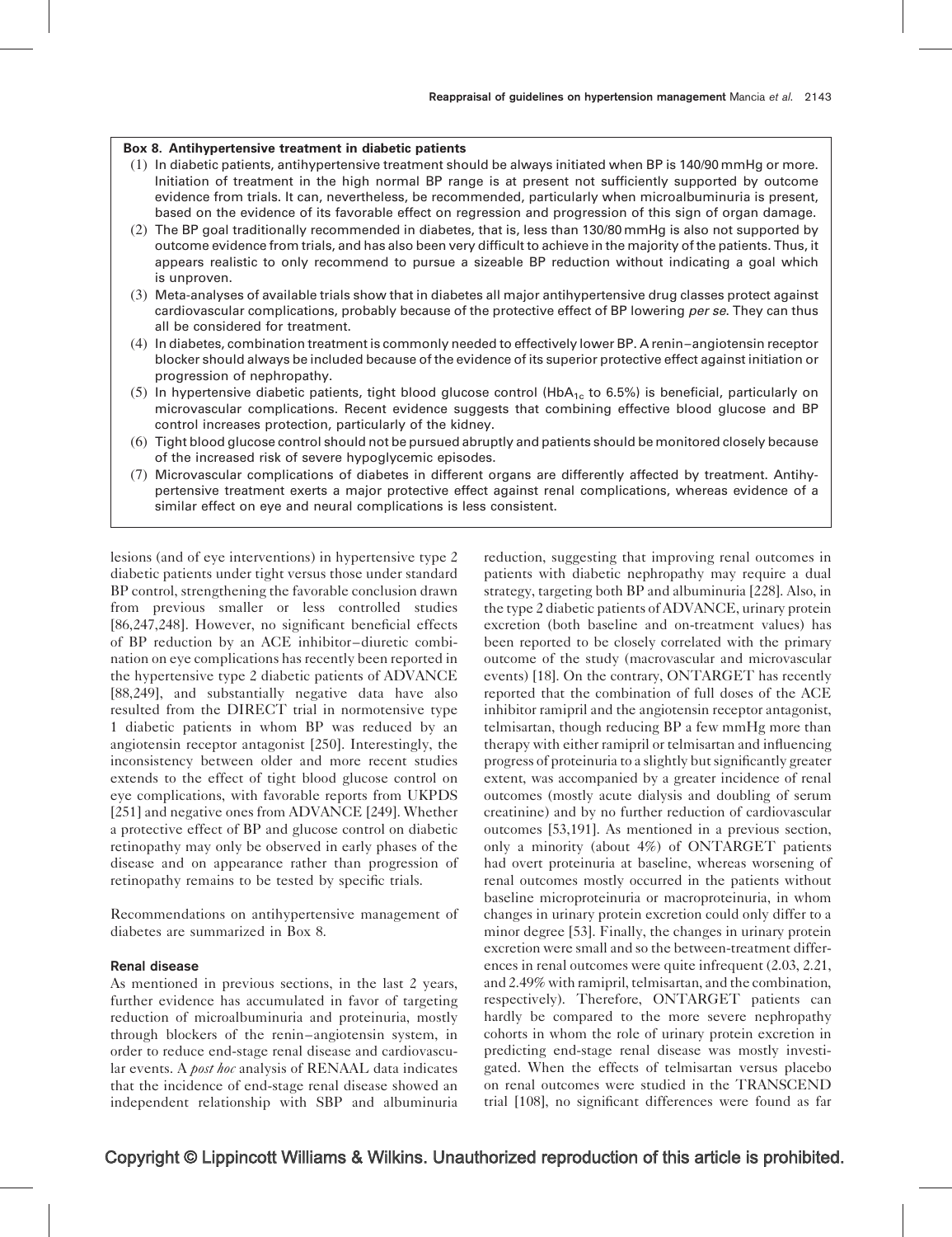as rate of GFR decline and end-stage renal disease is concerned [\[252\]](#page-36-0). No data on renal outcomes are available from PROFESS [\[91\]](#page-32-0), also comparing telmisartan with placebo.

The 2007 ESH/ESC guidelines [\[1\]](#page-29-0) shared with other guidelines [\[66,253\]](#page-31-0) the recommendation to lower BP below 130/80 mmHg in renal patients, but it recognized that evidence from trials having renal patients randomized to more versus less intense BP lowering was scanty. Little additional evidence, either pro or con this lower BP target, has been accumulated since. No large trial completed in the last 2 years focused on patients with renal dysfunction, and in no instance SBP was brought below the target of 130 mmHg. A meta-analysis, from randomized controlled trials of BP lowering in patients on dialysis, is of interest: BP-lowering treatment was associated with a significant reduction in cardiovascular events (29%), all-cause mortality (20%) and cardiovascular mortality (29%), for a SBP/DBP difference versus control of  $-4.5/-2.3$  mmHg [\[254\].](#page-36-0) Regretfully, no information was provided about the absolute BP values achieved with treatment, although the finding that the protective effects were significant only in the subgroup of hypertensive patients may suggest that on-treatment BP values were not particularly low. The matter is further complicated by the extensive use of blockers of the renin–angiotensin system in renal patients. These drugs are thought to possess specific renal protective properties, which make the effect attributable to BP reduction more difficult to unravel.

#### Cerebrovascular disease

#### Stroke and transient ischemic attacks

It has been pointed out that the results of the PROGRESS trial, though clearly showing the benefits of lowering BP in patients with previous cerebrovascular events [\[89\]](#page-32-0), cannot be taken to support a recommendation to initiate BPlowering treatment in cardiovascular patients with BP in the high normal range, as in this trial the benefits of treatment were seen only in individuals with a baseline SBP of 140 mmHg and above, who often were on antihypertensive drugs already [\[90\].](#page-32-0) Nor can the PROGRESS data be taken to support a SBP target below 130 mmHg, as the average SBP achieved on more intense treatment was 132 mmHg. However, the trial did show that an ontreatment SBP of 132 mmHg was better than an on-treatment SBP of 141 mmHg, that is, the average SBP of the placebo patients. In the other trial that first showed the benefits of BP lowering in patients with cerebrovascular disease, the PATS study [\[255\],](#page-36-0) SBP values remained too high (143 and 149 mmHg in the active and placebo arms of the trial, respectively) to help clarify when to initiate treatment and to what level should BP be lowered in cerebrovascular patients. The same is the case for ACCESS [\[256\]](#page-36-0). Finally, it cannot be denied that the matter has been further confused by the recent publication of the negative results of the PROFESS study [\[91\].](#page-32-0) In this very large trial, in patients with previous stroke or transient ischemic attack, bringing SBP to 136 mmHg by adding telmisartan, rather than to 140 mmHg by adding placebo, was not accompanied by any significant reduction in recurrent strokes or major cardiovascular events. Various interpretations have been given for these unexpected negative findings: the small BP difference, in line with the evidence from the PROGRESS that the small BP difference in patients on monotherapy also failed to significantly reduce outcomes, the short duration of the follow-up (only 2.5 years), the frequent use of concomitant therapy (all patients were on antiplatelet agents and half of them were on lipid-lowering agents), the large dropout of patients during treatment, and the initiation of treatment very close to the qualifying cerebrovascular event.The fact remainsthat PROFESS has not really helped to clarify the remaining issues about antihypertensive treatment of the cerebrovascular patient.

A matter of continuing concern is the optimal BP management during the acute phase of stroke. The results of a small trial, the Controlling Hypertension and Hypotension Immediately Post-Stroke (CHHIPS), suggest a beneficial impact of administering lisinopril or atenolol in patients with acute stroke and a SBP more than 160 mmHg [\[257\]](#page-36-0), but many of the current uncertainties remain to be clarified.

#### Cognitive dysfunction and dementia

The 2007 ESH/ESC guidelines stressed the importance of better clarifying the role of high BP and BP-lowering treatment on the development of cognitive dysfunction and dementia but acknowledged that the available evidence was scanty and confusing [\[1\].](#page-29-0) Little further evidence has been added in the past 2 years, except for the results of the HYVET on hypertensive octogenarians. All patients included in this trial were tested at baseline and yearly during treatment for cognitive function with the Mini-Mental State Exam (MMSE), and patients whose score fell to less than 24 or by more than three points in any one year, were assessed with further tests in order to investigate possible incident dementia. The results showed only a nonsignificant trend for reduction of both cognitive decline and dementia with active treatment (hazard ratio 0.86 with 95% confidence intervals of 0.67–1.09) [\[258\]](#page-36-0). Thus, the results of HYVET cannot help to clarify the matter, but the characteristics of the study have not been well suited for investigating dementia: indeed, at baseline, all individuals were rather healthy and with a good cognitive function and, in particular, the short duration of the follow-up (only 2 years) was unlikely to allow precise assessment of a slowly developing condition such as cognitive decline. The relationship between high BP, antihypertensive therapy, and cognitive loss is an important issue that deserves further studies, although it should be recognized these studies are difficult to design and conduct. In this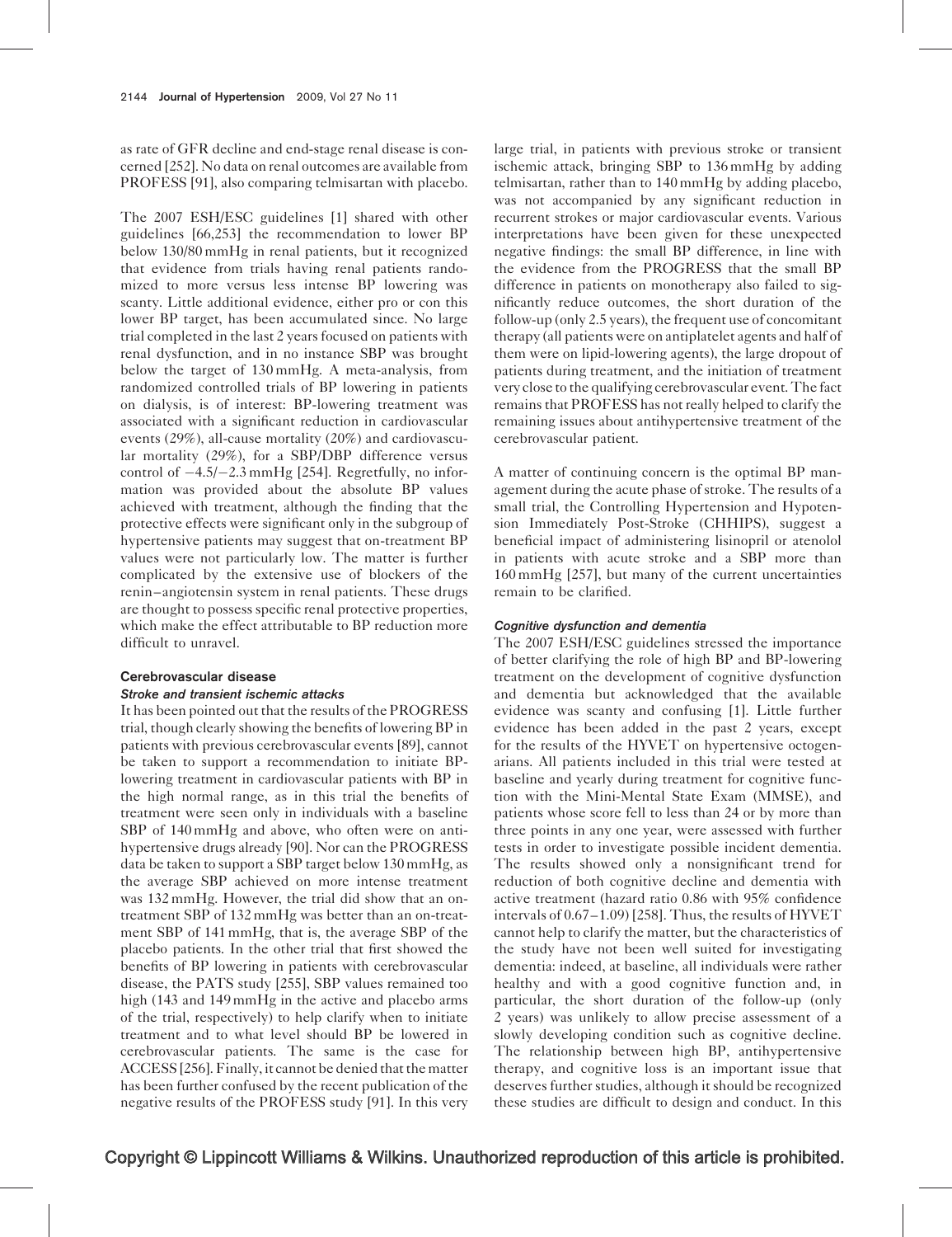context, it is promising, but by no means conclusive, that a meta-analysis that included HYVET and other placebocontrolled trials showed a small and statistically significant reduction in the incidence of dementia  $(-13%)$  in the actively treated patients [\[258\]](#page-36-0).

#### Coronary heart disease and heart failure

It has already been extensively discussed whether the current recommendation to lower SBP below 130 mmHg in patients with concomitant coronary heart disease is well founded. It has been pointed out that some of the analyses of recent trials raising the possibility that low achieved BP values are associated with increased rather than decreased risk of cardiovascular outcomes [\[113,115\]](#page-32-0) are post hoc with well known limitations. It has also been recognized that a reappraisal of all trials of antihypertensive agents in patients with coronary heart disease has provided contradictory evidence on the presence or absence of benefits of lowering SBP below 130 mmHg [\[71\]](#page-31-0). Until firmer evidence is provided by new trials, it appears reasonable to lower SBP down to the 130– 139 mmHg range in patients with concomitant coronary heart disease.

The failure to significantly reduce heart failure with preserved systolic function in the I-PRESERVE study [\[259\]](#page-36-0) has to be pointed out. Although this type of heart failure is most often related to hypertension, in I-PRE-SERVE randomization to the angiotensin receptor antagonist, irbesartan, or to placebo, in more than 4000 patients with chronic heart failure and a left ventricular ejection fraction more than 0.45 (88% of whom had a history of hypertension) did not show any difference in the primary endpoint of death from any cause or hospitalization for a cardiovascular cause as well as in the secondary outcome of a composite of heart failure events. This occurred despite a 3.5/2.0 mmHg SBP/DBP difference in favor of irbesartan. The negative results of I-PRESERVE, however, should be seen in the context of the complex design of the trial, in which a background of intense antihypertensive therapy, including 25% of ACE inhibitors (39% during the trial), was maintained, and initial BP was only 136/79 mmHg, thus further strengthening the question as to whether lowering SBP much below 140 mmHg is of any further benefit. It should be noted that 59% of I-PRESERVE patients were on antiplatelet agents, 19% on oral anticoagulant therapy, and 30% on lipid-lowering agents.

The efficacy of angiotensin receptor antagonists in the prevention of heart failure has come under some discussion also as a result of the TRANSCEND [\[108\]](#page-32-0) and PROFESS [\[91\]](#page-32-0) studies. In both these placebo-controlled trials, randomization to telmisartan did not reduce the incidence of hospitalization for heart failure below that occurring on placebo.In ONTARGET [\[191\],](#page-34-0) the number of hospitalizations for heart failure was lower (though not

significantly) with ramipril than with telmisartan. However, the risk of heart failure in all these trials was rather low, and definitive conclusions cannot be reached at present.

#### Atrial fibrillation

The 2007 ESH/ESC guidelines summarize evidence from *post hoc* analyses of heart failure [\[233,260,261\]](#page-35-0) and hypertension trials [\[262,263\]](#page-36-0) showing a lower evidence of new atrial fibrillation in patients receiving an angiotensin receptor antagonist (in one trial [\[260\]](#page-36-0) an ACE inhibitor). While warning against the possible bias of post hoc analyses, nonetheless the guidelines suggested angiotensin receptor antagonists and ACE inhibitors as preferred drugs in hypertensive patients at risk of developing atrial fibrillation. A plausible explanation for this was the association between atrial enlargement and LVH, the favorable effects of blockers of the renin–angiotensin system on both cardiac alterations, and the relationship between LVH regression and reduction in new-onset atrial fibrillation [\[49,264\].](#page-30-0) However, data accumulated since then do not consistently support this recommendation. Although in ONTARGET [\[191\]](#page-34-0) new atrial fibrillation was slightly less frequent with telmisartan than with ramipril, placebo-comparisons in TRANSCEND [\[108\]](#page-32-0) and PROFESS [\[91\]](#page-32-0) could not confirm a protective effect of this angiotensin receptor antagonist against new onset of atrial fibrillation. In TRANSCEND [\[108\]](#page-32-0) the hazard ratio was 1.02, and in PROFESS [\[91\]](#page-32-0) treatment discontinuation for atrial fibrillation occurred in 81 patients on telmisartan and in 50 patients on placebo. In I-PRESERVE [\[259\],](#page-36-0) atrial arrhythmia is reported in 77 patients on irbesartan and 68 patients on placebo.

The 2007 ESH/ESC guidelines also reported the results of small studies suggesting that the angiotensin receptor antagonists may exert favorable effects on recurrent atrial fibrillation in patients with previous episodes of this arrhythmia [\[265,266\]](#page-36-0). Along the same lines, enalapril has been reported to facilitate maintenance of sinus rhythm after conversion treatment [\[267\].](#page-36-0) However, the guidelines stressed the small number of patients in these studies and concluded that more information was expected from ongoing specific trials with sufficient statistical power. Two specific trials have been completed quite recently (CAPRAF [\[268\]](#page-36-0), GISSI-AF [\[269\]\)](#page-36-0) and their results are not supportive of protective effects from angiotensin receptor antagonists against recurrence of atrial fibrillation. In GISSI-AF 1442 patients (85% with a history of hypertension) having had at least two episodes of atrial fibrillation in the previous 6 months, need for DC conversion and frequently treated with ACE inhibitors and class I and III antiarrythmic drugs were randomized to either valsartan (up to 320 mg/day) or placebo and followed up for a mean period of 223 days. Incidence of at least one episode of atrial fibrillation was 51.4% on valsartan and 52.1% on placebo (hazard ratio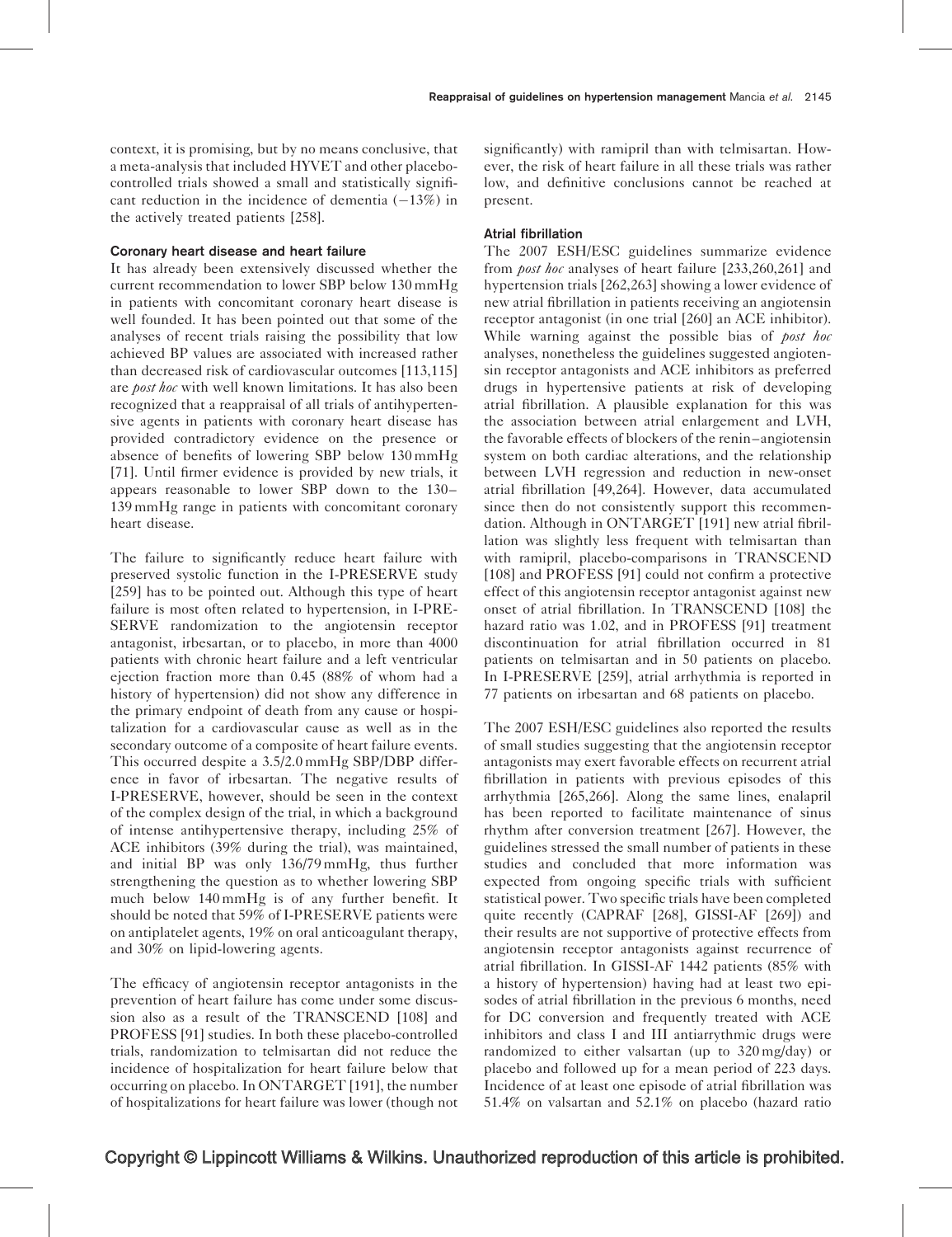0.99,  $P = 0.84$ ). A recent meta-analysis of all studies of secondary prevention of atrial fibrillation with blockers of the renin–angiotensin–aldosterone system appears to indicate an overall benefits of these agents, however (R. Schmieder et al., personal communication).

One further point deserves mention. In a recent metaanalysis [\[270\]](#page-36-0) including almost 12 000 patients with systolic heart failure, and therefore at high risk of atrial fibrillation,  $\beta$ -blockers were found to significantly reduce (by about 27%) the incidence of atrial fibrillation. A history of atrial fibrillation and systolic heart failure may be a specific indication for using  $\beta$ -blockers.

#### Hypertension in women

This aspect deserves a brief comment because of the recent publication of a new meta-analysis from the Blood Pressure Lowering Treatment Trialists' Collaboration, investigating benefit of antihypertensive treatment in men and women [\[271\]](#page-36-0): both BP lowering and reduction in outcomes were similar in the two sexes and no sexrelated differences in response to various classes of antihypertensive agents could be detected.

#### Hypertension and erectile dysfunction

Erectile dysfunction is a prevalent condition in hypertensive patients and a predictor of future cardiovascular events. Screening and treatment of erectile dysfunction improves management of cardiovascular risk factors. After initiating therapy with phosphodiesterase (PDE) 5 inhibitors, patients are more likely to take antihypertensive medication and BP control is improved [\[272\]](#page-36-0). Older antihypertensive drugs (diuretics,  $\beta$ -blockers, centrally acting drugs) exert negative effects, whereas newer drugs have neutral or beneficial effects (calcium antagonists, ACE inhibitors, angiotensin receptor antagonists, nebivolol) [\[273\].](#page-36-0)

## Treatment of associated risk factors Lipid-lowering agents

The benefit of combining a statin with antihypertensive treatment in hypertensive patients was well established by the ASCOT-LLA study [\[274\]](#page-37-0), as summarized in the 2007 ESH/ESC guidelines [\[1\].](#page-29-0) The negative results obtained with another statin in the ALLHAT study [\[275\]](#page-37-0) can be attributed to insufficient lowering of total cholesterol (11% in ALLHAT as compared with 20% in ASCOT). Further analyses of ASCOT have shown the addition of a statin to the amlodipine-based antihypertensive therapy can reduce the primary cardiovascular outcome even more markedly than addition of a statin to the atenolol-based antihypertensive therapy [\[276,277\]](#page-37-0). The beneficial effect of statin administration to patients without previous cardiovascular events has been strengthened by the findings of the JUPITER study [\[278\]](#page-37-0), showing that lowering LDL-cholesterol by 50% in patients with baseline values less than 130 mg/dl (3.4 mmol/l), but elevated C-reactive protein (CRP), reduced cardiovascular events by 44%.

In conclusion, the recommendation given in the 2007 guidelines to consider statin therapy in hypertensive patients who have an estimated 10-year risk of cardiovascular events more than 20% can be reconfirmed, but the JUPITER study [\[278\]](#page-37-0) suggests that statin benefits can be observed also in patients with elevated CRP and at moderate cardiovascular risk (about 15% cardiovascular events in 10 years).

#### Antiplatelet therapy

A large meta-analysis has just been published of serious cardiovascular outcomes and major bleeds in six primary prevention trials (95 000 individuals at low cardiovascular risk, 660 000 person-years) and 16 secondary prevention trials (17 000 individuals at high cardiovascular risk, 43 000 person-years) that compared long-term aspirin versus control [\[279\]](#page-37-0). In the primary prevention trials, aspirin allocation led to a significant 12% reduction in serious cardiovascular events (mostly nonfatal myocardial infarction). However, as a consequence of the overall low risk of the individuals, absolute event reduction amounted to only 0.06 events per 100 patient-years, which was counterbalanced by an absolute increase in major gastrointestinal and extracranial bleeds of 0.03 bleeds per 100 patient-years. In the secondary prevention trials, aspirin allocation yielded a greater absolute reduction in serious cardiovascular events (1.5 event per 100 patient-years). Although only few secondary prevention trials carefully reported bleed incidence, data from trials reporting bleeds suggest an extracranial bleed excess of no more than 0.2 event per 100 patient-years. It can, therefore, be concluded that, although administration of aspirin has a clear benefit/harm ratio in patients with cardiovascular disease, there is only a very tiny excess of benefit over harm in the low-risk patients included in primary prevention trials.

Of course, the division between primary and secondary prevention is artificial and arbitrary, and individuals who have not yet experienced a cardiovascular event can be at very different levels of total risk. Attention has been directed to the possible benefits of aspirin in patients with diabetes but still free of overt cardiovascular disease. In the hypertensive patients with diabetes in the HOT study, cardiovascular outcome reduction by aspirin did not achieve statistical significance [\[280,281\],](#page-37-0) nor was a clear benefit seen in diabetic patients included in other trials [\[281\]](#page-37-0). Furthermore, the recent findings of a large primary prevention study carried out on diabetic patients in Japan could only show that low-dose aspirin was associated with a nonsignificant reduction in cardiovascular outcomes [\[282\].](#page-37-0) Therefore, the benefits of antiplatelet therapy in diabetes remain to be established.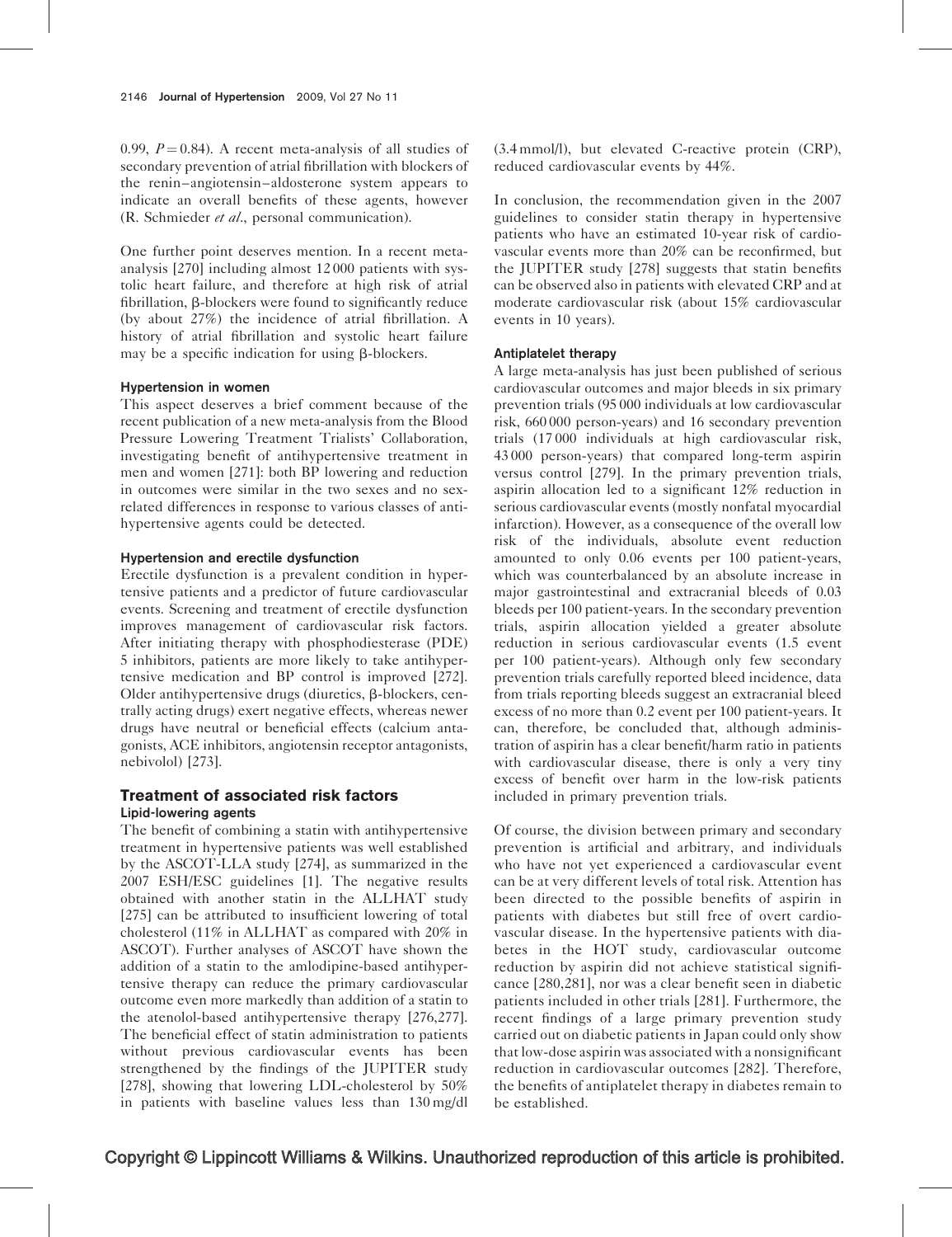The finding that in the HOT study, the greatest benefit of low-dose aspirin and the best benefit/harm ratio occurred in patients with serum creatinine more than 1.3 mg/l [\[280\]](#page-37-0) has been further elaborated by estimating GFR and calculating the effects of aspirin versus placebo in three groups with eGFR 60 ml/min per  $1.73 \text{ m}^2$  or more, 45–  $59$  ml/min per 1.73 m<sup>2</sup>, and less than 45 ml/min per 1.73 m<sup>2</sup>. There was a significant trend for increasing reduction in major cardiovascular events and death with progressive decline in eGRF, the reduction being particularly marked in hypertensive patients with eGFR less than 45 ml/min per  $1.73 \text{ m}^2$ . In this group of patients, the risk of bleeding was modest as compared with the cardiovascular benefit [\[283\]](#page-37-0).

In conclusion, the prudent recommendations of the 2007 ESH/ESC guidelines can be reconfirmed: antiplatelet therapy, in particular low-dose aspirin, should be prescribed to hypertensive patients with previous cardiovascular events; it can also be considered in hypertensive patients without a history of cardiovascular disease with reduced renal function or with a high cardiovascular risk. In patients receiving aspirin, careful attention should always be given to the increased possibility of bleeding, particularly gastrointestinal.

## Glycemic control

The 2007 European guidelines reviewed the data on the target blood glucose and  $HbA_{1c}$  values to be reached in diabetic patients, an issue of practical importance because of the highly prevalent association of type 2 diabetes with hypertension [\[1\]](#page-29-0). They indicated a tight blood glucose control, that is, a glycemic value less than 6.0 mmol/l (108 mg/dl) and an  $HbA_{1c}$  less than 6.5%, to be desirable as a means to minimize the blood glucose-related macrovascular and microvascular complications, as shown in observational studies [\[1,284\]](#page-29-0). Since then, two major large-scale randomized trials, ADVANCE and ACCORD, focused on the effects of tight versus standard blood glucose control in type 2 diabetes, have been published with inconsistent results [\[285,286\]](#page-37-0). In ADVANCE, the factorial design included assessment of the effects of tight blood glucose control (goal  $HbA_{1c} < 6.5\%$ ) via administration of gliclazide-MR as well as other available pharmacological means versus standard blood glucose control in patients with or without the additional administration of the indapamide/perindopril combination, as mentioned in the previous sections. In patients with tight blood glucose control, the average on-treatment  $HbA_{1c}$  was 6.5%, a value definitely lower than that seen in the standard treated group (7.3%). This was accompanied by a significant, although modest, reduction  $(-10\%)$  in the composite primary endpoint (microvascular and macrovascular events) of the trial, which was entirely due to reductions of the microvascular component, as macrovascular endpoints did not show any significant between-group difference. In ACCORD, the goal was to lower  $HbA_{1c}$  to less

than 6.0%, which led to a 6.5% average on-treatment  $HbA_{1c}$  value reached by patients on tight blood glucose control (versus 7.5% of the comparison group). This was associated with a reduction in the incidence of myocardial infarction, which was accompanied, however, by a significant and marked increase  $(+35%)$  in all-cause mortality, leading the tight blood glucose control arm to a premature termination. The reasons for the different results of the two trials are unclear, although the most likely hypothesis seems to be that, compared with ADVANCE, tight blood glucose control in ACCORD was obtained much more abruptly (less than 6 months versus 2 years) by a much larger use of antidiabetic drugs (thiazolinediones 91.7 versus 16.8%, insulin 77.3 versus 40.5%, and metformin 86.6 versus 73.8%), which might have favored hypoglycemic-related events as indirectly shown by the exceedingly high number of hypoglycemic episodes reported in the tight blood glucose as compared to the control group.

The blood glucose goals recommended in the 2007 guidelines [\[1\]](#page-29-0) can thus remain unchanged, although with the caveat that tight blood glucose control should probably be pursued gently and values well below  $6.5\%$  HbA<sub>1c</sub> should be avoided. Further support to this unchanged recommendation comes from the ADVANCE findings that in the group in which tight blood glucose control was combined with more intense antihypertensive treatment, the magnitude of the beneficial effects was significantly greater because of a reduced rate of all-cause mortality as well as of new-onset microalbuminuria [\[287\]](#page-37-0). It should be emphasized that in a recent meta-analysis that pooled data from the four randomized trials so far available on tight blood glucose control (ADVANCE, ACCORD, UKPDS, and VADT) [\[285,286,288,289\],](#page-37-0) this group showed a risk of severe hypoglycemic episodes that was about 2.5 times greater than that of the group under standard glucose control strategy [\[290\].](#page-37-0) This calls for the tight blood glucose control strategy to be applied with close monitoring of the patients.

## The issue of the polypill

A recent study [\[291\]](#page-37-0) has tested the effects on various cardiovascular risk factors of a pill containing three antihypertensive drugs (an ACE inhibitor, a  $\beta$ -blocker, and a diuretic), a statin, and aspirin at low dose in individuals free of cardiovascular disease but just with one cardiovascular risk factor. At the end of the 12-week treatment, there was a reduction in BP, serum cholesterol, and urinary thromboxane 2 (as an index of antiplatelet action), as expected from the effects of the single polypill components. There was also no increment of the side-effects due to the individual components when given together in the single pill. It should be emphasized, however, that the rationale upon which the polypill has been developed is not the reasonable one of assembling together several drugs in order to facilitate treatment in those very high risk patients requiring multiple therapies [\[292\].](#page-37-0) The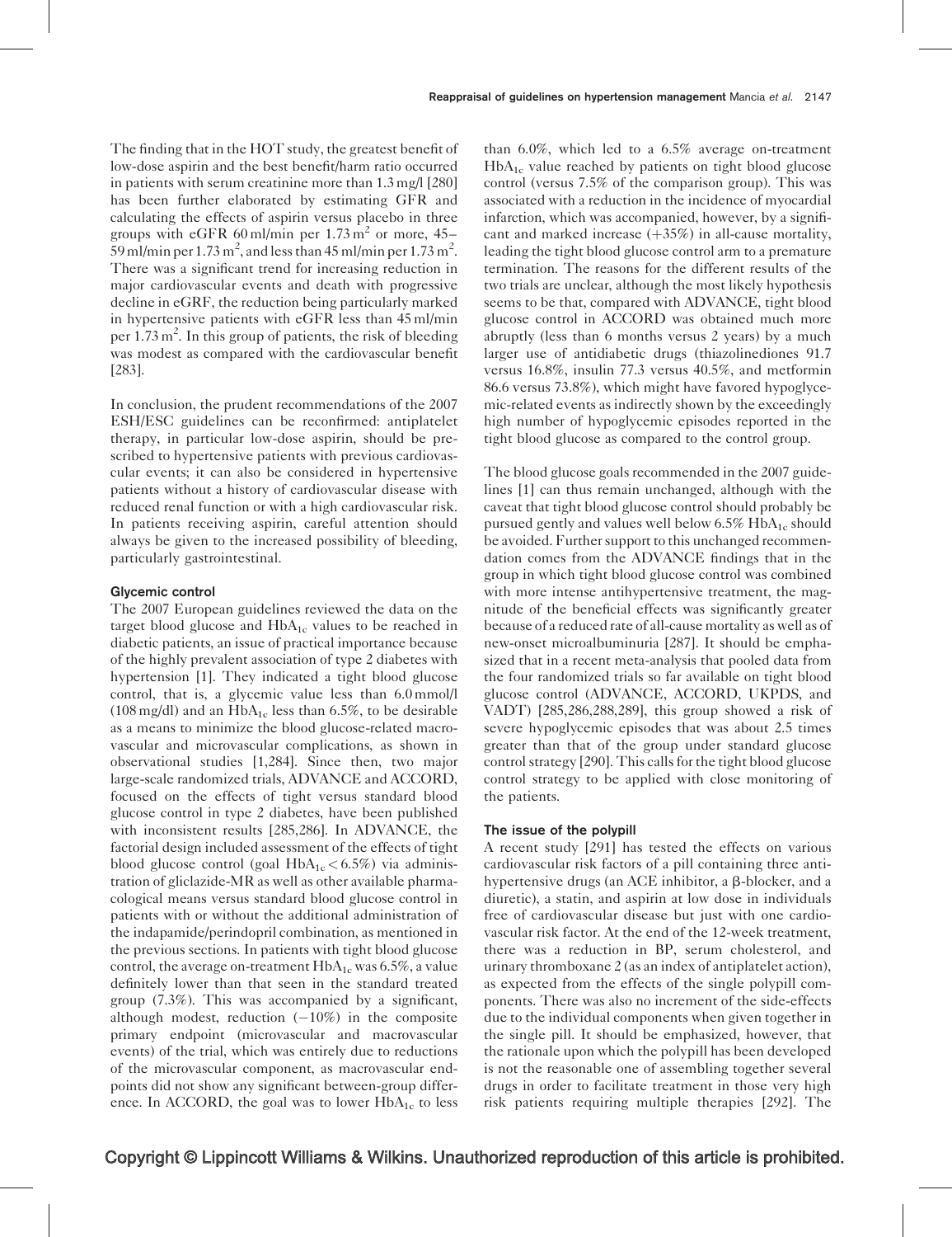rationale for the polypill, as heralded by Wald and Law (who have even patented the concept), is that the polypill, containing all types of agents shown capable of reducing cardiovascular risk, may reduce cardiovascular risk by more than 80% in all individuals and should be given to all individuals 55 years and older, irrespective of previous cardiovascular disease [\[293\].](#page-37-0) This can be criticized due to various aspects: as reported previously, aspirin in low-risk individuals has only small cardiovascular benefits counterbalanced by excess bleeding [\[279\]](#page-37-0); antihypertensive agents lower BP only very moderately in normotensive individuals (as also found in the recent polypill trial [\[291\]\)](#page-37-0), statins are generally well tolerated but sometimes accompanied by serious adverse events; and furthermore, the extent of their benefit in individuals without any risk factors in unproven. Furthermore, the concept of treating 'cardiovascular risk' as an entity without targeting and monitoring the individual risk factors appears unsound.

## New trials needed

In the past 10–15 years, several trials of antihypertensive therapy have been completed, but these have mostly centered on comparisons between different agents or focused on high cardiovascular risk patients, and have used so complex designs and so numerous concomitant therapies as to often make interpretation of their results difficult and controversial (Box 9). Although these trials have nevertheless added further useful information, some major issues have not been explored or have been insufficiently clarified. As a consequence, many important decisions on hypertension management are currently taken only on the basis of *post hoc* analyses of trial data relating cardiovascular events to achieved BP values, which have notorious limitations because of loss of randomized design and potential differences in baseline risk of patients achieving different BP values. Therefore, it appears highly desirable that recommendations on the BP threshold for initiation of drug treatment and on BP targets in different groups of patients are supported by information from prospective randomized trials designed to address persisting gaps in current knowledge.

The following issues appear in urgent need to be approached by simply designed trials:

- (1) Should antihypertensive drugs be prescribed to all individuals with grade 1 hypertension (SBP 140– 159 mmHg or DBP 90–99 mmHg), even when total cardiovascular risk is relatively low or moderate? It is obvious that a randomized trial of active versus placebo treatment based on hard cardiovascular outcomes would be very difficult to perform in truly low cardiovascular risk patients with grade 1 hypertension, because in such patients, the very low rate of cardiovascular events would make it necessary to plan a study of a size and/or duration of unrealistic proportions. However, a placebo-controlled trial using intermediate endpoints such as LVH, microalbuminuria, or other signs of organ damage of recognized prognostic importance would be feasible, ethical, and clinically relevant.
- (2) Should antihypertensive drugs be prescribed to the elderly with grade 1 hypertension and should antihypertensive treatment achieve a goal of below 140/90 mmHg also in the elderly? All successful trials on elderly hypertensive patients have recruited patients with SBP 160 mmHg or above, and in most

#### Box 9. New trials needed

Many important decisions on hypertension management must currently be taken without the support of evidence from large randomized controlled trials. The following issues appear in urgent need to be approached by simply designed trials.

- (1) Should antihypertensive drugs be prescribed to all patients with grade 1 hypertension, even when total cardiovascular risk is relatively low or moderate? Because of the very low rate of cardiovascular events expected in these patients, a placebo-controlled trial using intermediate endpoints such as signs of organ damage of recognized prognostic importance would be feasible, ethical, and clinically relevant.
- (2) Should antihypertensive drugs be prescribed to the elderly with grade 1 hypertension, and should antihypertensive treatment achieve a goal of below 140/90 mmHg also in the elderly? These trials could make use of hard cardiovascular outcomes and could be placebo-controlled.
- (3) Should antihypertensive drug treatment be started in diabetic patients or in patients with previous cerebrovascular or cardiovascular disease when BP is still in the high normal level, and should BP goal be below 130/ 80 mmHg in these patients? These issues can be approached by placebo-controlled trials because no trial evidence is still available on the benefit of lowering high normal BP or of achieving BP goals below 130/ 80 mmHg.
- (4) What are the lowest safe BP values to achieve by treatment in different clinical conditions? This issue should be approached by trials comparing more or less intense BP-lowering treatment strategies in patients with different cardiovascular risk levels.
- (5) Are lifestyle measures known to reduce BP also capable of reducing morbidity and mortality in hypertension? A controlled randomized trial using intermediate endpoints (organ damage) would be feasible and desirable in patients with high normal BP or grade 1 hypertension.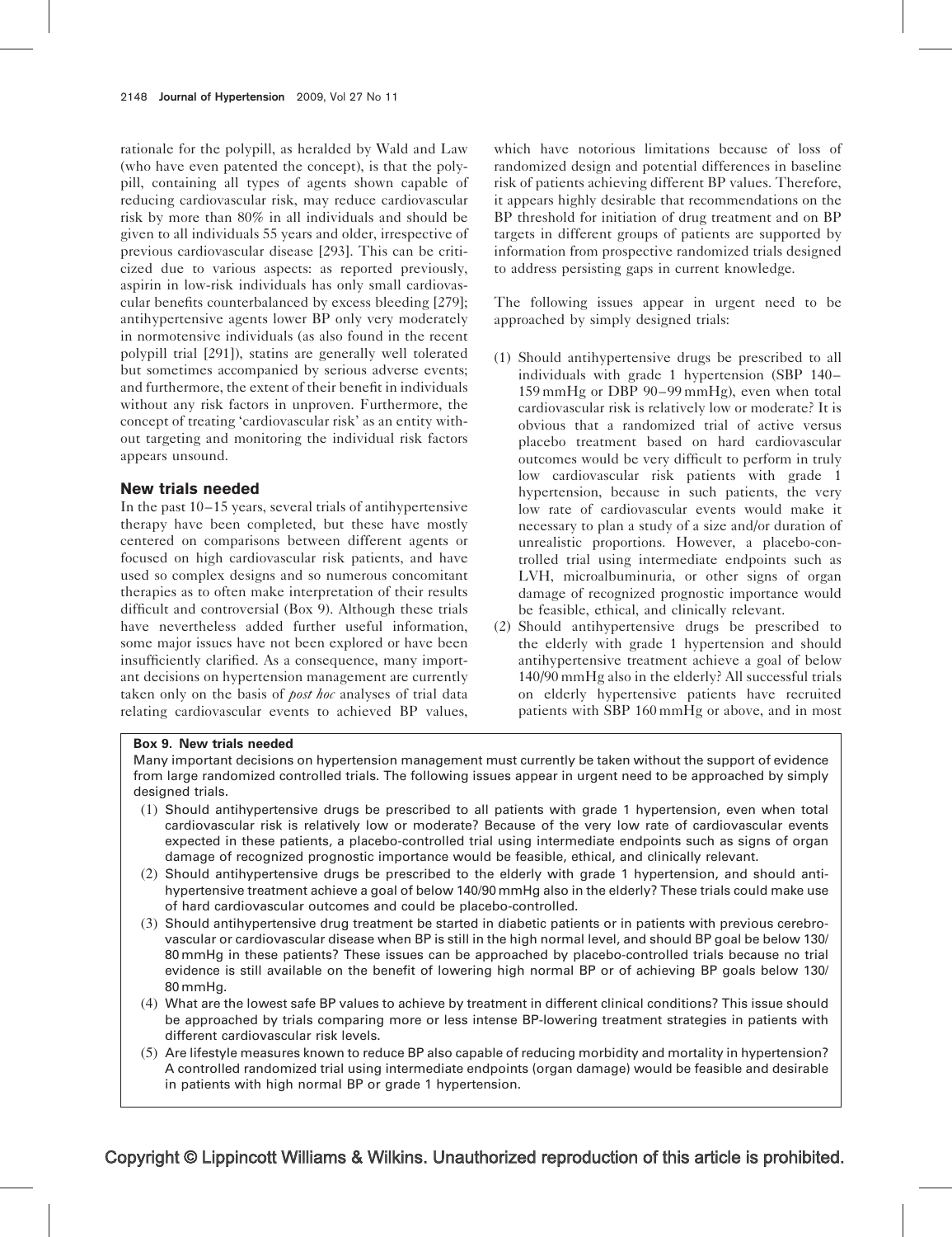of them, the mean entry value has been above 170 mmHg. Likewise, in all trials conducted so far, the achieved SBP has always been above 140 mmHg. Because elderly hypertensive patients are characterized by a greater cardiovascular risk (and thus by a greater number of events within the few years of a trial duration), these trials could make use of hard cardiovascular outcomes and could be placebo controlled.

- (3) All guidelines suggest to initiate antihypertensive treatment in diabetic patients or in those with previous cerebrovascular or cardiovascular disease when BP is in the high normal level (SBP 130– 139 mmHg or DBP 85–89 mmHg) and recommend to achieve a goal SBP below 130 mmHg. Although these recommendations may be wise, they are not founded on trial evidence. For instance, in no successful trial of antihypertensive treatment in diabetic patients has SBP values less than 130 mmHg been achieved. In most trials on high cardiovascular risk patients, the randomized treatment was started on the background of heavy preexisting antihypertensive drug regimens, because the wrong assumption was made that all these patients anyway required very aggressive BP lowering (the results of taking wisdom for evidence [\[71\]\)](#page-31-0). In other trials, a large proportion of patients was concomitantly treated with agents that may have interfered with the agents to be tested. For example, in the I-PRESERVE trial [\[259\]](#page-36-0) on chronic heart failure with preserved systolic function, 39% of the patients in whom the effect of an angiotensin receptor antagonist was tested were also concurrently treated with an ACE inhibitor, although no evidence is available that an ACE inhibitor is beneficial in this type of heart failure. Here again, a relatively simple trial design specifically aimed at answering these questions in patients with previous stroke or coronary event or with diastolic heart failure would be needed.
- (4) Identification of the lowest safe BP values on treatment under different clinical conditions is of obvious clinical importance, deserving to be addressed by an 'ad hoc' prospective trial that compares more versus less intense BP-lowering treatment strategies in patients with different cardiovascular risk levels.
- (5) Several types of lifestyle changes have been shown to be capable of reducing BP, but they are unproven to reduce mortality and morbidity in hypertension. Although a morbidity/mortality study with lifestyle changes in grade 1 hypertensive patients may not be a feasible task, a controlled randomized trial using intermediate endpoints (organ damage) would be feasible and desirable.

## Acronym list of trials and studies

ABCD: Appropriate Blood Pressure Control in Diabetes.

ACCESS: Acute Candesartan Cilexetil Therapy in Stroke Survivals.

ACCOMPLISH: Avoiding Cardiovascular Events in Combination Therapy in Patients Living with Systolic Hypertension.

ACCORD: Action to Control Cardiovascular Risk in Diabetes.

ACTION: A Coronary Disease Trial Investigating Outcome with Nifedipine gastrointestinal therapeutic system.

ADVANCE: Action in Diabetes and Vascular disease; Preterax and Diamicron-MR Controlled Evaluation.

ALLHAT: Antihypertensive and Lipid-Lowering Treatment to Prevent Heart Attack Trial.

ASCOT: Anglo-Scandinavian Cardiac Outcomes Trial. AUSTRALIAN: Australian Therapeutic Trial in Mild Hypertension.

BENEDICT: Bergamo Nephrologic Diabetic Complications Trial.

CAFE: Conduit Artery Function Evaluation.

CAMELOT: Comparison of Amlodipine versus Enalapril to Limit Occurrences of Thrombosis.

CAPRAF: Candesartan in the Prevention of Relapsing Atrial Fibrillation.

CASE-J: Candesartan Antihypertensive Survival Evaluation in Japan.

CHARM: Candesartan in Heart Failure-Assessment of Reduction in Mortality and Morbidity.

CHHIPS: Controlling Hypertension and Hypothension Immediately Poststroke.

COMET: Carvedilol or Metoprolol European Trial. COOPER and WARRENDER: Treatment of Hypertension in Elderly Patients in Primary Care.

COOPERATE: Combination Treatment of Angiotensin-II Receptor Blocker and Angiotensin-Converting-Enzyme Inhibitor in Non-Diabetic Renal Disease.

DIRECT: Diabetic Retinopathy Candesartan Trials. ELSA: European Lacidipine Study on Atherosclerosis.

EUROPA: European Trial on Reduction of Cardiac Events with Perindopril in Stable Coronary Artery Disease.

EWPHE: European Working Party on High Blood Pressure in the Elderly.

FEVER: Felodipine Event Reduction.

GEMINI: Glycemic Effect in Diabetes Mellitus: Carvedilol–Metoprolol Comparison in Hypertensives. GISSI-AF: Gruppo Italiano per lo Studio della Sopravvivenza nell'Infarto Miocardico–Atrial Fibrillation. HDFP: Hypertension Detection and Follow-up

Program. HOPE: Heart Outcomes Prevention Evaluation. HOT: Hypertension Optimal Treatment Study.

HYVET: Hypertension in the Very Elderly Trial.

IDNT: Irbesartan Diabetic Nephrophaty Trial. INSIGHT: International Nifedipine GITS Study: Intervention as a Goal in Hypertension Treatment. INVEST: International Verapamil SR/Trandolapril study.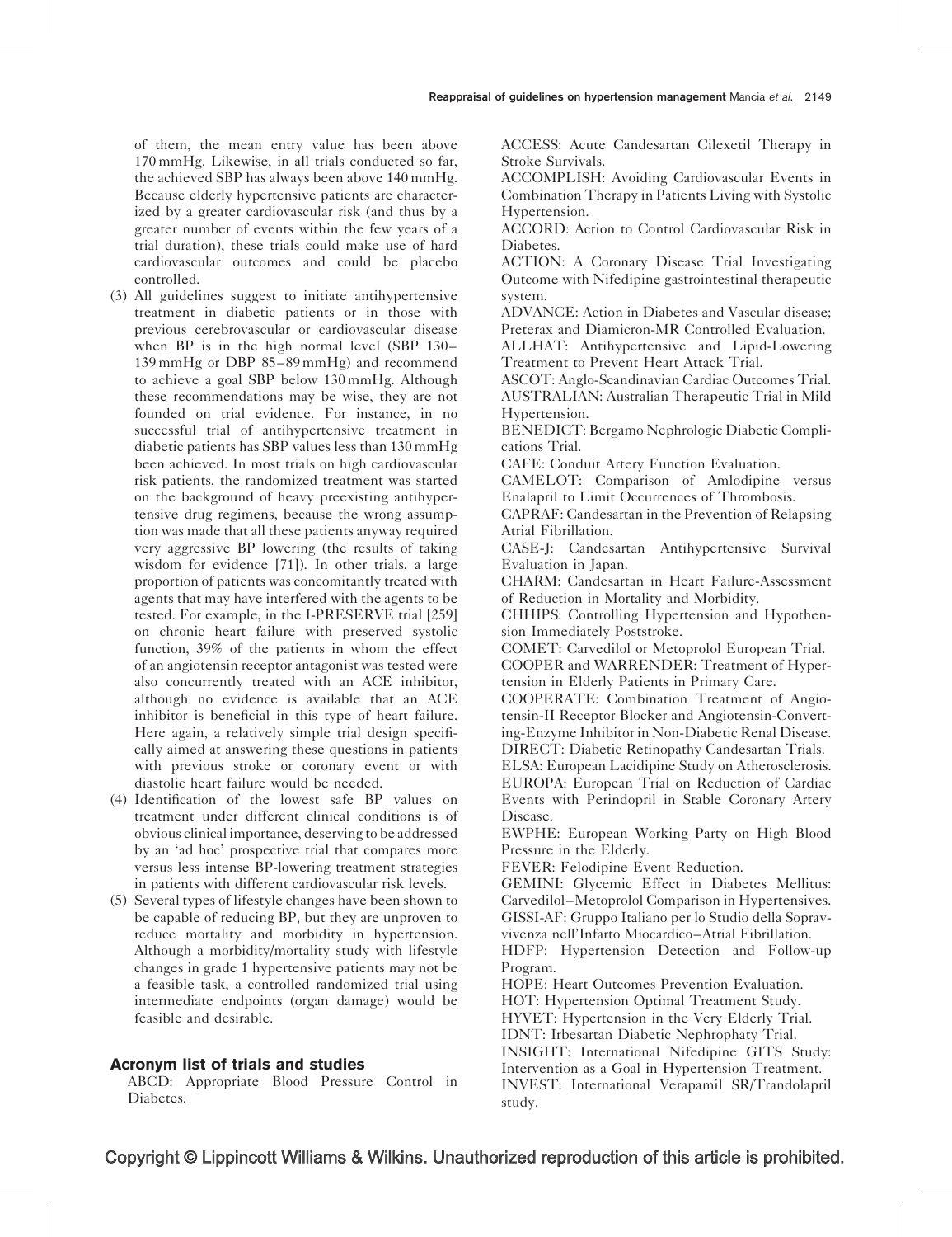<span id="page-29-0"></span>I-PRESERVE: Irbesartan in Heart Failure with Preserved Systolic Function.

JATOS: Japanese Trial to Assess Optimal Systolic Blood Pressure in Elderly Hypertensive Patients.

JUPITER: Justification for the Use of Statins in Primary Prevention: An Intervention Trial Evaluating Rosuvastatin.

LIFE: Losartan Intervention For Endpoint Reduction in Hypertension.

MDRD: Modification of Diet in Renal Disease.

MICROHOPE: Microalbuminuria, Cardiovascular and Renal Outcomes in the Heart Outcomes Prevention Evaluation.

MRC: Medical Research Council Trial of Treatment of Mild Hypertension.

MRC elderly: Medical Research Council Trial of Treatment of Hypertension in Older Adults.

ONTARGET: Ongoing Telmisartan Alone and in combination with Ramipril Global Endpoint Trial.

OSLO: Oslo Study of Treatment of Mild Hypertension.

PAMELA: Pressioni Arteriose Monitorate E Loro Associazioni.

PATS: Post-stroke Antihypertensive Treatment Study. PEACE: Prevention of Events with Angiotensin Converting Enzyme Inhibition.

PHARAO: Prevention of Hypertension with the Angiotensin-converting enzyme inhibitor Ramipril in Patients with High-Normal Blood Pressure.

PHYLLIS: Plaque Hypertension Lipid Lowering Italian Study.

PREVEND: Prevention of Renal and Vascular End Stage Disease.

PREVENT: Prospective Randomized Evaluation of the Vascular Effects of Norvasc Trial.

PROFESS: Prevention Regimen for Effectively Avoiding Second Strokes.

PROGRESS: Perindopril Protection against Recurrent Stroke Study.

RENAAL: Reduction of Endpoints in Noninsulin dependent diabetes mellitus with the Angiotensin II Antagonist Losartan.

SCOPE: Study on Congnition and Prognosis in the Elderly.

SCORE: Systematic Coronary Risk Evaluation.

SENIORS: Study of the Effects of Nebivolol Intervention on Outcomes and Rehospitalisation in Seniors with Heart Failure.

SHEP: Systolic Hypertension in the Elderly Program. STOP: Swedish Trial in Old Patients with Hypertension.

Syst-China: Systolic Hypertension in China.

Syst-Eur: Systolic Hypertension in Europe.

TNT: Treating to New Targets.

TRANSCEND: Telmisartan Randomized Assessment Study inACE-IIntolerant Subjects with Cardiovascular Disease.

TROPHY: Trial of Preventing Hypertension.

UKPDS: United Kingdom Prospective Diabetes Study.

VADT: Veterans Affairs Diabetes Trial.

Val-HeFT: Valsartan Heart Failure Trial.

VALIANT: Valsartan In Acute Myocardial Infarction Trial.

VALUE: Valsartan Antihypertensive Long-term Use Evaluation.

## Acknowledgement

We are grateful to Fosca Quarti-Trevano, MD, Ms Clara Sincich, Ms Cinzia Tiberi and Ms Donatella Mihalich for their valuable help.

## References

- 1 Mancia G, De Backer G, Dominiczak A, Cifkova R, Fagard R, Germano G, Grassi G, Heagerty AM, Kjeldsen SE, Laurent S, Narkiewicz K, Ruilope L, Rynkiewicz A, Schmieder RE, Struijker Boudier HA, Zanchetti A. 2007 Guidelines for the Management of Arterial Hypertension: The Task Force for the Management of Arterial Hypertension of the European Society of Hypertension (ESH) and of the European Society of Cardiology (ESC). J Hypertens 2007; 25:1105–1187.
- 2 Havranek EP, Froshaug DB, Emserman CD, Hanratty R, Krantz MJ, Masoudi FA, Dickinson LM, Steiner JF. Left ventricular hypertrophy and cardiovascular mortality by race and ethnicity. Am J Med 2008; 121:870– 875.
- 3 Li Z, Dahlöf B, Okin PM, Kjeldsen SE, Wachtell K, Ibsen H, Nieminen MS, Jern S, Devereux RB. Bundle branch block and cardiovascular morbidity and mortality in hypertensive patients with left ventricular hypertrophy: the Losartan Intervention For Endpoint Reduction in Hypertension study. J Hypertens 2008; 26:1244–1249.
- 4 Verdecchia P, Angeli F, Cavallini C, Mazzotta G, Repaci S, Pede S, Borgioni C, Gentile G, Reboldi G. The voltage of R wave in lead aVL improves risk stratification in hypertensive patients without ECG left ventricular hypertrophy. J Hypertens 2009; 27:1697– 1704.
- 5 Milani RV, Lavie CJ, Mehra MR, Ventura HO, Kurtz JD, Messerli FH. Left ventricular geometry and survival in patients with normal left ventricular ejection fraction. Am J Cardiol 2006; 97:959-963.
- Taylor HA, Penman AD, Han H, Dele-Michael A, Skelton TN, Fox ER, Benjamin EJ, Arnett DK, Mosley TH Jr. Left ventricular architecture and survival in African-Americans free of coronary heart disease (from the Atherosclerosis Risk In Communities [ARIC] study). Am J Cardiol 2007; 99:1413–1420.
- 7 Tsioufis C, Vezali E, Tsiachris D, Dimitriadis K, Taxiarchou E, Chatzis D, Thomopoulos C, Syrseloudis D, Stefanadi E, Mihas C, Katsi V, Papademetriou V, Stefanadis C. Left ventricular hypertrophy versus chronic kidney disease as predictors of cardiovascular events in hypertension: a Greek 6-year-follow-up study. J Hypertens 2009: 27:744–752.
- 8 Yasuno S, Ueshima K, Oba K, Fujimoto A, Ogihara T, Saruta T, Nakao K. Clinical significance of left ventricular hypertrophy and changes in left ventricular mass in high-risk hypertensive patients: a subanalysis of the Candesartan Antihypertensive Survival Evaluation in Japan trial. J Hypertens 2009; 27:1705–1712.
- 9 Bombelli M, Facchetti R, Carugo S, Madotto M, Arenare F, Quarti-Trevano F, Capra A, Giannattasio C, Dell'Oro R, Grassi G, Sega R, Mancia G. Left ventricular hypertrophy increases cardiovascular risk independently of in- and out-of office blood pressure values. J Hypertens 2009. [Epub ahead of print]
- 10 Zanchetti A, Hennig M, Hollweck R, Baurecht H, Bond G, Tang R, Cuspidi C, Parati G, Facchetti R, Mancia G. Baseline values but not treatment induced changes in carotid intima media thickness predict incident cardiovascular events in treated hypertensives. Findings in the ELSA. Circulation 2009; 120:1084–1090.
- 11 Sehestedt T, Jeppesen J, Hansen TW, Rasmussen S, Wachtell K, Ibsen H, Torp-Pedersen C, Olsen MH. Which markers of subclinical organ damage to measure in individuals with high normal blood pressure? J Hypertens 2009; 27:1165–1171.
- 12 Inoue M, Maeda R, Kawakami H, Shokawa T, Yamamoto H, Ito C, Sasaki H. Aortic pulse wave velocity predicts cardiovascular mortality in middle-aged and elderly Japanese men. Circ J 2009; 73:549–553.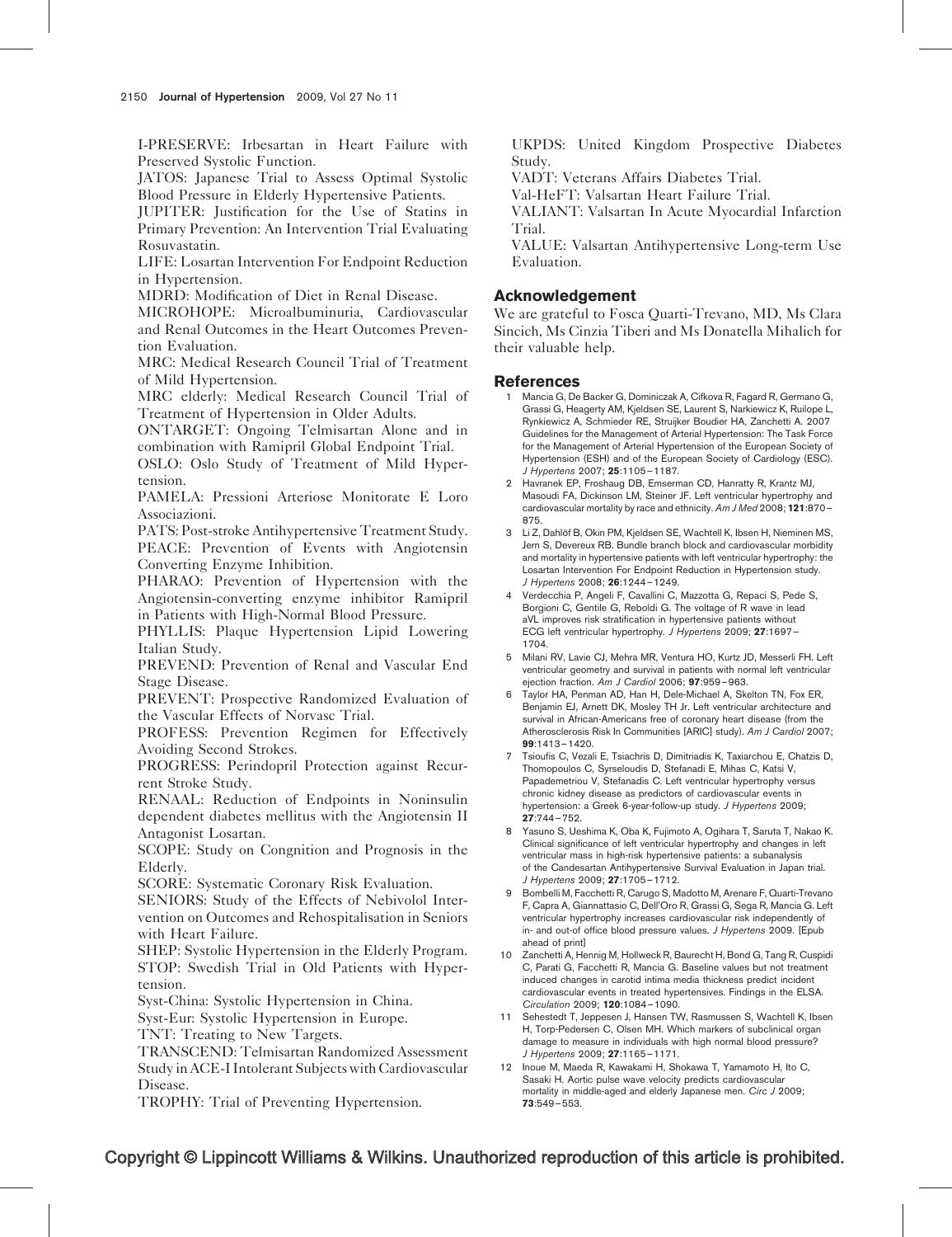- <span id="page-30-0"></span>13 Jankowski P, Kawecka-Jaszcz K, Czarnecka D, Brzozowska-Kiszka M, Styczkiewicz K, Loster M, Kloch-Badelek M, Wilinski J, Curylo AM, Dudek D, Aortic blood pressure and survival study group. Pulsatile but not steady component of blood pressure predicts cardiovascular events in coronary patients. Hypertension 2008; 51:848–855.
- 14 Wang KL, Cheng HM, Chuang SY, Spurgeon HA, Ting CT, Lakatta EG, Yin FCP, Chou P, Chen CH. Central or peripheral systolic or pulse pressure: which best relates to target organs and future mortality? J Hypertens 2009; 27:461-467.
- 15 Cuspidi C. Cardio-renal organ damage and cardiovascular outcomes in hypertension. J Hypertens 2009; 27:702–706.
- 16 Cirillo M, Lanti MP, Menotti A, Laurenzi M, Mancini M, Zanchetti A, De Santo NG. Definition of kidney dysfunction as a cardiovascular risk factor: use of urinary albumin excretion and estimated glomerular filtration rate. Arch Intern Med 2008; 168:617–624.
- 17 Ruilope LM, Zanchetti A, Julius S, McInnes GT, Segura J, Stolt P, Hua TA, Weber MA, Jamerson K, VALUE Investigators. Prediction of cardiovascular outcome by estimated glomerular filtration rate and estimated creatinine clearance in the high-risk hypertension population of the VALUE trial. J Hypertens 2007; 25:1473–1479.
- Ninomiya T, Perkovic V, de Galan BE, Zoungas S, Pillai A, Jardine M, Patel A, Cass A, Neal B, Poulter N, Mogensen CE, Cooper M, Marre M, Williams B, Hamet P, Mancia G, Woodward M, MacMahon S, Chalmers J, ADVANCE Collaborative Group. Albuminuria and kidney function independently predict cardiovascular and renal outcomes in diabetes. J Am Soc Nephrol 2009; 20:1813–1821.
- 19 Waeber B, de la Sierra A, Ruilope LM. Target organ damage: how to detect it and how to treat it? J Hypertens 2009; 27 (Suppl 3):S13-S18.
- de Zeeuw D. Albuminuria: a target for treatment of type 2 diabetic nephropathy. Semin Nephrol 2007; 27:172–181.
- 21 Kearney-Schwartz A, Rossignol P, Bracard S, Felblinger J, Fay R, Boivin JM, Lecompte T, Lacolley P, Benetos A, Zannad F. Vascular structure and function is correlated to cognitive performance and white matter hyperintensities in older hypertensive patients with subjective memory complaints. Stroke 2009; 40:1229–1236.
- 22 Henskens LH, van Oostenbrugge RJ, Kroon AA, Hofman PA, Lodder J, de Leeuw PW. Detection of silent cerebrovascular disease refines risk stratification of hypertensive patients. J Hypertens 2009; 27:846-853.
- Stewart R, Xue QL, Masaki K, Petrovitch H, Ross GW, White LR, Launer LJ. Change in blood pressure and incident dementia. A 32-Year Prospective Study. Hypertension 2009; 54:233–240.
- 24 World Health Organization. Life in the 21st century: a vision for all: the World Health Report. Geneva, Switzerland: World Health Organization; 1998.
- 25 De Ciuceis C, Porteri E, Rizzoni D, Rizzardi N, Paiardi S, Boari GEM, Miclini M, Zani F, Muiesan ML, Donato F, Salvetti M, Castellano M, Tiberio GAM, Giulini SM, Agabiti Rosei E. Structural alterations of subcutaneous small arteries may predict major cardiovascular events in hypertensive patients. Am J Hypertens 2007; 20:846–852.
- 26 Mathiassen ON, Buus NH, Sihm I, Thybo NK, Mørn B, Schroeder AP, Thygesen K, Aalkjaer C, Lederballe O, Mulvany MJ, Christensen KL. Small artery structure is an independent predictor of cardiovascular events in essential hypertension. J Hypertens 2007; 25:1021-1026.
- 27 Harazny JM, Ritt M, Baleanu D, Ott C, Heckmann J, Schlaich MP, Michelson G, Schmieder RE. Increased wall:lumen ratio of retinal arterioles in male patients with a history of a cerebrovascular event. Hypertension 2007; 50:623–829.
- 28 Shimbo D, Grahame-Clarke C, Miyake Y, Rodriguez C, Sciacca R, Di Tullio M, Boden-Albala B, Sacco R, Homma S. The association between endothelial dysfunction and cardiovascular outcomes in a populationbased multiethnic cohort. Atherosclerosis 2007; 192:197–203.
- 29 Yeboah J, Crouse JR, Hsu F-C, Burke GL, Herrington DM. Brachial flowmediated dilation predicts incident cardiovascular events in older adults: the Cardiovascular Health Study. Circulation 2007; 115:2390–2397.
- 30 Muiesan ML, Salvetti M, Paini A, Monteduro C, Galbassini G, Poisa P, Porteri E, Agabiti-Rosei C, Paderno V, Belotti E, Rizzoni D, Castellano M, Agabiti-Rosei E. Prognostic role of flow-mediated dilatation of the brachial artery in hypertensive patients. J Hypertens 2008; 26:1612-1618.
- 31 Rizzoni D, Porteri E, De Ciuceis C, Boari GE, Zani F, Miclini M, Paiardi S, Tiberio GA, Giulini SM, Muiesan ML, Castellano M, Rosei EA. Lack of prognostic role of endothelial dysfunction in subcutaneous small resistance arteries of hypertensive patients. J Hypertens 2006; 24:867– 873.
- 32 Wang TJ, Gona P, Larson MG, Tofler GH, Levy D, Newton-Cheh C, Jacques PF, Rifai N, Selhub J, Robins SJ, Benjamin EJ, D'Agostino RB, Vasan RS. Multiple biomarkers for the prediction of first major cardiovascular events and death. N Engl J Med 2006; 355:2631-2639.
- 33 Koren MJ, Devereux RB, Casale PN, Savage DD, Laragh JH. Relation of left ventricular mass and geometry to morbidity and mortality in uncomplicated essential hypertension. Ann Intern Med 1991; 114:345– 352.
- 34 Levy D, Garrison RJ, Savage DD, Kannel WB, Castelli WP. Prognostic implications of echocardiographically determined left ventricular mass in the Framingham Heart Study. N Engl J Med 1990; 322:1561-1566.
- 35 O'Leary DH, Polak JF, Kronmal RA, Manolio TA, Burke GL, Wolfson SK Jr. Carotid-artery intima and media thickness as a risk factor for myocardial infarction and stroke in older adults. Cardiovascular Health Study Collaborative Research Group. N Engl J Med 1999; 340:14-22.
- 36 Laurent S, Cockcroft J, Van Bortel L, Boutouyrie P, Giannattasio C, Hayoz D, Pannier B, Vlachopoulos C, Wilkinson I, Struijker-Boudier HAJ. Expert consensus document on arterial stiffness: methodological issues and clinical applications. Eur Heart J 2006; 27:2588-2605.
- 37 Fowkes GF, and the Ankle Brachial Index Collaboration. Ankle brachial index combined with Framingham Risk Score to predict cardiovascular events and mortality: a meta-analysis. JAMA 2008; 300:197–200.
- 38 De Buyzere M, Clement DL. Management of hypertension in peripheral arterial disease. Progress Cardiovasc Dis 2008; 50:238-263.
- 39 Ruilope LM, Salvetti A, Jamerson K, Hansson L, Warnold I, Wedel H, Zanchetti A. Renal function and intensive lowering of blood pressure in hypertensive participants of the Hypertension Optimal Treatment (HOT) study. J Am Soc Nephrol 2001; 12:218–225.
- 40 de Leeuw PW, Ruilope LM, Palmer CR, Brown MJ, Castaigne A, Mancia G, Rosenthal T, Wagener G. Clinical significance of renal function in hypertensive patients at high risk: results from the INSIGHT trial. Arch Intern Med 2004: 164:2459-2464
- 41 Jensen JS, Feldt-Rasmussen B, Strandgaard S, Schroll M, Borch-Johnsen K. Arterial hypertension, microalbuminuria, and risk of ischemic heart disease. Hypertension 2000; 35:898-903.
- 42 Culleton BF, Larson MG, Wilson PW, Evans JC, Parfrey PS, Levy D. Cardiovascular disease and mortality in a community-based cohort with mild renal insufficiency. Kidney Int 1999; 56:2214-2219.
- 43 Hillege HL, Fidler V, Diercks GF, van Gilst WH, de Zeeuw D, van Veldhuisen DJ, Gans RO, Janssen WM, Grobbee DE, de Jong PE, Prevention of Renal and Vascular End Stage Disease (PREVEND) Study Group. Urinary albumin excretion predicts cardiovascular and noncardiovascular mortality in general population. Circulation 2002; 106:1777–1782.
- 44 Conroy RM, Pyörälä K, Fitzgerald AP, Sans S, Menotti A, De Backer G, De Bacquer D, Ducimetière P, Jousilahti P, Keil U, Njølstad I, Oganov RG, Thomsen T, Tunstall-Pedoe H, Tverdal A, Wedel H, Whincup P, Wilhelmsen L, Graham IM, SCORE project group. Estimation of ten-year risk of fatal cardiovascular disease in Europe: the SCORE project. Eur Heart J 2003; 24:987-1003.
- 45 Arnlöv J, Evans JC, Meigs JB, Wang TJ, Fox CS, Levy D, Benjamin EJ, D'Agostino RB, Vasan RS. Low-grade albuminuria and incidence of cardiovascular disease events in nonhypertensive and nondiabetic individuals: the Framingham Heart Study. Circulation 2005; 112:969– 975.
- 46 Devereux RB, Wachtell K, Gerdts E, Boman K, Nieminen MS, Papademetriou V, Rokkedal J, Harris K, Aurup P, Dahlöf B. Prognostic significance of left ventricular mass change during treatment of hypertension. JAMA 2004; 292:2350–2356.
- Ibsen H, Olsen MH, Wachtell K, Borch-Johnsen K, Lindholm LH, Mogensen CE, Dahlöf B, Devereux RB, de Faire U, Fyhrquist F, Julius S, Kjeldsen SE, Lederballe-Pedersen O, Nieminen MS, Omvik P, Oparil S, Wan Y. Reduction in albuminuria translates to reduction in cardiovascular events in hypertensive patients: Losartan Intervention For Endpoint reduction in hypertension study. Hypertension 2005; 45:198–202.
- 48 de Zeeuw D, Parving HH, Henning RH. Microalbuminuria as an early marker for cardiovascular disease. J Am Soc Nephrol 2006; 17:2100– 2105.
- 49 Gerdts E, Wachtell K, Omvik P, Otterstad JE, Oikarinen L, Boman K, Dahlöf B, Devereux RB. Left atrial size and risk of major cardiovascular events during antihypertensive treatment: Losartan Intervention For Endpoint reduction in hypertension trial. Hypertension 2007; 49:311– 316.
- 50 Gerdts E, Cramariuc D, de Simone G, Wachtell K, Dahlöf B, Devereux RB. Impact of left ventricular geometry on prognosis in hypertensive patients with left ventricular hypertrophy (the LIFE study). Eur J Echocardiogr 2008; 9:809–815.
- 51 Okin PM, Devereux RB, Jern S, Kjeldsen SE, Julius S, Nieminen MS, Snapinn S, Harris KE, Aurup P, Edelman JM, Wedel H, Lindholm LH, Dahlof B, LIFE Study Investigators. Regression of electrocardiographic left ventricular hypertrophy during antihypertensive treatment and the prediction of major cardiovascular events. JAMA 2004; 292:2343–2349.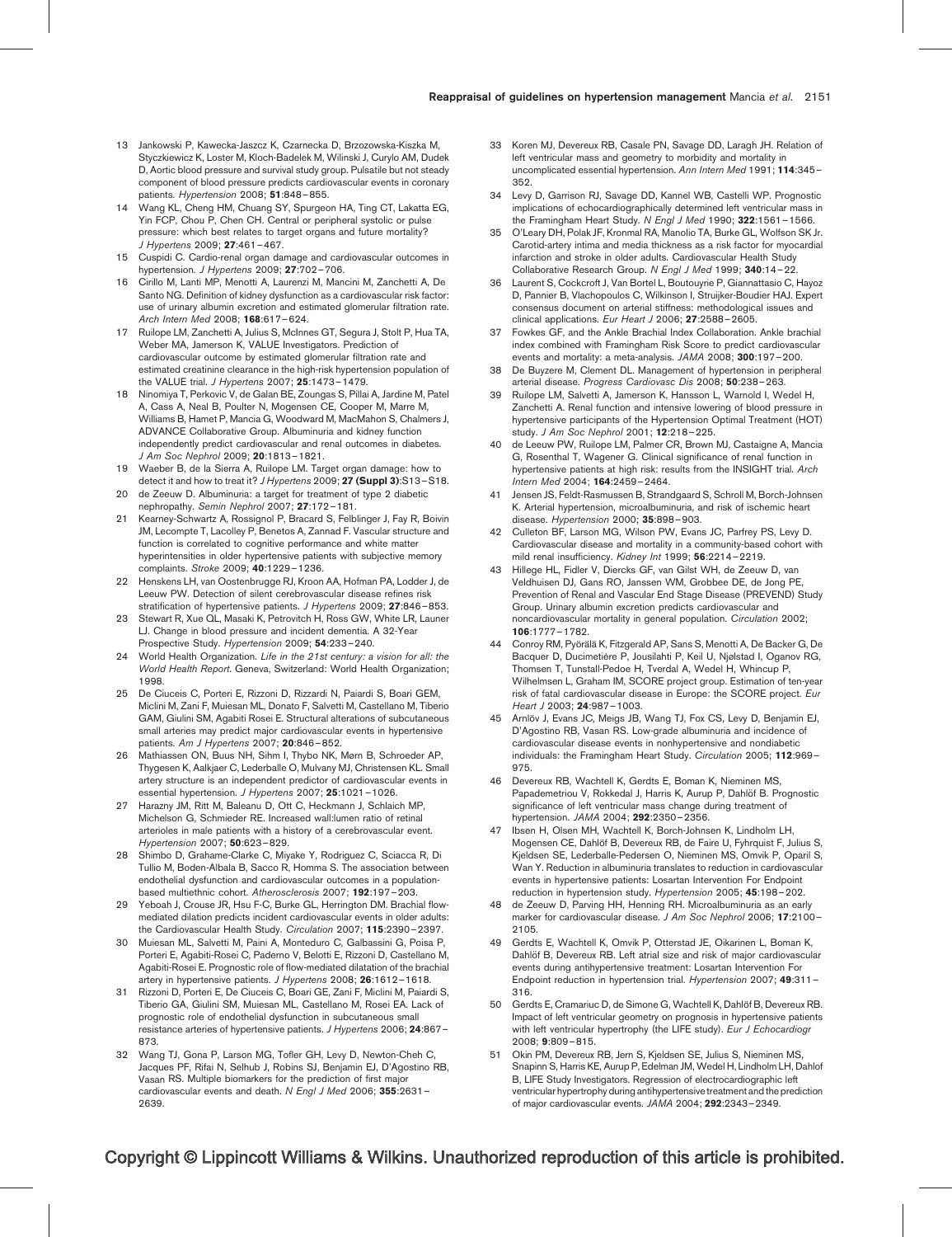- <span id="page-31-0"></span>52 Muiesan ML, Salvetti M, Paini A, Monteduro C, Galbassini G, Bonzi B, Poisa P, Belotti E, Agabiti Rosei C, Rizzoni D, Castellano M, Agabiti Rosei E. Inappropriate left ventricular mass changes during treatment adversely affects cardiovascular prognosis in hypertensive patients. Hypertension 2007; 49:1077–1083.
- 53 Mann JF, Schmieder RE, McQueen M, Dyal L, Schumacher H, Pogue J, Wang X, Maggioni A, Budaj A, Chaithiraphan S, Dickstein K, Keltai M, Metsärinne K, Oto A, Parkhomenko A, Piegas LS, Svendsen TL, Teo KK, Yusuf S, ONTARGET Investigators. Renal outcomes with telmisartan, ramipril, or both, in people at high vascular risk (the ONTARGET study): a multicentre, randomised, double-blind, controlled trial. Lancet 2008; 372:547–553.
- 54 Mancia G, Bombelli M, Corrao G, Facchetti R, Madotto F, Giannattasio C, Quarti-Trevano F, Grassi G, Zanchetti A, Sega R. Metabolic syndrome in the Pressioni Arteriose Monitorate E Loro Associazioni (PAMELA) study: daily life blood pressure, cardiac damage, and prognosis. Hypertension 2007; 49:40–47.
- 55 Mancia G, Bombelli M, Facchetti R, Madotto F, Corrao G, Quarti-Trevano F, Giannattasio C, Grassi G, Sega R. Long-term risk of diabetes, hypertension and left ventricular hypertrophy associated with the metabolic syndrome in a general population. J Hypertens 2008; 26:1602–1611.
- 56 Norton GR, Maseko M, Libhaber E, Libhaber CD, Majane OH, Dessein P, Sareli P, Woodiwiss AJ. Is prehypertension an independent predictor of target organ changes in young-to-middle-aged persons of African descent? J Hypertens 2008; 26:2279–2987.
- 57 Isles CG, Walker LM, Beevers GD, Brown L Cameron HL, Clarke L Hawthorne V, Hole D, Lever AF, Robertson JW. Mortality in patients of the Glasgow Blood Pressure Clinic. J Hypertens 1986; 4:141–156.
- 58 Lindholm L, Ejlertsson G, Scherstén B. High risk of cerebrocardiovascular morbidity in well treated male hypertensives. A retrospective study of 40-59-year-old hypertensives in a Swedish primary care district. Acta Med Scand 1984: 216:251-259.
- 59 Thürmer HL, Lund-Larsen PG, Tverdal A. Is blood pressure treatment as effective in a population setting as in controlled trials? Results from a prospective study. J Hypertens 1994; 12:481–490.
- 60 Benetos A, Thomas F, Bean KE, Guize L. Why cardiovascular mortality is higher in treated hypertensives versus subjects of the same age, in the general population. J Hypertens 2003; 21:1635-1640.
- 61 Almgren T, Persson B, Wilhelmsen L, Rosengren A, Andersson OK. Stroke and coronary heart disease in treated hypertension: a prospective cohort study over three decades. J Intern Med 2005; 257:496-502.
- 62 Asayama K, Ohkubo T, Yoshida S, Suzuki K, Metoki H, Harada A, Murakami Y, Ohashi Y, Ueshima H, Imai Y, Japan Arteriosclerosis Longitudinal Study (JALS) group. Stroke risk and antihypertensive drug treatment in the general population: the Japan Arteriosclerosis Longitudinal Study. J Hypertens 2009; 27:357-364.
- 63 Zanchetti A. Bottom blood pressure or bottom cardiovascular risk? How far can cardiovascular risk be reduced? J Hypertens 2009; 27:1509-1520.
- 64 Ibsen H. Antihypertensive treatment and risk of cardiovascular complications: is the cure worse than the disease? *J Hypertens* 2009:  $27:221 - 223$ .
- 65 Guidelines Sub-Committee. 1999 World Health Organization/ International Society of Hypertension Guidelines for the management of hypertension. J Hypertens 1999; 17:151-183.
- 66 Chobanian AV, Bakris GL, Black HR, Cushman WC, Green LA, Izzo JL Jr, Jones DW, Materson BJ, Oparil S, Wright JT Jr, Roccella EJ, Joint National Committee on Prevention, Detection, Evaluation, and Treatment of High Blood Pressure. National Heart, Lung, and Blood Institute; National High Blood Pressure Education Program Coordinating Committee. Seventh report of the Joint National Committee on Prevention, Detection, Evaluation, and Treatment of High Blood Pressure. Hypertension 2003; 42:1206–1252.
- 67 Rosendorff C, Black HR, Cannon CP, Gersh BJ, Gore J, Izzo JL Jr, Kaplan NM, O'Connor CM, O'Gara PT, Oparil S, American Heart Association Council for High Blood Pressure Research; American Heart Association Council on Clinical Cardiology; American Heart Association Council on Epidemiology and Prevention. Treatment of hypertension in the prevention and management of ischemic heart disease: a scientific statement from the American Heart Association Council for High Blood Pressure Research and the Councils on Clinical Cardiology and Epidemiology and Prevention. Circulation 2007; 115:2761–2788.
- 68 Sanchez RA, Ayala M, Baglivo H, Velazquez C, Burlando G, Kohlmann O, Jimenez J, Lopez-Jaramillo P, Brandao A, Valdes G, Alcocer L, Bendersky M, Ramirez AJ, Zanchetti A, Latin America Expert Group. Latin American Guidelines on Hypertension. J Hypertens 2009; 27:905–922.
- 69 Ogihara T, Kikuchi K, Matsuoka H, Fujita T, Higaki J, Horiuchi M, Imai Y, Imaizumi T, Ito S, Iwao H, Kario K, Kawano Y, Kim-Mitsuyama S, Kimura G, Matsubara H, Matsuura H, Naruse M, Saito I, Shimada K, Shimamoto K, Suzuki H, Takishita S, Tanahashi N, Tsuchihashi T, Uchiyama M, Ueda S, Ueshima H, Umemura S, Ishimitsu T, Rakugi H. The Japanese Society of Hypertension Guidelines for the Management of Hypertension (JSH 2009). Hypertens Res 2009; 32:3–107.
- 70 Graham I, Atar D, Borch-Johnsen K, Boysen G, Burell G, Cifkova R, Dallongeville J, De Backer G, Ebrahim S, Gjelsvik B, Herrmann-Lingen C, Hoes A, Humphries S, Knapton M, Perk J, Priori SG, Pyorala K, Reiner Z, Ruilope L, Sans-Menendez S, Op Reimer WS, Weissberg P, Wood D, Yarnell J, Zamorano JL. European guidelines on cardiovascular disease prevention in clinical practice: executive summary. Fourth Joint Task Force of the European Society of Cardiology and other societies on cardiovascular disease prevention in clinical practice (constituted by representatives of nine societies and by invited experts). Eur J Cardiovasc Prev Rehabil 2007; 14 (Suppl 2):E1–E40.
- 71 Zanchetti A, Grassi G, Mancia G. When should antihypertensive drug treatment be initiated and to what levels should systolic blood pressure be lowered? A critical reappraisal. J Hypertens 2009; 27:923-934.
- 72 Medical Research Council trial of treatment of mild hypertension: principal results. MRC Working Party. BMJ 1985; 291:97–104.
- 73 Management Committee. The Australian therapeutic trial in mild hypertension. Lancet 1980; 1:1261–1267.
- 74 Hypertension Detection and Follow-up Program Cooperative Group: The effect of treatment on mortality in 'mild' hypertension: results of the Hypertension Detection and Follow-up Program. N Engl J Med 1982; 307:976–980.
- 75 Liu L, Zhang Y, Liu G, Li W, Zhang X, Zanchetti A, FEVER Study Group. The Felodipine Event Reduction (FEVER) Study: a randomized long-term placebo-controlled trial in Chinese hypertensive patients. J Hypertens 2005; 23:2157–2172.
- 76 Amery A, Birkenhäger W, Brixko P, Bulpitt C, Clement D, Deruyttere M, De Schaepdryver A, Dollery C, Fagard R, Forette F. Mortality and morbidity results from the European Working Party on High Blood Pressure in the Elderly trial. Lancet 1985; 1:1349–1354.
- 77 Coope J, Warrender TS. Randomised trial of treatment of hypertension in elderly patients in primary care. BMJ (Clin Res Ed) 1986; 293:1145-1151.
- 78 SHEP Cooperative Research Group. Prevention of stroke by antihypertensive drug treatment in older persons with isolated systolic hypertension. Final results of the Systolic Hypertension in the Elderly Program (SHEP). JAMA 1991; 265:3255-3264.
- Dahlöf B, Lindholm LH, Hansson L, Scherstén B, Ekbom T, Wester PO. Morbidity and mortality in the Swedish Trial in Old Patients with Hypertension (STOP-Hypertension). Lancet 1991; 338:1281– 1285.
- 80 MRC Working Party. Medical Research Council trial of treatment of hypertension in older adults: principal results. BMJ 1992; 304:405– 412.
- 81 Staessen JA, Fagard R, Thijs L, Celis H, Arabidze GG, Birkenhäger WH, Bulpitt CJ, de Leeuw PW, Dollery CT, Fletcher AE, Forette F, Leonetti G, Nachev C, O'Brien ET, Rosenfeld J, Rodicio JL, Tuomilehto J, Zanchetti A, for The Systolic Hypertension in Europe (Syst-Eur) Trial Investigators. Randomised double-blind comparison of placebo and active treatment for older patients with isolated systolic hypertension. The Systolic Hypertension in Europe (Syst-Eur) Trial Investigators. Lancet 1997; 350:757–764.
- 82 Liu L, Wang JG, Gong L, Liu G, Staessen JA, for the Systolic Hypertension in China (Syst-China) Collaborative Group. Comparison of active treatment and placebo in older Chinese patients with isolated systolic hypertension. J Hypertens 1998; 16:1823–1829.
- Lithell H, Hansson L, Skoog I, Elmfeldt D, Hofman A, Olofsson B, Trenkwalder P, Zanchetti A, SCOPE Study Group. The Study on Cognition and Prognosis in the Elderly (SCOPE). Principal results of a randomised double-blind intervention trial. J Hypertens 2003; 21:875–886.
- 84 Beckett NS, Peters R, Fletcher AE, Staessen JA, Liu L, Dumitrascu D, Stoyanovsky V, Antikainen RL, Nikitin Y, Anderson C, Belhani A, Forette F, Rajkumar C, Thijs L, Banya W, Bulpitt CJ, HYVET Study Group. Treatment of hypertension in patients 80 years of age or older. N Engl J Med 2008; 358:1887–1898.
- 85 JATOS Study Group. Principal results of the Japanese trial to assess optimal systolic blood pressure in elderly hypertensive patients (JATOS). Hypertens Res 2008; 31:2115–2127.
- 86 Schrier RW, Estacio RO, Esler A, Mehler P. Effects of aggressive blood pressure control in normotensive type 2 diabetic patients on albuminuria, retinopathy and strokes. Kidney Int 2002; 61:1086–1097.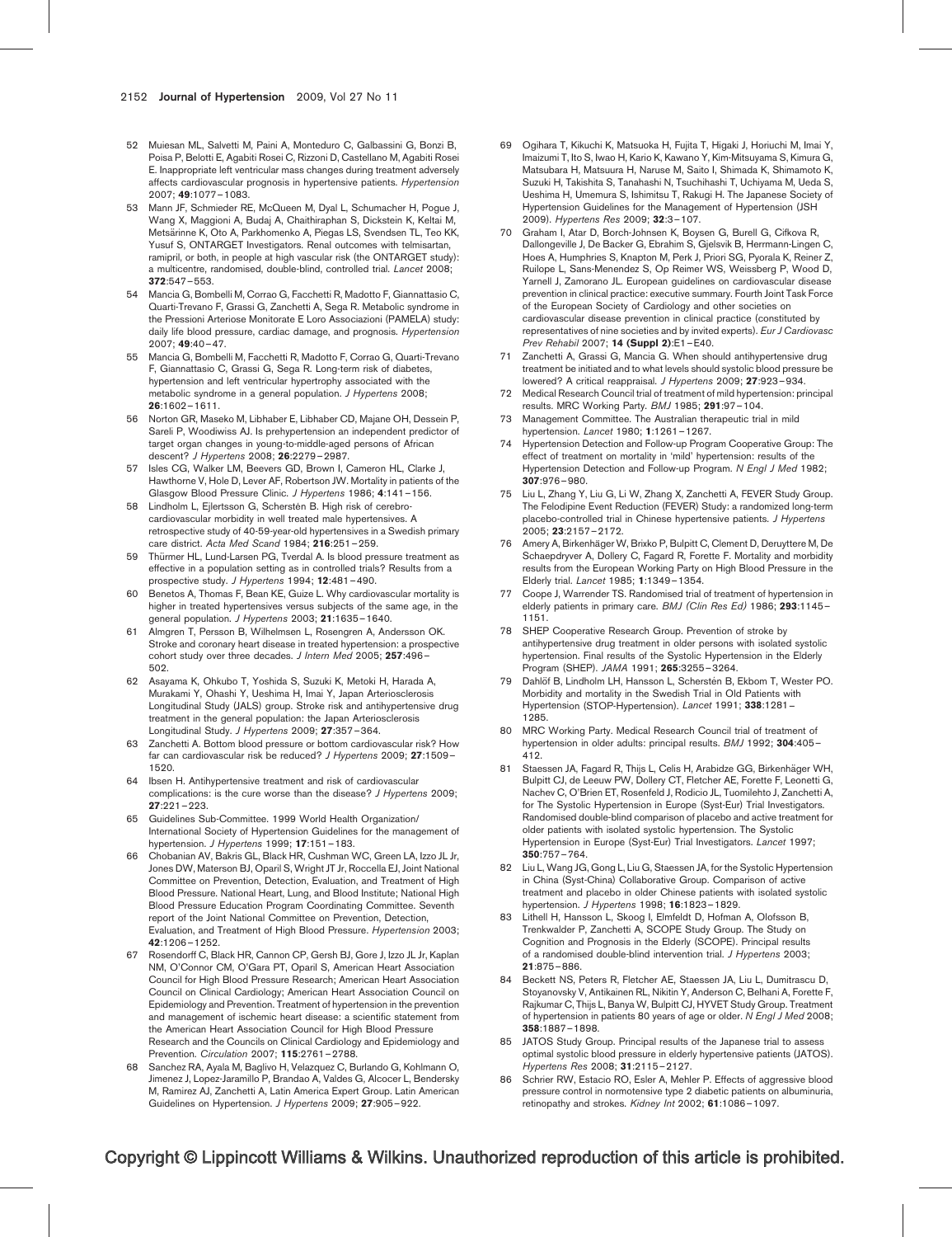- <span id="page-32-0"></span>87 Heart Outcomes Prevention Evaluation (HOPE) Study investigators. Effects of ramipril on cardiovascular and microvascular outcomes in people with diabetes mellitus: results of the HOPE study and MICROHOPE substudy. Lancet 2000; 355:253–259.
- 88 ADVANCE Collaborative Group. Effects of a fixed combination of perindopril and indapamide on macrovascular and microvascular outcomes in patients with type 2 diabetes mellitus (the ADVANCE trial): a randomised controlled trial. Lancet 2007; 370:829–840.
- 89 PROGRESS Collaborative Study Group. Randomised trial of perindopril based blood pressure-lowering regimen among 6108 individuals with previous stroke or transient ischaemic attack. Lancet 2001; 358:1033– 1041.
- 90 Arima H, Chalmers J, Woodward M, Anderson C, Rodgers A, Davis S, MacMahon S, Neal B, for the PROGRESS Collaborative Group. Lower target blood pressures are safe and effective for the prevention of recurrent stroke: the PROGRESS trial. J Hypertens 2006; 24:1201– 1208.
- 91 Yusuf S, Diener HC, Sacco RL, Cotton D, Ounpuu S, Lawton WA, Palesch Y, Martin RH, Albers GW, Bath P, Bornstein N, Chan BP, Chen ST, Cunha L, Dahlöf B, De Keyser J, Donnan GA, Estol C, Gorelick P, Gu V, Hermansson K, Hilbrich L, Kaste M, Lu C, Machnig T, Pais P, Roberts R, Skvortsova V, Teal P, Toni D, VanderMaelen C, Voigt T, Weber M, Yoon BW, PRoFESS Study Group. Telmisartan to prevent recurrent stroke and cardiovascular events. N Engl J Med 2008; 359:1225-1237.
- 92 Zanchetti A, Mancia G, Black HR, Oparil S, Waeber B, Schmieder RE, Bakris GL, Messerli FH, Kjeldsen SE, Ruilope LM. Facts and fallacies of blood pressure control in recent trials: implications in the management of patients with hypertension. J Hypertens 2009; 27:673–679.
- The Heart Outcomes Prevention Evaluation Study Investigators. Effects of an angiotensin-converting-enzyme inhibitor, ramipril, on cardiovascular events in high-risk patients. N Engl J Med 2002; 342:145-153.
- EURopean trial On reduction of cardiac events with Perindopril in stable coronary Artery disease Investigators. Efficacy of perindopril in reduction of cardiovascular events among patients with stable coronary artery disease: randomised, double-blind, placebo-controlled, multicentre trial (the EUROPA study). Lancet 2003; 362:782–788.
- 95 Nissen SE, Tuzcu EM, Libby P, Thompson PD, Ghali M, Garza D, Berman L, Shi H, Buebendorf E, Topol EJ, CAMELOT Investigators. Effect of antihypertensive agents on cardiovascular events in patients with coronary disease and normal blood pressure: the CAMELOT study – a randomized controlled trial. JAMA 2004; 292:2217–2225.
- 96 Poole-Wilson PA, Lubsen J, Kirwan BA, van Dalen FJ, Wagener G, Danchin N, Just H, Fox KA, Pocock SJ, Clayton TC, Motro M, Parker JD, Bourassa MG, Dart AM, Hildebrandt P, Hjalmarson A, Kragten JA, Molhoek GP, Otterstad JE, Seabra-Gomes R, Soler-Soler J, Weber S, A Coronary disease Trial Investigating Outcome with Nifedipine gastrointestinal therapeutic system investigators. Effect of long-acting nifedipine on mortality and cardiovascular morbidity in patients with stable angina requiring treatment (ACTION trial): randomised controlled trial. Lancet 2004; 364:849–857.
- 97 The PEACE trial investigators. Angiotensin-converting-enzyme inhibition in stable coronary artery disease. New Engl J Med 2004; 351:2058– 2068.
- 98 Helgeland A. Treatment of mild hypertension: a five year controlled drug trial. The Oslo study. Am J Med 1980; 69:725–732.
- Hansson L, Zanchetti A, Carruthers SG, Dahlöf B, Elmfeldt D, Julius S, Ménard J, Rahn KH, Wedel H, Westerling S. Effects of intensive bloodpressure lowering and low-dose aspirin in patients with hypertension: principal results of the Hypertension Optimal Treatment (HOT) randomised trial. HOT Study Group.. Lancet 1998; 351:1755–1762.
- 100 Curb JD, Pressel SL, Cutler JA, Savage PJ, Applegate WB, Black H, Camel G, Davis BR, Frost PH, Gonzalez N, Guthrie G, Oberman A, Rutan GH, Stamler J. Effect of diuretic-based antihypertensive treatment on cardiovascular disease risk in older diabetic patients with isolated systolic hypertension. Systolic Hypertension in the Elderly Program Cooperative Research Group. JAMA 1996; 276:1886–1892.
- 101 UK Prospective Diabetes Study Group. Tight blood pressure control and risk of macrovascular and microvascular complications in type 2 diabetes: UKPDS 38. BMJ 1998; 317:703–713.
- 102 Tuomilehto J, Rastenyte D, Birkenhäger WH, Thijs L, Antikainen R, Bulpitt CJ, Fletcher AE, Forette F, Goldhaber A, Palatini P, Sarti C, Fagard R. Effects of calcium-channel blockade in older patients with diabetes and systolic hypertension. Systolic Hypertension in Europe Trial Investigators. N Engl J Med 1999; 340:677–684.
- 103 Estacio RO, Jeffers BW, Gifford N, Schrier RW. Effect of blood pressure control on diabetic microvascular complications in patients with hypertension and type 2 diabetes. Diabetes Care 2000; 23 (Suppl 2): B54–B64.
- 104 Lewis EJ, Hunsicker LG, Clarke WR, Berl T, Pohl MA, Lewis JB, Ritz E, Atkins RC, Rohde R, Raz I, Collaborative Study Group. Renoprotective effect of the angiotensin-receptor antagonist irbesartan in patients with nephropathy due to type 2 diabetes. N Engl J Med 2001; 345:851-860.
- 105 Brenner BM, Cooper ME, de Zeeuw D, Keane WF, Mitch WE, Parving HH, Remuzzi G, Snapinn SM, Zhang Z, Shahinfar S, RENAAL Study Investigators. Effects of losartan on renal and cardiovascular outcomes in patients with type 2 diabetes and nephropathy. N Engl J Med 2001; 345:861–869.
- 106 Berthet K, Neal BC, Chalmers JP, MacMahon SW, Bousser MG, Colman SA, Woodward M, Perindopril Protection Against Recurrent Stroke Study Collaborative Group. Reductions in the risks of recurrent stroke in patients with and without diabetes: the PROGRESS Trial. Blood Press 2004; 13:7–13.
- 107 Pitt B, Byington RP, Furberg CD, Hunninghake DB, Mancini GB, Miller ME, Riley W. Effect of amlodipine on the progression of atherosclerosis and the occurrence of clinical events. PREVENT Investigators. Circulation 2000; 102:1503–1510.
- 108 Telmisartan Randomised AssessmeNt Study in ACE iNtolerant subjects with cardiovascular Disease (TRANSCEND) Investigators. Effects of the angiotensin-receptor blocker telmisartan on cardiovascular events in high-risk patients intolerant to angiotensin-converting enzyme inhibitors: a randomised controlled trial. Lancet 2008; 372:1174–1183.
- 109 Weber MA, Julius S, Kjeldsen SE, Brunner HR, Ekman S, Hansson L, Hua T, Laragh JH, McInnes GT, Mitchell L, Plat F, Schork MA, Smith B, Zanchetti A. Blood pressure dependent and independent effects of antihypertensive treatment on clinical events in the VALUE Trial. Lancet 2004; 363:2049–2051.
- 110 Mancia G, Messerli FH, Weber MA, Kjeldsen SE, Holzhauer B, Hua TA, Zappe DH, Julius S. Association between the proportion of time under blood pressure (BP) control and cardiovascular (CV) morbidity and mortality in the VALUE trial. J Hypertens 2009; 27 (Suppl 4): S327.
- 111 Pepine CJ, Handberg EM, Cooper-DeHoff RM, Marks RG, Kowey P, Messerli FH, Mancia G, Cangiano JL, Garcia-Barreto D, Keltai M, Erdine S, Bristol HA, Kolb HR, Bakris GL, Cohen JD, Parmley WW, INVEST Investigators. A calcium antagonist vs a noncalcium antagonist hypertension treatment strategy for patients with coronary artery disease. The International Verapamil-Trandolapril Study (INVEST): a randomized controlled trial. JAMA 2003; 290:2805–2816.
- 112 Mancia G, Messerli F, Bakris G, Zhou Q, Champion A, Pepine CJ. Blood pressure control and improved cardiovascular outcomes in the International Verapamil SR-Trandolapril Study. Hypertension 2007; 50:299–305.
- 113 Messerli FH, Mancia G, Conti CR, Hewkin AC, Kupfer S, Champion A, Kolloch R, Benetos A, Pepine CJ. Dogma disputed: can aggressively lowering blood pressure in hypertensive patients with coronary artery disease be dangerous? Ann Intern Med 2006; 144:884–893.
- 114 Bakris GL, Gaxiola E, Messerli FH, Mancia G, Erdine S, Cooper-DeHoff R, Pepine CJ, INVEST Investigators. Clinical outcomes in the diabetes cohort of the INternational VErapamil SR-Trandolapril study. Hypertension 2004; 44:637–642.
- 115 Sleight P, Redon J, Verdecchia P, Mancia G, Gao P, Fagard R, Schumacher H, Weber M, Böhm M, Williams B, Pogue J, Koon T, Yusuf S, ONTARGET investigators. Prognostic value of blood pressure in patients with high vascular risk in the Ongoing Telmisartan Alone and in combination with Ramipril Global Endpoint Trial study. J Hypertens 2009; 27:1360–1369.
- 116 Redon J, Sleight P, Mancia G, Gao O, Verdecchia P, Fagard R, Schumacher H, Weber M, Boehm M, Williams B, Pogue J, Lewington S, Koon T, Yusuf S. Safety and efficacy of aggressive blood pressure lowering among patients with diabetes: subgroup analyses from the ONTARGET trial. J Hypertens 2009; 27 (Suppl 4):S16.
- 117 Berl T, Hunsicker LG, Lewis JB, Pfeffer MA, Porush JG, Rouleau JL, Drury PL, Esmatjes E, Hricik D, Pohl M, Raz I, Vanhille P, Wiegmann TB, Wolfe BM, Locatelli F, Goldhaber SZ, Lewis EJ, Collaborative Study Group. Impact of achieved blood pressure on cardiovascular outcomes in the Irbesartan Diabetic Nephropathy Trial. J Am Soc Nephrol 2005; 16:2170–2179.
- 118 Pohl MA, Blumenthal S, Cordonnier DJ, De Alvaro F, Deferrari G, Eisner G, Esmatjes E, Gilbert RE, Hunsicker LG, de Faria JB, Mangili R, Moore J Jr, Reisin E, Ritz E, Schernthaner G, Spitalewitz S, Tindall H, Rodby RA, Lewis EJ. Independent and additive impact of blood pressure control and angiotensin II receptor blockade on renal outcomes in the Irbesartan Diabetic Nephropathy Trial: clinical implications and limitations. J Am Soc Nephrol 2005; 16:3027–3037.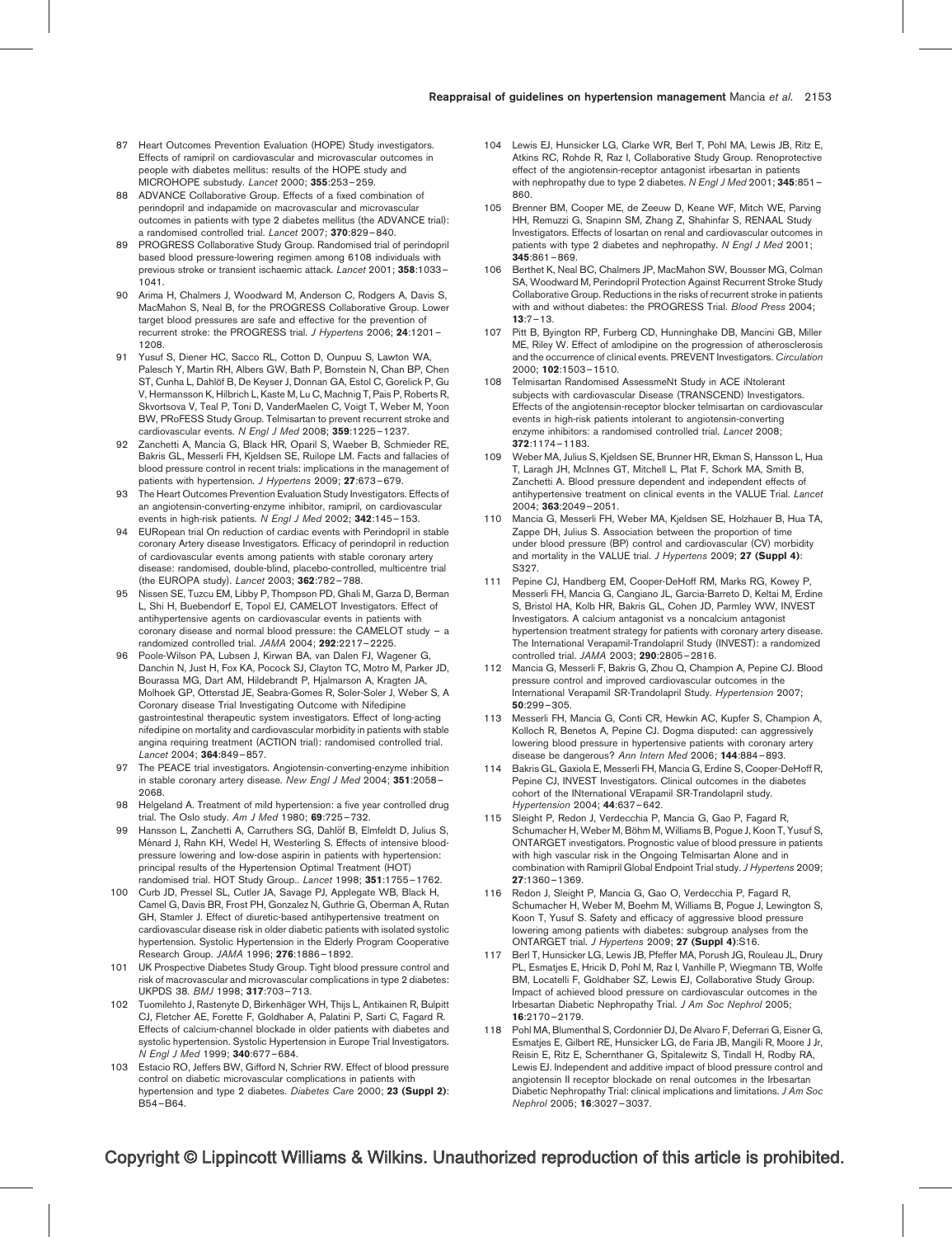- <span id="page-33-0"></span>119 Okin PM, Devereux RB, Jern S, Kjeldsen SE, Julius S, Nieminen MS, Snapinn S, Harris KE, Aurup P, Edelman JM, Dahlof B, Losartan Intervention For Endpoint reduction in hypertension Study Investigations. Regression of electrocardiographic left ventricular hypertrophy by losartan versus atenolol: The Losartan Intervention For Endpoint reduction in hypertension (LIFE) Study. Circulation 2003; 108:684–690.
- 120 Verdecchia P, Staessen JA, Angeli F, de Simone G, Achilli A, Ganau A, Mureddu G, Pede S, Maggioni AP, Lucci D, Reboldi G, Cardio-Sis investigators. Usual versus tight control of systolic blood pressure in nondiabetic patients with hypertension (Cardio-Sis): an open-label randomised trial. Lancet 2009; 374:525-533.
- 121 The ACE Inhibitors in Diabetic Nephropathy Trialist Group. Should all patients with type 1 diabetes mellitus and microalbuminuria receive angiotensin-converting enzyme inhibitors? A meta-analysis of individual patient data. Ann Int Med 2001; 134:370–379.
- 122 Parving HH, Hommel E, Jensen BR, Hansen HP. Long-term beneficial effect of ACE inhibition on diabetic nephropathy in normotensive type 1 diabetic patients. Kidney Int 2001; 60:228-234.
- 123 de Galan BE, Perkovic V, Ninomiya T, Pillai A, Patel A, Cass A, Neal B, Poulter N, Harrap S, Mogensen CE, Cooper M, Marre M, Williams B, Hamet P, Mancia G, Woodward M, Glasziou P, Grobbee DE, MacMahon S, Chalmers J, ADVANCE Collaborative Group. Lowering blood pressure reduces renal events in type 2 diabetes. J Am Soc Nephrol 2009; 20:883–892.
- 124 Bangalore S, Messerli FH, Wun C, Zuckerman AL, DeMicco D, Kostis JB, LaRosa JC, Treating to New Targets Steering Committee and Investigators. J-Curve revisited: an analysis of the Treating to New Targets (TNT) Trial. J Am Coll Cardiol 2009; 53:A217.
- 125 Lewington S, Clarke R, Qizilbash N, Peto R, Collins R, Prospective Studies Collaboration. Age-specific relevance of usual blood pressure to vascular mortality: a meta-analysis of individual data for one million adults in 61 prospective studies. Lancet 2002; 360:1903–1913.
- 126 Polese A, De Cesare N, Montorsi P, Fabbiocchi F, Guazzi M, Loaldi A, Guazzi MD. Upward shift of the lower range of coronary flow autoregulation in hypertensive patients with hypertrophy of the left ventricle. Circulation 1991; 83:845-853.
- 127 Boutitie F, Gueyffier F, Pocock S, Fagard R, Boissel JP. J-shaped relationship between blood pressure and mortality in hypertensive patients: new insights from a meta-analysis of individual-patient data. Ann Intern Med 2002; 136:438–448.
- 128 Buse JB, Bigger JT, Byington RP, Cooper LS, Cushman WC, Friedewald WT, Genuth S, Gerstein HC, Ginsberg HN, Goff DC Jr, Grimm RH Jr, Margolis KL, Probstfield JL, Simons-Morton DG, Sullivan MD. Action to Control Cardiovascular Risk in Diabetes (ACCORD) trial: design and methods. Am J Cardiol 2007; 99 (12A):21i–33i.
- 129 Julius S, Nesbitt SD, Egan BM, Weber MA, Michelson EL, Kaciroti N, Black HR, Grimm RH Jr, Messerli FH, Oparil S, Schork MA, Trial of Preventing Hypertension (TROPHY) Study Investigators. Feasibility of treating prehypertension with an angiotensin-receptor blocker. N Engl J Med 2006; 354:1685–1697.
- 130 Lüders S, Schrader J, Berger J, Unger T, Zidek W, Böhm M, Middeke M, Motz W, Lübcke C, Gansz A, Brokamp L, Schmieder RE, Trenkwalder P, Haller H, Dominiak P. The PHARAO study: prevention of hypertension with the angiotensin-converting enzyme inhibitor ramipril in patients with high-normal blood pressure: a prospective, randomized, controlled prevention trial of the German Hypertension League. J Hypertens 2008; 26:1487–1496.
- 131 Laurent S, Briet M, Boutouyrie P. Large/small artery cross talk and recent morbidity-mortality trials in hypertension. Hypertension 2009; 54:388-392.
- 132 Staessen JA, Thijis L, Fagard R, Celis H, Birkenhäger WH, Bulpitt CJ, de Leeuw PW, Fletcher AE, Forette F, Leonetti G, McCormack P, Nachev C, O'Brien E, Rodicio JL, Rosenfeld J, Sarti C, Tuomilehto J, Webster J, Yodfat Y, Zanchetti A, Systolic Hypertension in Europe (Syst-Eur) Trial Investigators. Effects of immediate versus delayed antihypertensive therapy on outcome in the Systolic Hypertension in Europe Trial. J Hypertens 2004; 22:847-857.
- 133 Kostis JB, Wilson AC, Freudenberger RS, Cosgrove NM, Pressel SL, Davis BR, SHEP Collaborative Research Group. Long-term effect of diuretic-based therapy on fatal outcomes in subjects with isolated systolic hypertension with and without diabetes. Am J Cardiol 2005:  $95:29-35.$
- 134 Gaede P, Lund-Andersen H, Parving HH, Pederson O. Effect of a multifactorial intervention on mortality in type 2 diabetes. N Engl J Med 2008; 358:580–591.
- 135 Holman RR, Paul SK, Bethel MA, Matthews DR, Neil HA. 10-years followup of intensive glucose control in type 2 diabetes. N Engl J Med 2008; 359:1577–1589.
- 136 Guidelines Committee. 2003 European Society of Hypertension-European Society of Cardiology guidelines for the management of arterial hypertension. J Hypertens 2003; 21:1011–1053.
- Jick H, Slone D, Shapiro S, Heinonen OP, Hartz SC, Miettinen OS, Vessey MP, Lawson DH, Miller RR, Boston Collaborative Drug Surveillance Program. Reserpine and breast cancer. Lancet 1974; II:669–677.
- 138 Psaty BM, Heckbert SR, Koepsell TD, Siscovick DS, Raghunathan TE, Weiss NS, Rosendaal FR, Lemaitre RN, Smith NL, Wahl PW, Wagner EH, Furberg CD. The risk of myocardial infarction associated with antihypertensive drug therapies. JAMA 1995; 274:620–625.
- 139 Pahor M, Guralnik JM, Corti MC, Foley DJ, Carbonin P. Long-term survival and uses of antihypertensive medications in older persons. J Am Geriatr Soc 1995; 49:1191–1197.
- 140 Lindholm LH, Carlberg B, Samuelsson O. Should beta blockers remain first choice in the treatment of primary hypertension? A meta-analysis. Lancet 2005; 366:1545–1553.
- 141 Hypertension: management of hypertension in adults in primary care NICE/BHS; 2006. [www.nice.org.uk/CG034](http://www.nice.org.uk/CG034).
- 142 Opie LH. Beta-blockade should not be among several choices for initial therapy of hypertension. J Hypertens 2008; 26:161-163.
- 143 Messerli FH, Bangalore S, Julius S. Risk/benefit assessment of betablockers and diuretics precludes their use for first-line therapy in hypertension. Circulation 2008; 117:2706–2715.
- 144 Mancia G. Prevention of risk factors: beta-blockade and hypertension. Eur Heart J Suppl 2009; **11**:A3-A8.
- 145 Bangalore S, Sawhney S, Messerli FH. Relation of beta-blocker-induced heart rate lowering and cardioprotection in hypertension. J Am Coll Cardiol 2008; 52:1482–1489.
- 146 Cucherat M. Quantitative relationship between resting heart rate reduction and magnitude of clinical benefits in postmyocardial infarction: a meta-regression of randomized clinical trials. Eur Heart J 2007; 28:3012–3019.
- Houghton T, Freemantle N, Cleland JG. Are beta-blockers effective in patients who develop heart failure soon after myocardial infarction? A meta-regression analysis of randomised trials. Eur J Heart Fail 2000; 2:333–340.
- 148 Law MR, Morris JK, Wald NJ. Use of blood pressure lowering drugs in the prevention of cardiovascular disease: meta-analysis of 147 randomised trials in the context of expectations from prospective epidemiological studies. BMJ 2009; 338:1665–1683.
- 149 Holman RR, Paul SK, Bethel MA, Neil HA, Matthews DR. Long-term follow-up after tight control of blood pressure in type 2 diabetes. N Engl J Med 2008; 359:1565–1576.
- Blackburn DF, Lamb DA, Eurich DT, Johnson JA, Wilson TW, Dobson RT, Blackburn JL. Atenolol as initial antihypertensive therapy: an observational study comparing first-line agents. J Hypertens 2007; 25:1499-1505.
- 151 Blood Pressure Lowering Treatment Trialists' Collaboration. Effects of different blood-pressure-lowering regimens on major cardiovascular events: results of prospectively-designed overviews of randomised trials. Lancet 2003; 362:1527-1535.
- 152 Mancia G, Zanchetti A. Choice of antihypertensive drugs in the European Society of Hypertension-European Society of Cardiology guidelines: specific indications rather than ranking for general usage. J Hypertens 2008; 26:164–168.
- 153 Wald DS, Law M, Morris JK, Bestwick JP, Wald NJ. Combination therapy versus monotherapy in reducing blood pressure: meta-analysis on 11,000 participants from 42 trials. Am J Med 2009; 122:290–300.
- 154 Williams B, Lacy PS, Thom SM, Cruickshank K, Stanton A, Collier D, Hughes AD, Thurston H, O'Rourke M, CAFE Investigators; Anglo-Scandinavian Cardiac Outcomes Trial Investigators; CAFE Steering Committee and Writing Committee. Differential impact of blood pressurelowering drugs on central aortic pressure and clinical outcomes: principal results of the Conduit Artery Function Evaluation (CAFE) study. Circulation 2006; 113:1213–1225.
- 155 Dart AM, Cameron JD, Gatzka CD, Willson K, Liang YL, Berry KL, Wing LM, Reid CM, Ryan P, Beilin LJ, Jennings GL, Johnston CI, McNeil JJ, Macdonald GJ, Morgan TO, West MJ, Kingwell BA. Similar effects of treatment on central and brachial blood pressures in older hypertensive subjects in the Second Australian National Blood Pressure Trial. Hypertension 2007; 49:1242–1247.
- 156 Mitchell GF, Conlin PR, Dunlap ME, Lacourcière Y, Arnold JM, Ogilvie RI, Neutel J, Izzo JL Jr, Pfeffer MA. Aortic diameter, wall stiffness, and wave reflection in systolic hypertension. Hypertension 2008; 51:105–111.
- 157 Elliott WJ, Meyer PM. Incident diabetes in clinical trials of antihypertensive drugs: a network meta-analysis. Lancet 2007; 369:201–207.
- 158 Mancia G, Grassi G, Zanchetti A. New-onset diabetes and antihypertensive drugs. J Hypertens 2006; 24:3–10.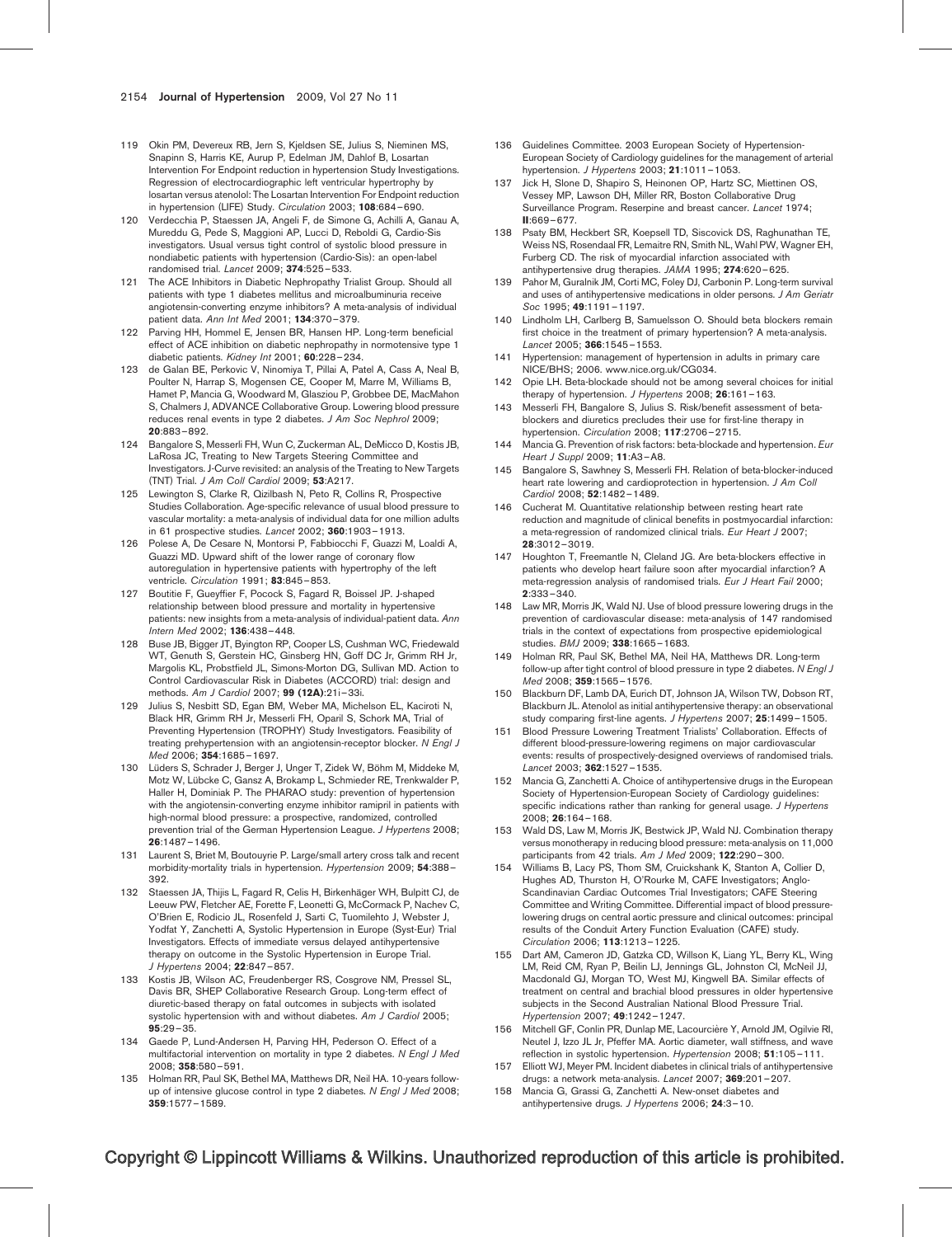- <span id="page-34-0"></span>159 Bangalore S, Parkar S, Grossman E, Messerli FH. A meta-analysis of 94,492 patients with hypertension treated with beta blockers to determine the risk of new-onset diabetes mellitus. Am J Cardiol 2007; 100:1254–1262.
- 160 Zanchetti A, Hennig M, Baurecht H, Tang R, Cuspidi C, Carugo S, Mancia G. Prevalence and incidence of the metabolic syndrome in the European Lacidipine Study on Atherosclerosis (ELSA) and its relation with carotid intima-media thickness. J Hypertens 2007; 25:2463–2470.
- 161 Cutler JA, Davis BR. Thiazide-type diuretics and beta-adrenergic blockers as first-line drug treatments for hypertension. Circulation 2008; 117:2691–2704.
- 162 Barr EL, Zimmet PZ, Welborn TA, Jolley D, Magliano DJ, Dunstan DW, Cameron AJ, Dwyer T, Taylor HR, Tonkin AM, Wong TY, McNeil J, Shaw JE. Risk of cardiovascular and all-cause mortality in individuals with diabetes mellitus, impaired fasting glucose, and impaired glucose tolerance: the Australian Diabetes, Obesity, and Lifestyle Study (AusDiab). Circulation 2007; 116:151–157.
- 163 Mozaffarian D, Marfisi R, Levantesi G, Silletta MG, Tavazzi L, Tognoni G, Valagussa F, Marchioli R. Incidence of new-onset diabetes and impaired fasting glucose in patients with recent myocardial infarction and the effect of clinical and lifestyle risk factors. Lancet 2007; 370:667–675.
- 164 Alderman MH, Cohen H, Madhavan S. Diabetes and cardiovascular events in hypertensive patients. Hypertension 1999; 33:1130–1134.
- 165 Klingbeil AU, Schneider M, Martus P, Messerli FH, Schmieder RE. A metaanalysis of the effects of treatment on left ventricular mass in essential hypertension. Am J Med 2003; 115:41–46.
- 166 Zanchetti A, Bond MG, Hennig M, Neiss A, Mancia G, Dal Palu C, Hansson L, Magnani B, Rahn KH, Reid JL, Rodicio J, Safar M, Eckes L, Rizzini P, European Lacidipine Study on Atherosclerosis investigators. Calcium antagonist lacidipine slows down progression of asymptomatic carotid atherosclerosis: principal results of the European Lacidipine Study on Atherosclerosis (ELSA) – a randomized, double-blind, long-term trial. Circulation 2002; 106:2422–2427.
- 167 Schiffrin EL, Deng LY. Comparison of effects of angiotensin I-converting enzyme inhibition and beta-blockade for 2 years on function of small arteries from hypertensive patients. Hypertension 1995; 25 (4 Pt 2):699–703.
- 168 Schiffrin EL, Pu Q, Park JB. Effect of amlodipine compared to atenolol on small arteries of previously untreated essential hypertensive patients. Am J Hypertens 2002; 15:105-110.
- 169 Smith RD, Yokoyama H, Averill DB, Schiffrin EL, Ferrario CM. Reversal of vascular hypertrophy in hypertensive patients through blockade of angiotensin II receptors. J Am Soc Hypertens 2008; 2:165–172.
- 170 Boutouyrie P, Bussy C, Hayoz D, Hengstler J, Dartois N, Laloux B, Brunner H, Laurent S. Local pulse pressure and regression of arterial wall hypertrophy during long term antihypertensive treatment. Circulation 2000; 101:2601–2606.
- 171 Zanchetti A. Clinical pharmacodynamics of nebivolol: new evidence of nitric oxide-mediated vasodilating activity and peculiar haemodynamic properties in hypertensive patients. Blood Press 2004; 13 (Suppl 1):18–33.
- 172 Dhakam Z, Yasmin, McEniery CM, Burton T, Brown MJ, Wilkinson IB. A comparison of atenolol and nebivolol in isolated systolic hypertension. J Hypertens 2008; 26:351–356.
- 173 Bakris GL, Fonseca V, Katholi RE, McGill JB, Messerli FH, Phillips RA, Raskin P, Wright JT Jr, Oakes R, Lukas MA, Anderson KM, Bell DS, GEMINI Investigators. Metabolic effects of carvedilol vs metoprolol in patients with type 2 diabetes mellitus and hypertension: a randomized controlled trial. JAMA 2004; 292:2227–2236.
- 174 Celik T, Iyisoy A, Kursaklioglu H, Kardesoglu E, Kilic S, Turhan H, Yilmaz MI, Ozcan O, Yaman H, Isik E, Fici F. Comparative effects of nebivolol and metoprolol on oxidative stress, insulin resistance, plasma adiponectin and soluble P-selectin levels in hypertensive patients. J Hypertens 2006; 24:591–596.
- 175 Kaiser T, Heise T, Nosek L, Eckers U, Sawicki PT. Influence of nebivolol and enalapril on metabolic parameters and arterial stiffness in hypertensive type 2 diabetic patients. J Hypertens 2006; 24:1397-1403.
- 176 Dickstein K, Cohen-Solal A, Filippatos G, McMurray JJ, Ponikowski P, Poole-Wilson PA, Strömberg A, van Veldhuisen DJ, Atar D, Hoes AW, Keren A, Mebazaa A, Nieminen M, Priori SG, Swedberg K, Vahanian A, Camm J, De Caterina R, Dean V, Dickstein K, Filippatos G, Funck-Brentano C, Hellemans I, Kristensen SD, McGregor K, Sechtem U, Silber S, Tendera M, Widimsky P, Zamorano JL. ESC guidelines for the diagnosis and treatment of acute and chronic heart failure 2008: the Task Force for the diagnosis and treatment of acute and chronic heart failure 2008 of the European Society of Cardiology. Developed in collaboration with the Heart Failure Association of the ESC (HFA) and endorsed by the European Society of Intensive Care Medicine (ESICM). Eur J Heart Fail 2008; 10:933–989.
- 177 Torp-Pedersen C, Metra M, Charlesworth A, Spark P, Lukas MA, Poole-Wilson PA, Swedberg K, Cleland JG, Di Lenarda A, Remme WJ, Scherhag A, COMET investigators. Effects of metoprolol and carvedilol on preexisting and new onset diabetes in patients with chronic heart failure: data from the Carvedilol Or Metoprolol European Trial (COMET). Heart 2007; 93:968–973.
- 178 AgabitiRoseiE,RizzoniD.Metabolicprofileofnebivolol,abeta-adrenoceptor antagonist with unique characteristics. Drugs 2007; 67:1097–1107.
- 179 Galderisi M, D'Enrico A, Sidiropulos M, Innelli P, deDivitiis O, de Simone G. Nebivolol induces parallel improvement of left ventricular filling pressure and coronary flow reserve in uncomplicated arterial hypertension. J Hypertens 2009; 27:2106–2113.
- 180 Simon A, Gariépy J, Moyse D, Levenson J. Differential effects of nifedipine and co-amilozide on the progression of early carotid wall changes. Circulation 2001; 103:2949–2954.
- 181 Zanchetti A, Crepaldi G, Bond MG, Gallus G, Veglia F, Mancia G, Ventura A, Baggio G, Sampieri L, Rubba P, Sperti G, Magni A, on behalf of PHYLLIS Investigators. Different effects of antihypertensive regimens based on fosinopril or hydrochlorothiazide with or without lipid lowering by pravastatin on progression of asymptomatic carotid atherosclerosis: principal results of PHYLLIS: a randomized double-blind trial. Stroke 2004; 35:2807–2812.
- 182 Corrao G, Zambon A, Parodi A, Poluzzi E, Baldi I, Merlino L, Cesana G, Mancia G. Discontinuation of and changes in drug therapy for hypertension among newly-treated patients: a population-based study in Italy. J Hypertens 2008; 26:819-824.
- 183 Burke TA, Sturkenboom MC, Lu SE, Wentworth CE, Lin Y, Rhoads GG. Discontinuation of antihypertensive drugs among newly diagnosed hypertensive patients in UK general practice. J Hypertens 2006; 24:1193-1200.
- 184 Wright GM, Musini VM. First-line drugs for hypertension. Cochrane Library 2009; CD001841:e1–e59.
- 185 Jamerson K, Weber MA, Bakris GL, Dahlöf B, Pitt B, Shi V, Hester A, Gupte J, Gatlin M, Velazquez EJ, ACCOMPLISH Trial Investigators. Benazepril plus amlodipine or hydrochlorothiazide for hypertension in high-risk patients. N Engl J Med 2008; 359:2417–2428.
- 186 Blood Pressure Lowering Treatment Trialists' Collaboration. Effects of different blood pressure-lowering regimens on major cardiovascular events in individuals with and without diabetes mellitus: results of prospectively designed overviews of randomized trials. Arch Intern Med 2005; 165:1410–1419.
- 187 Verdecchia P, Reboldi G, Angeli F, Gattobigio R, Bentivoglio M, Thijs L, Staessen JA, Porcellati C. Angiotensin-converting enzyme inhibitors and calcium channel blockers for coronary heart disease and stroke prevention. Hypertension 2005; 46:386–392.
- 188 Boutitie F, Oprisiu R, Achard JM, Mazouz H, Wang J, Messerli FH, Gueyffier F, Fournier A. Does a change in angiotensin II formation caused by antihypertensive drugs affect the risk of stroke? A meta-analysis of trials according to treatment with potentially different effects on angiotensin II. J Hypertens 2007; 25:1543-1553.
- 189 Verma S, Strauss M. Angiotensin receptor blockers and myocardial infarction. BMJ 2004; 329:1248–1249.
- 190 Strauss MH, Hall AS. Angiotensin receptor blockers may increase risk of myocardial infarction: unraveling the ARB-MI paradox. Circulation 2006; 114:838–854.
- 191 ONTARGET Investigators, Yusuf S, Teo KK, Pogue J, Dyal L, Copland I, Schumacher H, Dagenais G, Sleight P, Anderson C. Telmisartan, ramipril, or both in patients at high risk for vascular events. N Engl J Med 2008; 358:1547–1559.
- 192 Reboldi G, Angeli F, Cavallini C, Gentile G, Mancia G, Verdecchia P. Comparison between angiotensin-converting enzyme inhibitors and angiotensin receptor blockers on the risk of myocardial infarction, stroke and death: a meta-analysis. J Hypertens 2008; 26:1282-1289.
- 193 Volpe M, Tocci G, Sciarretta S, Verdecchia P, Trimarco B, Mancia G. Angiotensin II receptor blockers and myocardial infarction: an updated analysis of randomized clinical trials. J Hypertens 2009; 27:941-946.
- 194 Schupp M, Janke J, Clasen R, Unger T, Kintscher U. Angiotensin type 1 receptor blockers induce peroxisome proliferator-activated receptorgamma activity. Circulation 2004; 109:2054-2057.
- 195 The ALLHAT Officers and Coordinators for the ALLHAT Collaborative Research Group. Major outcomes in high-risk hypertensive patients randomized to angiotensin-converting enzyme inhibitor or calcium channel blocker vs diuretic: The Antihypertensive and Lipid-Lowering treatment to prevent Heart Attack Trial (ALLHAT). JAMA 2002; 288:2981–2997.
- 196 Costanzo P, Perrone-Filardi P, Petretta M, Marciano C, Vassallo E, Gargiulo P, Paolillo S, Petretta A, Chiariello M. Calcium channel blockers and cardiovascular outcomes: a meta-analysis of 175,634 patients. J Hypertens 2009; 27:1136–1151.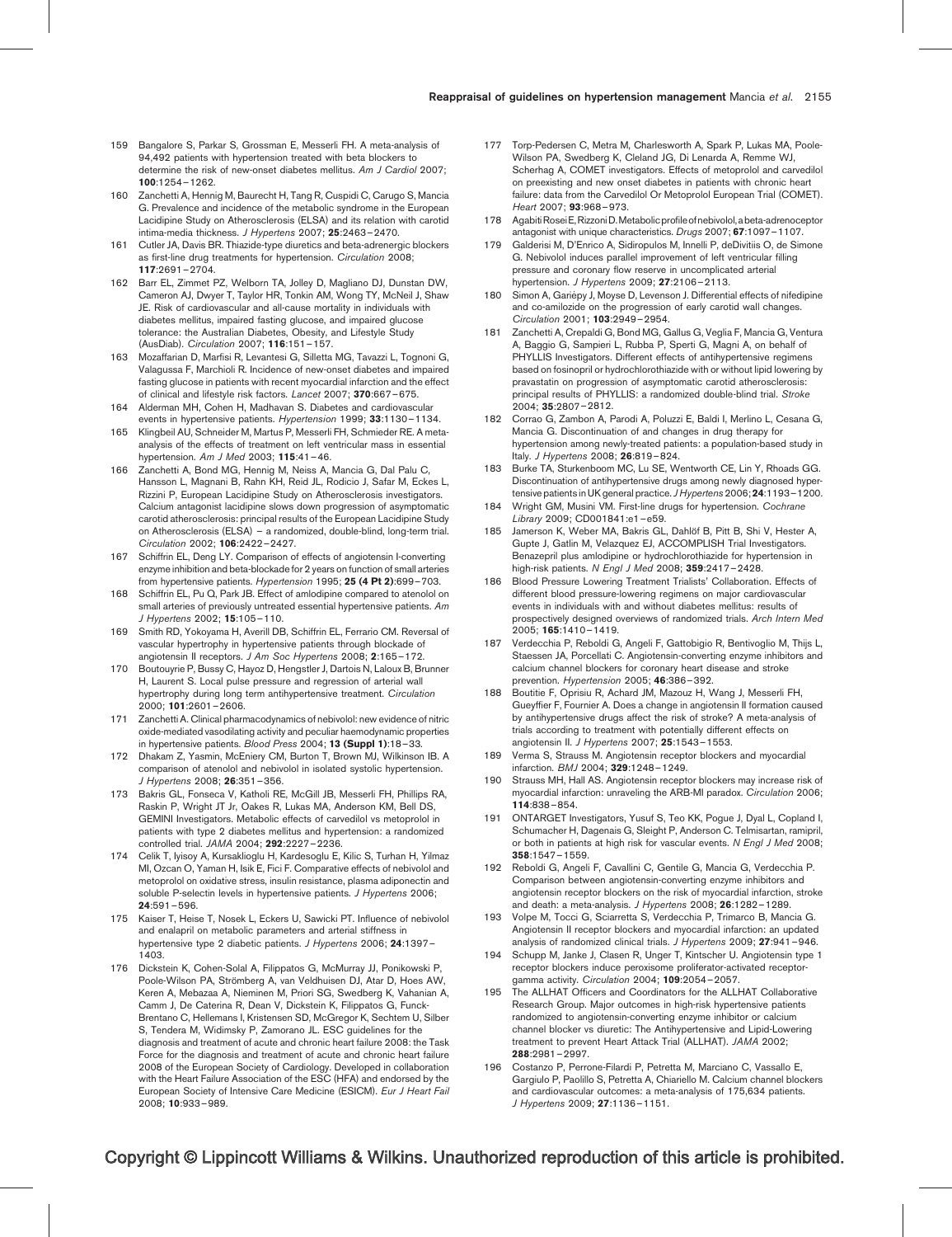- <span id="page-35-0"></span>197 Dahlöf B, Sever PS, Poulter NR, Wedel H, Beevers DG, Caulfield M, Collins R, Kjeldsen SE, Kristinsson A, McInnes GT, Mehlsen J, Nieminen M, O'Brien E, Ostergren J, ASCOT Investigators. Prevention of cardiovascular events with an antihypertensive regimen of amlodipine adding perindopril as required versus atenolol adding bendroflumethiazide as required, in the Anglo-Scandinavian Cardiac Outcomes Trial-Blood Pressure Lowering Arm (ASCOT-BPLA): a multicentre randomized controlled trial. Lancet 2005; 366:895–906.
- 198 Lubsen J, Wagener G, Kirwan BA, de Brouwer S, Poole-Wilson PA, ACTION (A Coronary disease Trial Investigating Outcome with Nifedipine GITS) investigators. Effect of long-acting nifedipine on mortality and cardiovascular morbidity in patients with symptomatic stable angina and hypertension: the ACTION trial. J Hypertens 2005; 23:641-648.
- 199 Fagard RH. Benefits and safety of long-acting calcium antagonists in coronary artery disease: the ACTION Trial. J Hypertens 2005; 23:489-491.
- 200 Sutton GC, Erik Otterstad J, Kirwan BA, Vokó Z, de Brouwer S, Lubsen J, Poole-Wilson PA, ACTION (A Coronary disease Trial Investigating Outcome with Nifedipine GITS) investigators. The development of heart failure in patients with stable angina pectoris. Eur J Heart Fail 2007;  $9:234-242$ .
- 201 Stanton A. Therapeutic potential of renin inhibitors in the management of cardiovascular disorders. Am J Cardiovasc Drugs 2003; 3:389–394.
- 202 Azizi M, Webb R, Nussberger J, Hollenberg NK. Renin inhibition with aliskiren: where are we now, and where are we going? J Hypertens 2006; 24:243–256.
- 203 O'Brien E, Barton J, Nussberger J, Mulcahy D, Jensen C, Dicker P, Stanton A. Aliskiren reduces blood pressure and suppresses plasma renin activity in combination with a thiazide diuretic, an angiotensin-converting enzyme inhibitor, or an angiotensin receptor blocker. Hypertension 2007;  $49.276 - 284$
- 204 Villamil A, Chrysant SG, Calhoun D, Schober B, Hsu H, Matrisciano-Dimichino L, Zhang J. Renin inhibition with aliskiren provides additive antihypertensive efficacy when used in combination with hydrochlorothiazide. J Hypertens 2007; 25:217-226.
- 205 Littlejohn TW 3rd, Trenkwalder P, Hollanders G, Zhao Y, Liao W. Longterm safety, tolerability and efficacy of combination therapy with aliskiren and amlodipine in patients with hypertension. Curr Med Res Opin 2009; 25:951–959.
- 206 Parving HH, Persson F, Lewis JB, Lewis EJ, Hollenberg NK, AVOID Study Investigators. Aliskiren combined with losartan in type 2 diabetes and nephropathy. N Engl J Med 2008; 358:2433-2446.
- 207 Solomon SD, Appelbaum E, Manning WJ, Verma A, Berglund T, Lukashevich V, Cherif Papst C, Smith BA, Dahlöf B, Aliskiren in Left Ventricular Hypertrophy (ALLAY) Trial Investigators. Effect of the direct renin inhibitor aliskiren, the angiotensin receptor blocker losartan, or both on left ventricular mass in patients with hypertension and left ventricular hypertrophy. Circulation 2009; 119:530-537.
- 208 Seed A, Gardner R, McMurray J, Hillier C, Murdoch D, MacFadyen R, Bobillier A, Mann J, McDonagh T. Neurohumoral effects of the new orally active renin inhibitor, aliskiren, in chronic heart failure. Eur J Heart Fail 2007; 9:1120–1127.
- 209 Gardner RS, Ozalp F, Murday AJ, Robb SD, McDonagh TA. N-terminal pro-brain natriuretic peptide. A new gold standard in predicting mortality in patients with advanced heart failure. Eur Heart J 2003; 24:1735-1743.
- 210 Weber MA, Black H, Bakris G, Krum H, Linas S, Weiss R, Linseman JV, Wiens BL, Warren MS, Lindholm LH. A selective endothelin-receptor antagonist to reduce blood pressure in patients with treatment-resistant hypertension: a randomized double-blind placebo-controlled trial. Lancet 2009; 374:1423–1431
- Sarafidis PA, Bakris GL. Resistant hypertension: an overview of evaluation and treatment. J Am Coll Cardiol 2008; 52:1749–1757.
- 212 Report of the Joint National Committee on Detection, Evaluation, and Treatment of High Blood Pressure. A cooperative study. JAMA 1977; 237:255–261.
- 213 Arterial hypertension. Report of a WHO expert committee. World Health Organ Tech Rep Ser 1978; 628:7-56
- 214 Amar J, Vaur L, Perret M, Bailleau C, Etienne S, Chamontin B, PRATIK study investigators. Hypertension in high-risk patients: beware of the underuse of effective combination therapy (results of the PRATIK study). J Hypertens 2002; 20:779-784.
- 215 Kearney PM, Whelton M, Reynolds K, Muntner P, Whelton PK, He J. Global burden of hypertension: analysis of worldwide data. Lancet 2005; 365:217–223.
- 216 Nicotra F, Wettermark B, Sturkenboom MC, Parodi A, Bellocco R, Eckbom A, Merlino L, Leimanis A, Mancia G, Fored M, Corrao G. Management of antihypertensive drugs in three European countries. J Hypertens 2009; 27:1917–1922.
- 217 Ambrosioni E, Leonetti G, Pessina AC, Rappelli A, Trimarco B, Zanchetti A. Patterns of hypertension management in Italy: results of a pharmacoepidemiological survey on antihypertensive therapy. Scientific Committee of the Italian Pharmacoepidemiological Survey on Antihypertensive Therapy. J Hypertens 2000; 18:1691–1699.
- 218 Bakris G, Molitch M, Hewkin A, Kipnes M, Sarafidis P, Fakouhi K, Bacher P, Sowers J, STAR Investigators. Differences in glucose tolerance between fixed-dose antihypertensive drug combinations in people with metabolic syndrome. Diabetes Care 2006; 29:2592–2597.
- Dahlof B, Devereux RB, Kjeldsen SE, Julius S, Beevers G, de Faire U, Dahlöf B, Fyhrquist F, Ibsen H, Kristiansson K, Lederballe-Pedersen O, Lindholm LH, Nieminen MS, Omvik P, Oparil S, Wedel H, LIFE Study Group. LIFE Study Group. Cardiovascular morbidity and mortality in the Losartan Intervention For Endpoint reduction in hypertension study (LIFE): a randomised trial against atenolol. Lancet 2002; 359:995-1003.
- 220 Lithell H, Hansson L, Skoog I, Elmfeldt D, Hofman A, Olofsson B, Trenkwalder P, Zanchetti A. The Study on Cognition and Prognosis in the Elderly (SCOPE): Outcomes in patients not receiving add-on therapy after randomization. J Hypertens 2004; 22:1605–1612.
- Kaneshiro Y, Ichihara A, Sakoda M, Kurauchi-Mito A, Kinouchi K, Itoh H. Add-on benefits of amlodipine and thiazide in nondiabetic chronic kidney disease stage 1/2 patients treated with valsartan. Kidney Blood Press Res 2009; 32:51–58.
- 222 Ichihara A, Kaneshiro Y, Takemitsu T, Sakoda M. Effects of amlodipine and valsartan on vascular damage and ambulatory blood pressure in untreated hypertensive patients. J Hum Hypertens 2006; 20:787-794.
- 223 Sanford M, Keam SJ. Olmesartan medoxomil/amlodipine. Drugs 2009; 69:717–729.
- 224 Flack JM, Hilkert R. Single-pill combination of amlodipine and valsartan in the management of hypertension. Expert Opin Pharmacother 2009; 10:1979–1994.
- 225 Julius S, Kieldsen SE, Weber M, Brunner HR, Ekman S, Hansson L, Hua T, Laragh J, McInnes GT, Mitchell L, Plat F, Schork A, Smith B, Zanchetti A. Outcomes in hypertensive patients at high cardiovascular risk treated with regimens based on valsartan or amlodipine: the VALUE randomised trial. Lancet 2004; 363:2022–2031.
- 226 Ferrari P, Marti HP, Pfister M, Frey FJ. Additive antiproteinuric effect of combined ACE inhibition and angiotensin II receptor blockade. J Hypertens 2002: 20:125-130.
- 227 Kunz R, Friedrich C, Wolbers M, Mann JF. Meta-analysis: effect of monotherapy and combination therapy with inhibitors of the renin angiotensin system on proteinuria in renal disease. Ann Intern Med 2008; 148:30–48.
- 228 Eijkelkamp WB, Zhang Z, Remuzzi G, Parving HH, Cooper ME, Keane WF, Shahinfar S, Gleim GW, Weir MR, Brenner BM, de Zeeuw D. Albuminuria is a target for renoprotective therapy independent from blood pressure in patients with type 2 diabetic nephropathy: post hoc analysis from the Reduction of Endpoints in NIDDM with the Angiotensin II Antagonist Losartan (RENAAL) trial. J Am Soc Nephrol 2007; 18:1540– 1546.
- 229 Nakao N, Yoshimura A, Morita H, Takada M, Kayano T, Ideura T. Combination treatment of angiotensin-II receptor blocker and angiotensin-converting-enzyme inhibitor in nondiabetic renal disease (COOPERATE): a randomised controlled trial. Lancet 2003; 361:117– 124.
- 230 Vogt L, Laverman GD, de Zeeuw D, Navis G. The COOPERATE trial. Lancet 2003; 361:1055–1056.
- 231 Kunz R, Wolbers M, Glass T, Mann JF. The COOPERATE trial: a letter of concern. Lancet 2008; 371:1575–1576.
- 232 Pfeffer MA, McMurray JJ, Velazquez EJ, Rouleau JL, Kober L, Maggioni AP, Solomon SD, Swedberg K, Van de Werf F, White H, Leimberger JD, Henis M, Edwards S, Zelenkofske S, Sellers MA, Califf RM, Valsartan in Acute Myocardial Infarction Trial Investigators. Valsartan, captopril, or both in myocardial infarction complicated by heart failure, left ventricular dysfunction, or both. N Engl J Med 2003; 349:1893-1896.
- 233 Cohn JN, Tognoni G, Valsartan Heart Failure Trial Investigators. A randomized trial of the angiotensin-receptor blocker valsartan in chronic heart failure. N Engl J Med 2001; 345:1667-1675.
- 234 McMurray JJ, Ostergren J, Swedberg K, Granger CB, Held P, Michelson EL, Olofsson B, Yusuf S, Pfeffer MA, CHARM Investigators and Committees. Effects of candesartan in patients with chronic heart failure and reduced left-ventricular systolic function taking angiotensinconverting-enzyme inhibitors: the CHARM-Added trial. Lancet 2003; 362:767–771.
- 235 Bangalore S, Kamalakkannan G, Parkar S, Messerli FH. Fixed-dose combinations improve medication compliance: a meta-analysis. Am J Med 2007; 120:713–719.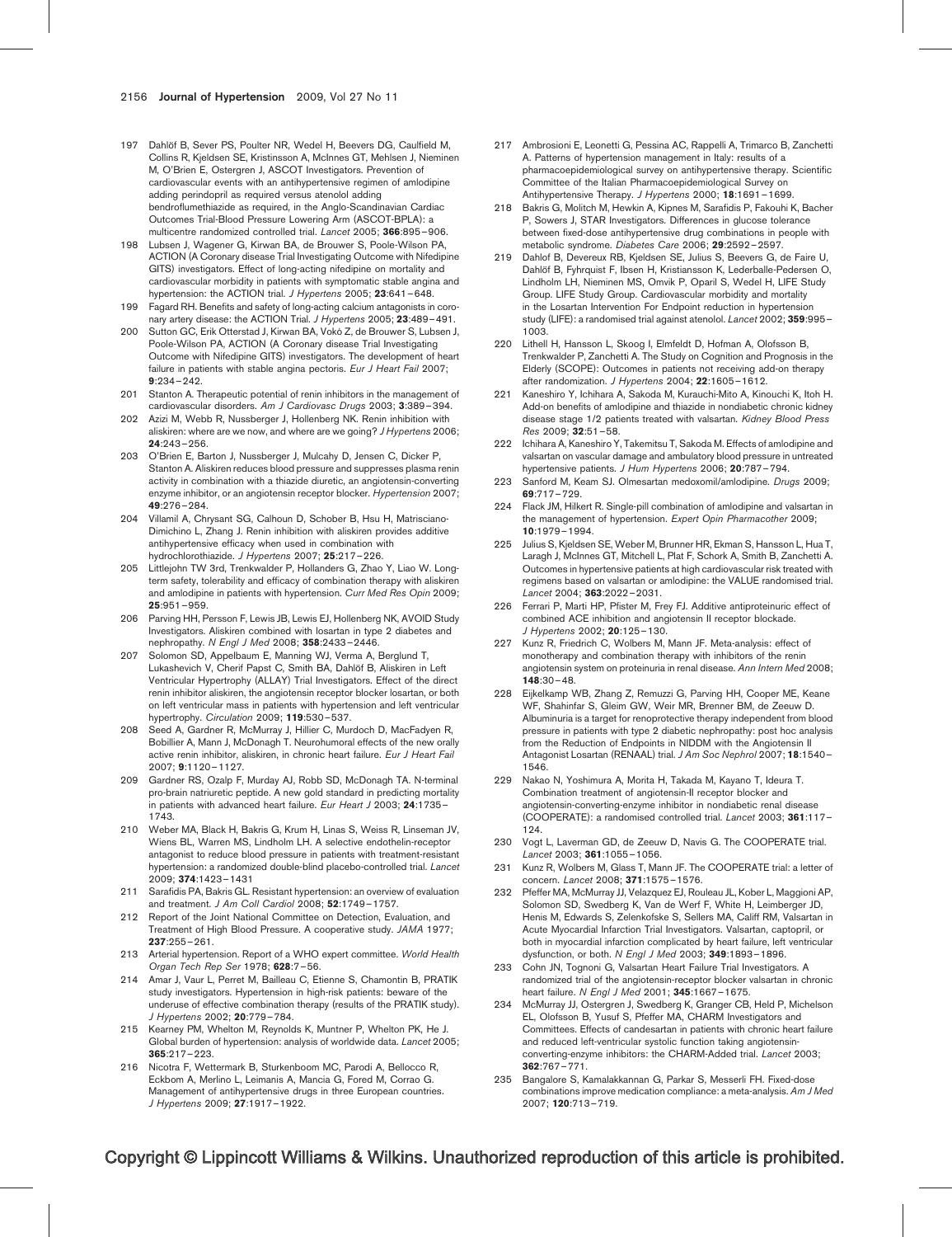- <span id="page-36-0"></span>236 Gueyffier F, Bulpitt C, Boissel JP, Schron E, Ekbom T, Fagard R, Casiglia E, Kerlikowske K, Coope J. Antihypertensive drugs in very old people: a subgroup meta-analysis of randomised controlled trials. INDANA Group. Lancet 1999; 353:793–796.
- 237 Bulpitt CJ, Beckett NS, Cooke J, Dumitrascu DL, Gil-Extremera B, Nachev C, Nunes M, Peters R, Staessen JA, Thijs L. Results of the pilot study for the Hypertension in the Very Elderly Trial. J Hypertens 2003; 21:2409-2417.
- 238 Brown CM, Hecht MJ, Weih A, Neundörfer B, Hilz MJ, Effects of age on the cardiac and vascular limbs of the arterial baroreflex. Eur J Clin Invest 2003; 33:10–16.
- 239 Blood Pressure Lowering Treatment Trialists' Collaboration. Effects of different regimens to lower blood pressure on major cardiovascular events in older and younger adults: meta-analysis of randomised trials. BMJ 2008; 336:1121–1123.
- 240 Mancia G, Grassi G. Systolic and diastolic blood pressure control in antihypertensive drug trials. J Hypertens 2002; 20:1461–1464.
- 241 Atkins RC, Briganti EM, Lewis JB, Hunsicker LG, Braden G, Champion de Crespigny PJ, DeFerrari G, Drury P, Locatelli F, Wiegmann TB, Lewis EJ. Proteinuria reduction and progression to renal failure in patients with type 2 diabetes mellitus and overt nephropathy. Am J Kidney Dis 2005; 45:281–287.
- 242 Viberti G, Wheeldon NM, MicroAlbuminuria Reduction With VALsartan (MARVAL) Study Investigators. Microalbuminuria reduction with valsartan in patients with type 2 diabetes mellitus: a blood pressure-independent effect. Circulation 2002; 106:672–678.
- 243 Estacio RO, Coll JR, Tran ZV, Schrier RW. Effect of intensive blood pressure control with valsartan on urinary albumin excretion in normotensive patients with type 2 diabetes. Am J Hypertens 2006; 19:1241–1248.
- 244 Adler AI, Stratton IM, Neil HA, Yudkin JS, Matthews DR, Cull CA, Wright AD, Turner RC, Holman RR. Association of systolic blood pressure with macrovascular and microvascular complications of type 2 diabetes (UKPDS 36): prospective observational study. BMJ 2000; 321:412– 419.
- 245 Watkins PJ, Edmonds ME. Diabetic autonomic failure. In: Mathias CJ, Bannister R, editors. Autonomic failure: a textbook of clinical disorders of the autonomic nervous system. Oxford: University Press; 1999. pp. 378– 386.
- 246 Matthews DR, Stratton IM, Aldington SJ, Holman RR, Kohner EM, UK Prospective Diabetes Study Group. Risks of progression of retinopathy and vision loss related to tight blood pressure control in type 2 diabetes mellitus: UKPDS 69. Arch Ophthalmol 2004; 122:1631–1640.
- 247 Klein R, Klein BE, Moss SE, Davis MD, DeMets DL. The Wisconsin Epidemiologic Study of Diabetic Retinopathy. IX: Four-year incidence and progression of diabetic retinopathy when age at diagnosis is less than 30 years. Arch Ophthalmol 1989; 107:237–243.
- 248 Gaede P, Vedel P, Larsen N, Jensen GV, Parving HH, Pedersen O. Multifactorial intervention and cardiovascular disease in patients with type 2 diabetes. N Engl J Med 2003; 348:383-393.
- 249 Beulens JW, Patel A, Vingerling JR, Cruickshank JK, Hughes AD, Stanton A, Lu J, McG Thom SA, Grobbee DE, Stolk RP, on behalf of the AdRem project team and ADVANCE management committee. Effects of blood pressure lowering and intensive glucose control on the incidence and progression of retinopathy in patients with type 2 diabetes mellitus: a randomised controlled trial. Diabetologia 2009; 52:2027–2036.
- 250 Chaturvedi N, Porta M, Klein R, Orchard T, Fuller J, Parving HH, Bilous R, Sjølie AK, DIRECT Programme Study Group. Effect of candesartan on prevention (DIRECT-Prevent 1) and progression (DIRECT-Protect 1) of retinopathy in type 1 diabetes: randomised, placebo-controlled trials. Lancet 2008; 372:1394–1402.
- 251 UK Prospective Diabetes Study (UKPDS) Group. Effect of intensive blood-glucose control with metformin on complications in overweight patients with type 2 diabetes (UKPDS 34). Lancet 1998; 352:854-865.
- 252 Mann JF, Schmieder RE, Dyal L, McQueen MJ, Schumacher H, Pogue J, Wang X, Probstfield JL, Avezum A, Cardona-Munoz E, Dagenais GR, Diaz R, Fodor G, Maillon JM, Rydén L, Yu CM, Teo KK, Yusuf S, TRANSCEND (Telmisartan Randomised Assessment Study in ACE Intolerant Subjects with Cardiovascular Disease) Investigators. Effect of telmisartan on renal outcomes: a randomized trial. Ann Intern Med 2009; 151:1-10.
- 253 Kidney Disease Outcomes Quality Initiative (K/DOQI). K/DOQI clinical practice guidelines on hypertension and antihypertensive agents in chronic kidney disease. Am J Kidney Dis 2004; 43(5 Suppl 1):S1-S290.
- 254 Heerspink HJ, Ninomiya T, Zoungas S, de Zeeuw D, Grobbee DE, Jardine MJ, Gallagher M, Roberts MA, Cass A, Neal B, Perkovic V. Effect of lowering blood pressure on cardiovascular events and mortality in patients on dialysis: a systematic review and meta-analysis of randomised controlled trials. Lancet 2009; 373:1009–1015.
- 255 PATS Collaborating Group. Poststroke antihypertensive treatment study. A preliminary result. Chin Med J (Engl) 1995; 108:710–717.
- 256 Schrader J, Lüders S, Kulschewski A, Berger J, Zidek W, Treib J, Einhäupl K, Diener HC, Dominiak P. The ACCESS Study: evaluation of Acute Candesartan Cilexetil Therapy in Stroke Survivors. Stroke 2003; 34:1699–1703.
- 257 Potter JF, Robinson TG, Ford GA, Mistri A, James M, Chernova J, Jagger C. Controlling hypertension and hypothension immediately poststroke (CHHIPS): a randomized, placebo-controlled, double-blind pilot trial.. Lancet Neurol 2009; 8:48–56.
- 258 Peters R, Beckett N, Forette F, Tuomilehto J, Clarke R, Ritchie C, Waldman A, Walton I, Poulter R, Ma S, Comsa M, Burch L, Fletcher A, Bulpitt C. Incident dementia and blood pressure lowering in the Hypertension in the Very Elderly Trial cognitive function assessment (HYVET-COG): a double-blind, placebo controlled trial. Lancet Neurol 2008; 7:683–689.
- 259 Massie BM, Carson PE, McMurray JJ, Komajda M, McKelvie R, Zile MR, Anderson S, Donovan M, Iverson E, Staiger C, Ptaszynska A, I-PRESERVE Investigators. Irbesartan in patients with heart failure and preserved ejection fraction. N Engl J Med 2008; 359:2456–2467.
- 260 Vermes E, Tardif JC, Bourassa MG, Racine N, Levesque S, White M, Guerra PG, Ducharme A. Enalapril decreases the incidence of atrial fibrillation in patients with left ventricular dysfunction: insight from the Studies Of Left Ventricular Dysfunction (SOLVD) trials. Circulation 2003; 17:2926–2931.
- 261 Ducharme A, Swedberg K, Pfeffer MA, Cohen-Solal A, Granger CB, Maggioni AP, Michelson EL, McMurray JJ, Olsson L, Rouleau JL, Young JB, Olofsson B, Puu M, Yusuf S. Prevention of atrial fibrillation in patients with symptomatic chronic heart failure by candesartan in the Candesartan in Heart failure: Assessment of Reduction in Mortality and morbidity (CHARM) program. Am Heart J 2006; 152:86-92.
- 262 Wachtell K, Lehto M, Gerdts E, Olsen MH, Hornestam B, Dahlöf BH, Julius S, Kjeldsen SE, Lindholm LH, Nieminen MS, Devereux RB. Angiotensin II receptor blockade reduces new-onset atrial fibrillation and subsequent stroke compared to atenolol: the Losartan Intervention For End Point Reduction in Hypertension (LIFE) study. J Am Coll Cardiol 2005; 45:712–719.
- 263 Schmieder RE, Kjeldsen SE, Julius S, McInnes GT, Zanchetti A, Hua TA, VALUE Trial Group. Reduced incidence of new-onset atrial fibrillation with angiotensin II receptor blockade: the VALUE trial. J Hypertens 2008; 26:403–411.
- 264 Okin PM, Wachtell K, Devereux RB, Harris KE, Jern S, Kjeldsen SE, Julius S, Lindholm LH, Nieminen MS, Edelman JM, Hille DA, Dahlof B. Regression of electrocardiographic left ventricular hypertrophy and decreased incidence of new-onset atrial fibrillation in patients with hypertension. JAMA 2006; 296:1242–1248.
- 265 Madrid AH, Bueno MG, Rebollo JM, Marín I, Peña G, Bernal E, Rodriguez A, Cano L, Cano JM, Cabeza P, Moro C. Use of irbesartan to maintain sinus rhythm in patients with long-lasting persistent atrial fibrillation: a prospective and randomized study. Circulation 2002; 106:331–336.
- 266 Fogari R, Mugellini A, Destro M, Corradi L, Zoppi A, Fogari E, Rinaldi A. Losartan and prevention of atrial fibrillation recurrence in hypertensive patients. J Cardiovasc Pharmacol 2006; 47:46-50.
- 267 Ueng KC, Tsai TP, Yu WC, Tsai CF, Lin MC, Chan KC, Chen CY, Wu DJ, Lin CS, Chen SA. Use of enalapril to facilitate sinus rhythm maintenance after external cardioversion of long-standing persistent atrial fibrillation. Results of a prospective and controlled study. Eur Heart J 2003; 24:2090–2098.
- 268 Tveit A, Grundvold I, Olufsen M, Seljeflot I, Abdelnoor M, Arnesen H, Smith P. Candesartan in the prevention of relapsing atrial fibrillation. Int J Cardiol 2007; 120:85–91.
- 269 GISSI-AF Investigators. Valsartan for prevention of recurrent atrial fibrillation. N Engl J Med 2009; 360:1606–1617.
- 270 Nasr IA, Bouzamondo A, Hulot JS, Dubourg O, Le Heuzey JY, Lechat P. Prevention of atrial fibrillation onset by beta-blocker treatment in heart failure: a meta-analysis. Eur Heart J 2007: 28:457-462.
- 271 Turnbull F, Woodward M, Neal B, Barzi F, Ninomiya T, Chalmers J, Perkovic V, Li N, MacMahon S, Blood Pressure Lowering Treatment Trialists' Collaboration. Do men and women respond differently to blood pressure-lowering treatment? Results of prospectively designed overviews of randomized trials. Eur Heart J 2008; 29:2669–2680.
- 272 Scranton RE, Lawler E, Botteman M, Chittamooru S, Gagnon D, Lew R Harnett J, Gaziano JM. Effect of treating erectile dysfunction on management of systolic hypertension. Am J Cardiol 2007; 100:552-553.
- 273 Manolis A, Doumas M. Sexual dysfunction: the 'prima ballerina' of hypertension-related quality-of-life complications. J Hypertens 2008; 26:2074–2084.